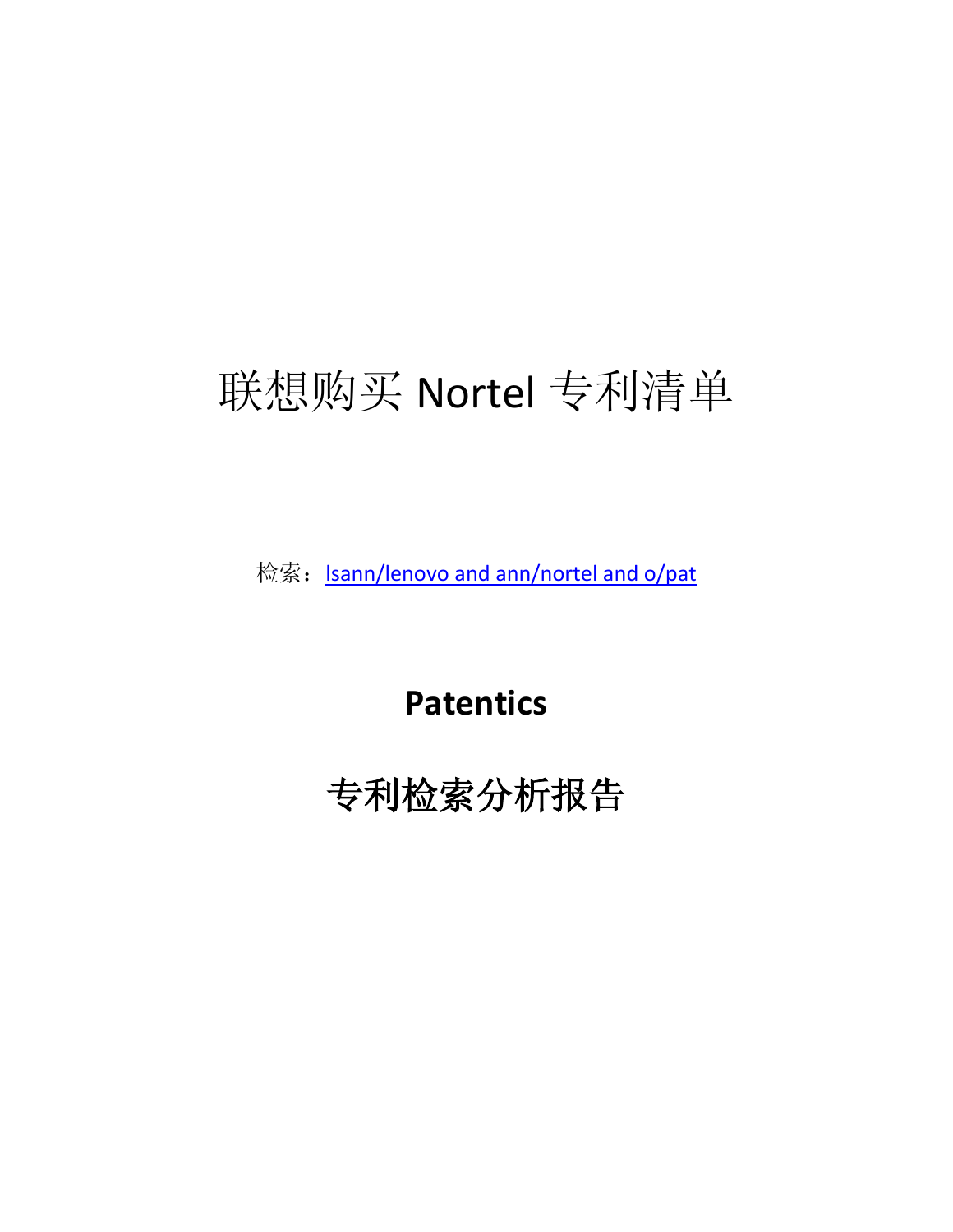联想与 2014 年 6 月购买了 20 件被喻为网络、通讯领域的"核专 利"-Nortel 专利。这些 Nortel 专利,是早期网络、通讯领域的标准 专利。其中一大部分,被苹果、微软、黑莓、爱立信、索尼组成的基 金(ROCKSTAR BIDCO, LP)用 45 亿美金购入。

通过对联想购入 20 件 Nortel 专利的交易历史分析, 我们发现联 想购得的 20 件 Nortel 专利应是 Nortel 破产后(2010/03/31), Apple 竞标成功的拍卖之前购得(2011/07/29),因此这些专利的价值 很可能会比现在分入 Apple、微软等手中的专利更有价值。

联想购得这些 Nortel 的核心专利, 对于联想希望进入通讯领域, 能起到很好的保护作用。



|                                                                                                                            |                                                                               | 首页丨搜索丨分类丨统计丨文档丨历史丨项目丨管理                                 |                              |     | administrator 注销 英文     |
|----------------------------------------------------------------------------------------------------------------------------|-------------------------------------------------------------------------------|---------------------------------------------------------|------------------------------|-----|-------------------------|
|                                                                                                                            | Isann/apple and ann/nortel and o/pat                                          |                                                         |                              | 搜索  | 投票帮助   论地 <sup>42</sup> |
|                                                                                                                            | 授常帮助 v 字段组合<br>智能搜索向导 用户手册                                                    |                                                         | 美国专利 & 美国申请 >                |     | 快速浏览全文                  |
| 902项结果:<br>图 巴 圃 區 品 圖<br>昆<br>E[4]                                                                                        |                                                                               |                                                         | 专利号:                         |     | Ŀ<br>四回                 |
| 公开号<br><b>Bro William</b>                                                                                                  |                                                                               | 申請人                                                     | 发明人                          | 分类  | 国际分类                    |
| 8,179,825                                                                                                                  | Method and system for detecting radar signals                                 | 北中网络                                                    | Steer; David   Smith; Adrian | 370 |                         |
|                                                                                                                            | 摘要 主权利要求 題录 参考引用 分类 图片 索引 相关概念及专利 新颖分析 侵权分析 同情 法律状态 信息                        | 8.179.825 Method and system for detecting radar signals |                              |     | 高原高山三米市西                |
| 转移信息                                                                                                                       |                                                                               |                                                         |                              |     |                         |
| Conveyance                                                                                                                 | ASSIGNMENT OF ASSIGNORS INTEREST (SEE DOCUMENT FOR DETAILS).                  |                                                         |                              |     |                         |
| Assignor                                                                                                                   | ROCKSTAR BIDCO, LP (date: 20120511)                                           |                                                         |                              |     |                         |
| Corresponder                                                                                                               | MEYERTONS HOOD KIVLIN KOWERT & GOETZEL, PO BOX 398, AUSTIN, TX 78746-0398     |                                                         |                              |     |                         |
| Assignee                                                                                                                   | APPLE INC. (address: 1 INFINITE LOOP, CUPERTINO, CALIFORNIA, 95014)           |                                                         |                              |     |                         |
| Conveyance                                                                                                                 | ASSIGNMENT OF ASSIGNORS INTEREST (SEE DOCUMENT FOR DETAILS).                  |                                                         |                              |     |                         |
| NORTEL NETWORKS LIMITED (date: 20110729)<br>Assignor                                                                       |                                                                               |                                                         |                              |     |                         |
| PAUL, WEISS, RIFKIND, WHARTON & GARRISON, 1285 AVENUE OF THE AMERICAS, NEW YORK, NY 10019-6064<br>Corresponder             |                                                                               |                                                         |                              |     |                         |
| ROCKSTAR BIDCO, LP (address: C/O PAUL, WEISS, RIFKIND, WHARTON & GARRISON LLP, NEW YORK, NEW YORK, 10019-6064)<br>Assignee |                                                                               |                                                         |                              |     |                         |
| Conveyance                                                                                                                 | ASSIGNMENT OF ASSIGNORS INTEREST (SEE DOCUMENT FOR DETAILS).                  |                                                         |                              |     |                         |
| Assignor                                                                                                                   | STEER, DAVID (date: 20060309)                                                 |                                                         |                              |     |                         |
|                                                                                                                            | SMITH, ADRIAN (date: 20060309)                                                |                                                         |                              |     |                         |
| Correspondent                                                                                                              | JOHN D. HARRIS, 160 ELGIN STREET, SUITE 2600, OTTAWA, ONTARIO, CANADA K1P 1C3 |                                                         |                              |     |                         |
| Assignee                                                                                                                   | NORTEL NETWORKS LIMITED (address: 2351 BOULEVARD ALFRED-NOBEL, C              |                                                         |                              |     |                         |
| WIMAX R6 control architecture<br>8,165,062                                                                                 |                                                                               | Nortel ->ROCKSTAR BIDCO, LP -> APPLE INC.               |                              |     |                         |
| 8,099,669                                                                                                                  | Enhanced unified messaging system with a quick view facility                  |                                                         |                              |     |                         |
| 8.086.235                                                                                                                  | System and method for restricting mobility in wireless networks               |                                                         |                              |     |                         |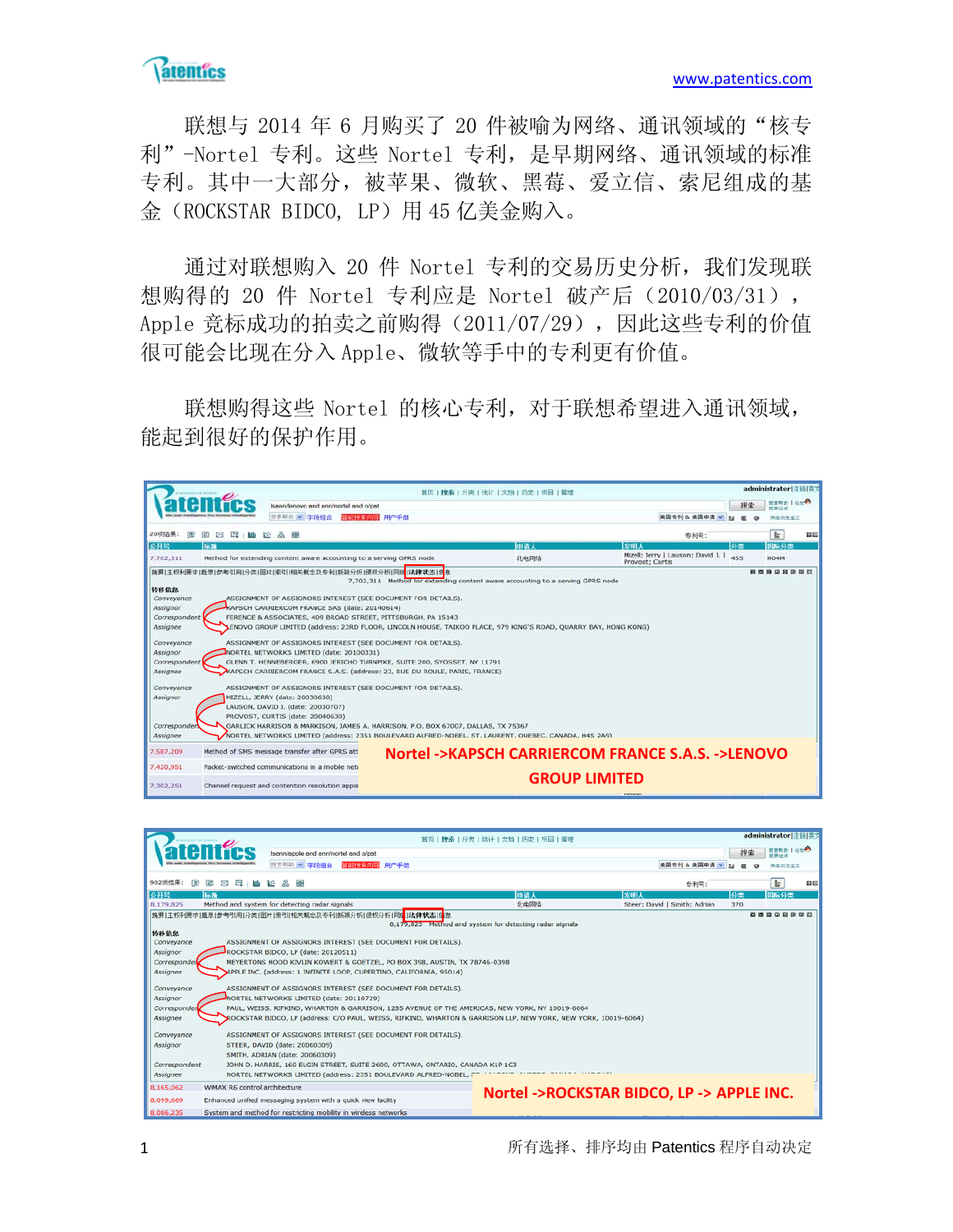

# **Method for extending content aware accounting to a serving GPRS node**

授权号**:** [US7702311](http://113.31.18.23/invokexml.do?sf=ShowPatent&spn=7702311&sv=39fa452c20bc156f1ff5df84115e5920) 申请号**:** 10/610,370

优先权日**:** 2003/06/30 申请日**:** 2003/06/30 授权日**:** 2010/04/20

申请人**:** 北电网络

专利权人**:** 联想

发明人**:** Mizell; Jerry|Lauson; David J.|Provost; Curtis

# 摘要

A serving GPRS node (SGSN) is made content aware by passing content based rate information in the GPRS tunnel protocol (GTP) header. The SGSN uses the PDP context request to inform a GPRS support node (GGSN) that it is content aware and can process the content based rate information. In one embodiment, the rate information is passed in a GTP extension header. A new GTP header type tells the SGSN that rate information is present in the GTP header content field. In an alternate embodiment, the rate information is passed in a fourth octet of a four octet tunnel endpoint identifier (TEID).

# 主权项 <mark>专利度: 17 特征度: 32</mark>

A method for billing a mobile terminal in a general packet radio service (GPRS) network, comprising: determining a rate for a data packet based upon content; and generating a



corresponding charging record relating a charge rate to a quantity of data packets transmitted at the charge rate, wherein the corresponding charging record is based upon a number of successfully delivered data packets of the quantity of data packets.

# 申请主权项 专利度: 22 特征度: 8

A method for billing a mobile terminal in a general packet radio service (GPRS) network, comprising: determining a rate for a data packet based upon content; and generating a corresponding charging record relating a charge rate to a quantity of data packets transmitted at the charge rate, wherein the corresponding charging record is based upon a number of successfully delivered data packets of the quantity of data packets. 授权插入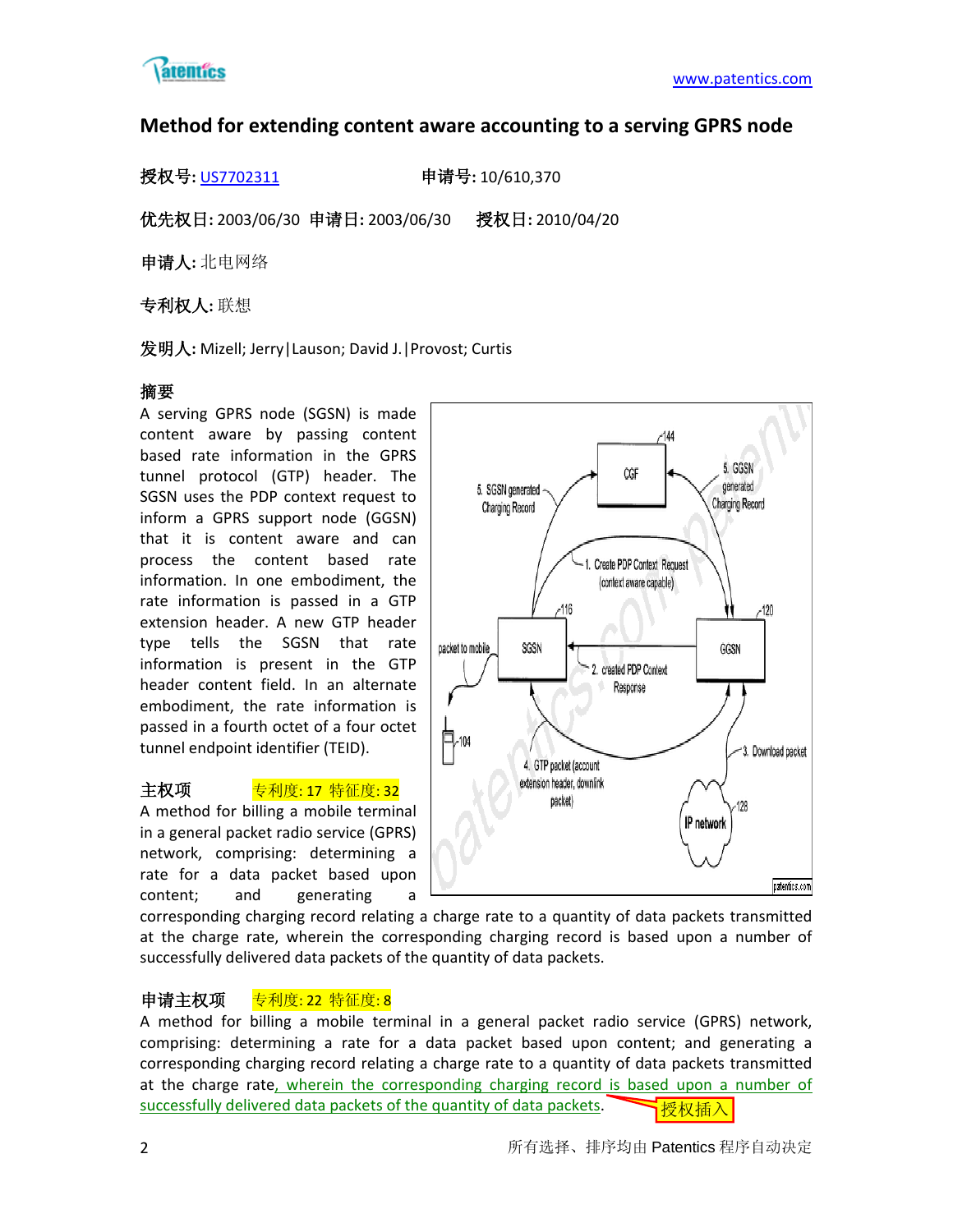



#### 法律描述

ASSIGNMENT OF ASSIGNORS INTEREST Conveyance: ASSIGNMENT OF ASSIGNORS INTEREST (SEE DOCUMENT FOR DETAILS). Patent Assignor: KAPSCH CARRIERCOM FRANCE SAS (date: 20140614) Correspondent: FERENCE & ASSOCIATES, 409 BROAD STREET, PITTSBURGH, PA 15143 Patent Assignee: LENOVO GROUP LIMITED (address: 23RD FLOOR, LINCOLN HOUSE, TAIKOO PLACE, 979 KING'S ROAD, QUARRY BAY, HONG KONG) ASSIGNMENT OF ASSIGNORS INTEREST Conveyance: ASSIGNMENT OF ASSIGNORS INTEREST (SEE DOCUMENT FOR DETAILS). Patent Assignor: NORTEL NETWORKS LIMITED (date: 20100331) Correspondent: GLENN T. HENNEBERGER, 6900 JERICHO TURNPIKE, SUITE 200, SYOSSET, NY 11791 Patent Assignee: KAPSCH CARRIERCOM FRANCE S.A.S. (address: 23, RUE DU ROULE, PARIS, FRANCE) ASSIGNMENT OF ASSIGNORS INTEREST Conveyance: ASSIGNMENT OF ASSIGNORS INTEREST (SEE DOCUMENT FOR DETAILS). Patent Assignor: MIZELL, JERRY (date: 20030630) Patent Assignor: LAUSON, DAVID J. (date: 20030707) Patent Assignor: PROVOST, CURTIS (date: 20040630) Correspondent: GARLICK HARRISON & MARKISON, JAMES A. HARRISON, P.O. BOX 67007, DALLAS, TX 75367 Patent Assignee: NORTEL NETWORKS LIMITED (address: 2351 BOULEVARD ALFRED-NOBEL, ST. LAURENT, QUEBEC, CANADA, H4S 2A9)

| 引用/自引用/引用公司:    | 7/0/5 |
|-----------------|-------|
| 被引用/被自引用/被引用公司: | 2/0/2 |
| 同族:             | 1.    |
| 法律状态:           | Valid |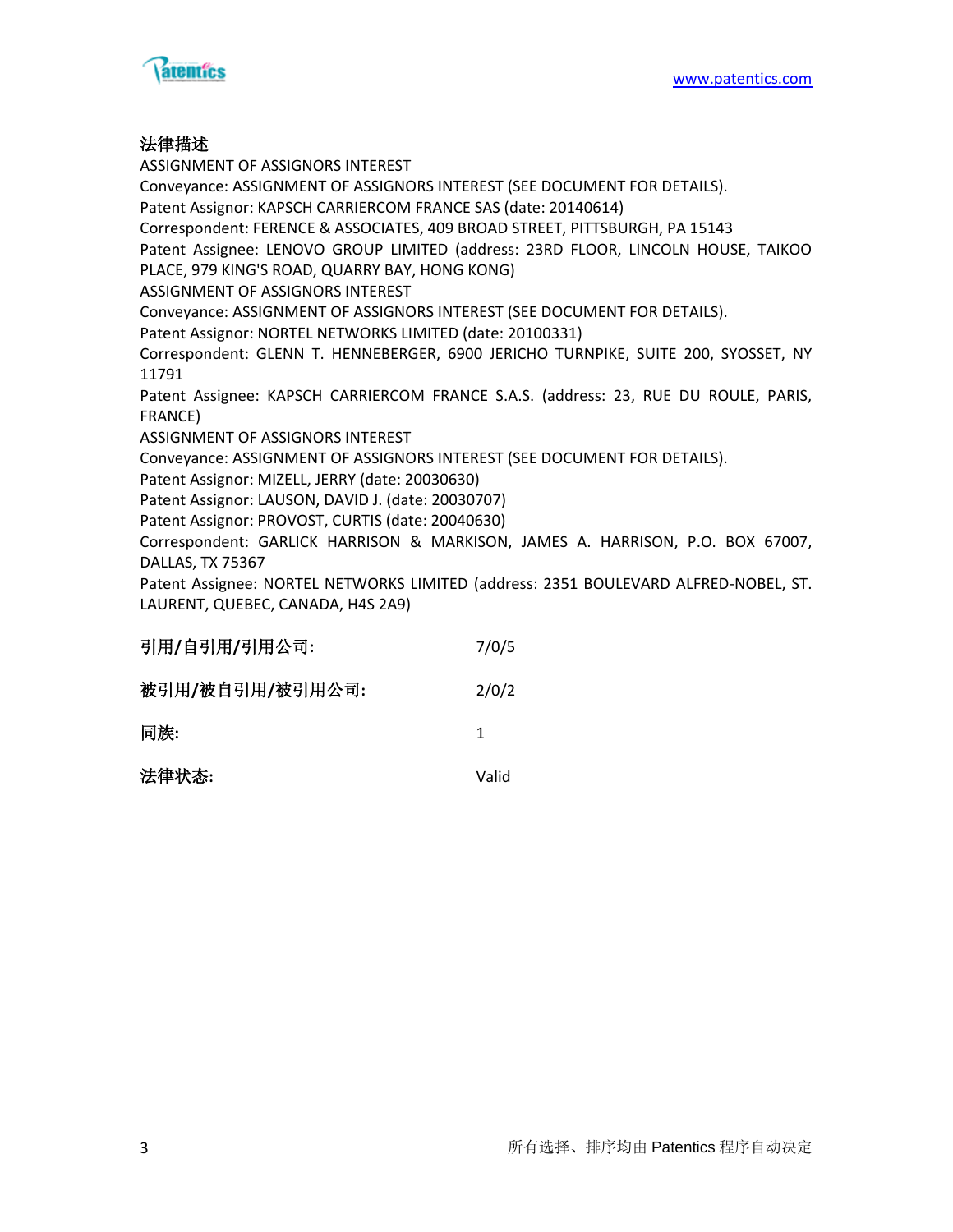

# **Method of SMS message transfer after GPRS attach**

授权号**:** [US7587209](http://113.31.18.23/invokexml.do?sf=ShowPatent&spn=7587209&sv=349bafed87d66f0b86bb325c93c487c4) 申请号**:** 10/334,669

优先权日**:** 2002/12/30 申请日**:** 2002/12/30 授权日**:** 2009/09/08

申请人**:** 北电网络

专利权人**:** 联想

发明人**:** Bianconi; Richard|Armstrong; Jay|Boudreaux; Paul

# 摘要

A method in an SGSN of a GPRS/UMTS network for wireless communications including a mobile node, the SGSN, a GGSN, an HLR, an SMS-G and a SMS-SC includes introducing a delay after a mobile node has attached and is connected to allow the delivery of SMS messages before initiating tear down procedures to place the mobile node in a standby mode of operation by tearing down the signaling links between the mobile node and the SGSN. Generally, the inventive process performed by the SGSN includes receiving, from the mobile node, an initial UE (attach request) message to establish a signaling link, authenticating the mobile node to determine whether to allow it to attach to the network, accepting and completing the attach, informing the HLR that the mobile node is attached and delaying the tear down of the signaling links for a period sufficient to enable the SMS-SC to deliver any queued SMS messages.



# 主权项 <mark>专利度: 16 特征度: 18</mark>

A method in an SGSN of a GPRS/UMTS network for wireless communications including a mobile node, the SGSN, a GGSN, an HLR, an SMS-G and a SMS-SC, the method comprising: receiving, from the mobile node, an initial UE (attach request) message to establish a signaling link; authenticating the mobile node to determine whether to allow it to attach to the network; informing an HLR that the mobile node is attached; accepting and completing the attach; delaying the tear down of the attached signaling link to keep the mobile node in a connected mode of operation with signaling links present; receiving a short message service message from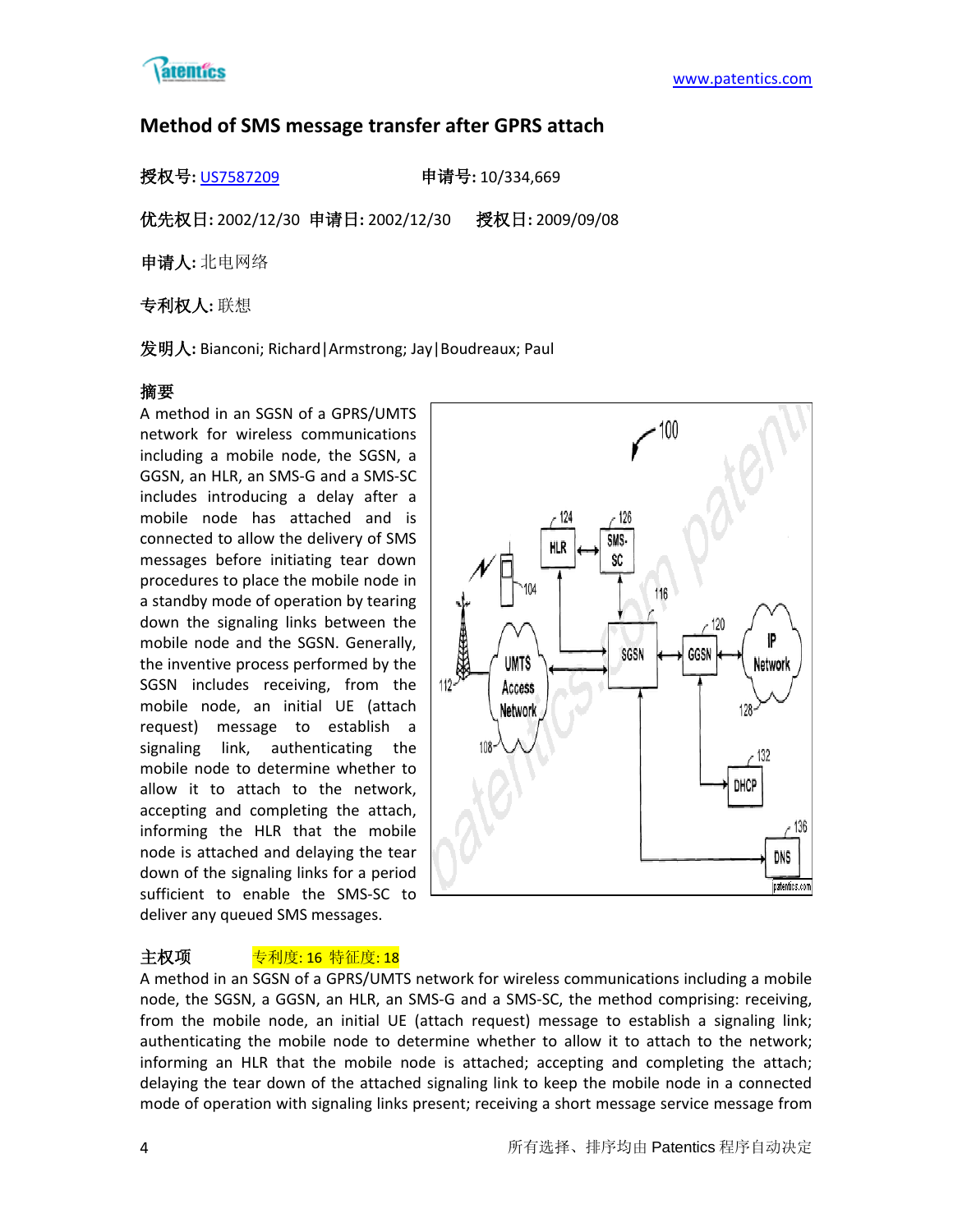

an SMS gateway (interworking function); delivering the short message service message to the mobile node; and tearing down the attached signaling link to place the mobile node in a standby mode of operation: wherein the step of delaying includes initiating a countdown timer; wherein the delaying step is terminated and the attached signaling link is torn down upon determining that there are no pending SMS messages for the mobile node.

# 申请主权项 专利度: 20 特征度: 23

A method in an SGSN of a GPRS/UMTS network for wireless communications including a mobile node, the SGSN, a GGSN, an HLR, an SMS-G and a SMS-SC, the method comprising: receiving, from the mobile node, an initial UE (attach request) message to establish a signaling link; authenticating the mobile node to determine whether to allow it to attach to the network; informing an HLR that the mobile node is attached; accepting and completing the attach; delaying the tear down of the attached signaling link to keep the mobile node in a connected mode of operation with signaling links present; receiving a short message service message from an SMS gateway (interworking function); delivering the short message service message to the mobile node; and tearing down the attached signaling link to place the mobile node in a standby mode of operation: wherein the step of delaying includes initiating a countdown timer; wherein the delaying step is terminated and the attached signaling link is torn down upon determining that there are no pending SMS messages for the mobile node.

#### 法律描述

ASSIGNMENT OF ASSIGNORS INTEREST Conveyance: ASSIGNMENT OF ASSIGNORS INTEREST (SEE DOCUMENT FOR DETAILS). Patent Assignor: KAPSCH CARRIERCOM FRANCE SAS (date: 20140614) Correspondent: FERENCE & ASSOCIATES, 409 BROAD STREET, PITTSBURGH, PA 15143 Patent Assignee: LENOVO GROUP LIMITED (address: 23RD FLOOR, LINCOLN HOUSE, TAIKOO PLACE, 979 KING'S ROAD, QUARRY BAY, HONG KONG) ASSIGNMENT OF ASSIGNORS INTEREST Conveyance: ASSIGNMENT OF ASSIGNORS INTEREST (SEE DOCUMENT FOR DETAILS). Patent Assignor: NORTEL NETWORKS LIMITED (date: 20100331) Correspondent: GLENN T. HENNEBERGER, 6900 JERICHO TURNPIKE, SUITE 200, SYOSSET, NY 11791 Patent Assignee: KAPSCH CARRIERCOM FRANCE S.A.S. (address: 23, RUE DU ROULE, PARIS, FRANCE) ASSIGNMENT OF ASSIGNORS INTEREST Conveyance: ASSIGNMENT OF ASSIGNORS INTEREST (SEE DOCUMENT FOR DETAILS). Patent Assignor: BIANCONI, RICHARD (date: 20030108) Patent Assignor: ARMSTRONG, JAY (date: 20030108) Patent Assignor: BOUDREAUX, PAUL (date: 20030108) Correspondent: GARLICK HARRISON & MARKISON, JAMES A. HARRISON, PO BOX 670007, DALLAS, TX 75367 Patent Assignee: NORTEL NETWORKS LIMITED (address: 2351 BOULEVARD ALFRED-NOBEL, ST. LAURENT, QUEBEC H4S 2A9, CANADA) 引用**/**自引用**/**引用公司**:** 9/1/3

被引用**/**被自引用**/**被引用公司**:** 2/0/1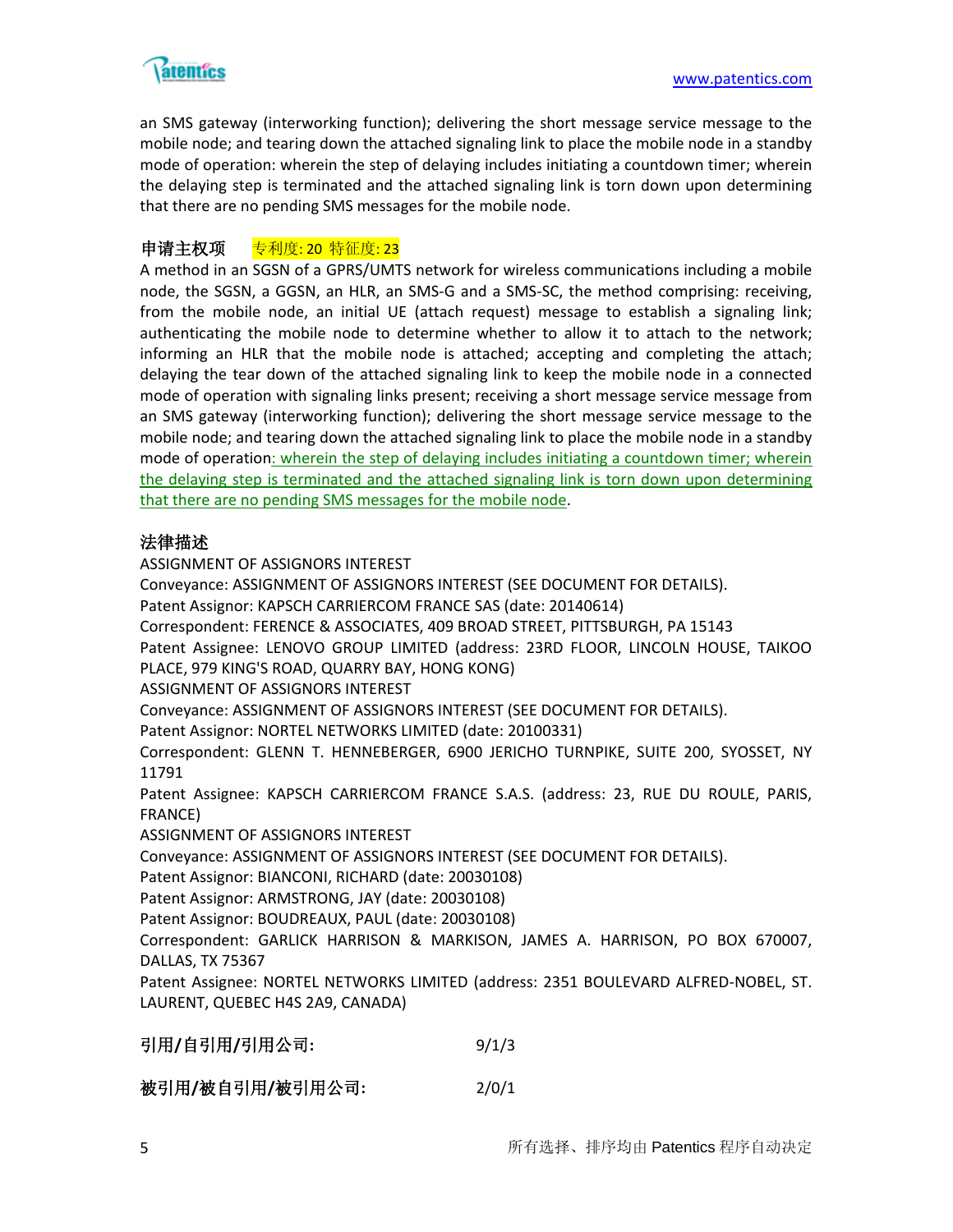# **Ratentics**

同族**:** 1

法律状态**:** Valid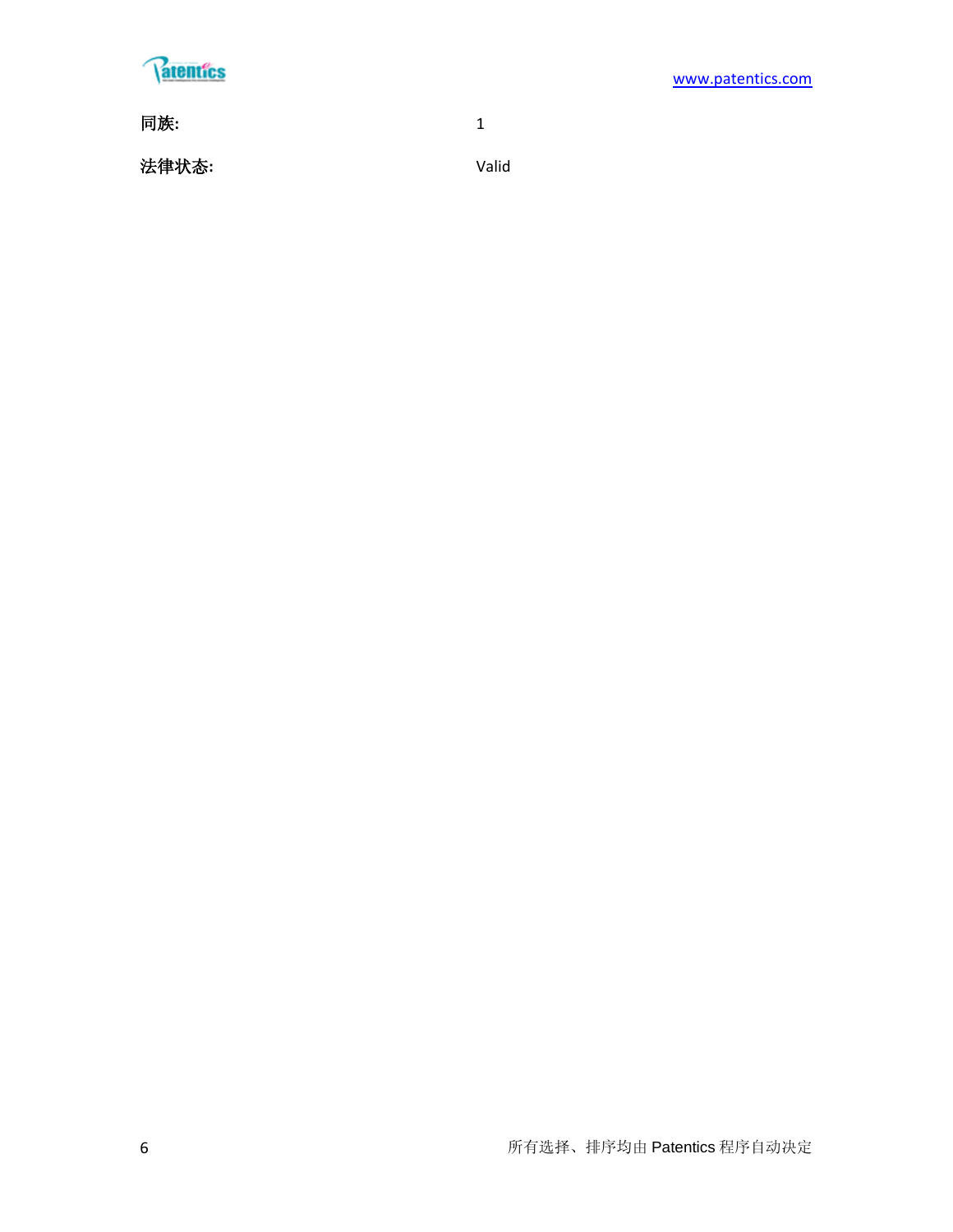

# **Packet-switched communications in a mobile network**

授权号**:** [US7420951](http://113.31.18.23/invokexml.do?sf=ShowPatent&spn=7420951&sv=cfbb1e21f2ad45b32185d87e81c21ffa) 申请号**:** 09/609,913

申请日**:** 2000/07/03 授权日**:** 2008/09/02

申请人**:** 北电网络

专利权人**:** 联想

发明人**:** Mizell; Jerry L.|Provost; Curtis M.|Gallant; Martin L. J.

# 摘要

A mobile communications system includes a system controller and cell sites having base station systems. The network between the system controller and the base station systems is a packet-switched network, such as an Internet Protocol (IP) network. In one embodiment, the mobile communications system is a General Packet Radio Service (GPRS) system. The system controller is a serving GPRS support node (SGSN), and the network between the SGSN and the base station systems includes a Gb network. In one arrangement, IP addressing is used to communicate messages between the base station systems and the SGSN.

# 主权项 专利度: 16 特征度: 23

A serving GPRS support node (SGSN) for use in a mobile communications network having a plurality of cell sites, comprising: a connectionless, packetbased protocol layer to communicate,



over a Gb interface, packets with a connectionless, packet-based protocol layer of a base station system in a cell site; and a controller adapted to transmit and receive data through the connectionless, packet-based protocol layer of the SGSN over the Gb interface with the base station system according to a connectionless, packet-based protocol.

# 法律描述

ASSIGNMENT OF ASSIGNORS INTEREST Conveyance: ASSIGNMENT OF ASSIGNORS INTEREST (SEE DOCUMENT FOR DETAILS). Patent Assignor: KAPSCH CARRIERCOM FRANCE SAS (date: 20140614) Correspondent: FERENCE & ASSOCIATES, 409 BROAD STREET, PITTSBURGH, PA 15143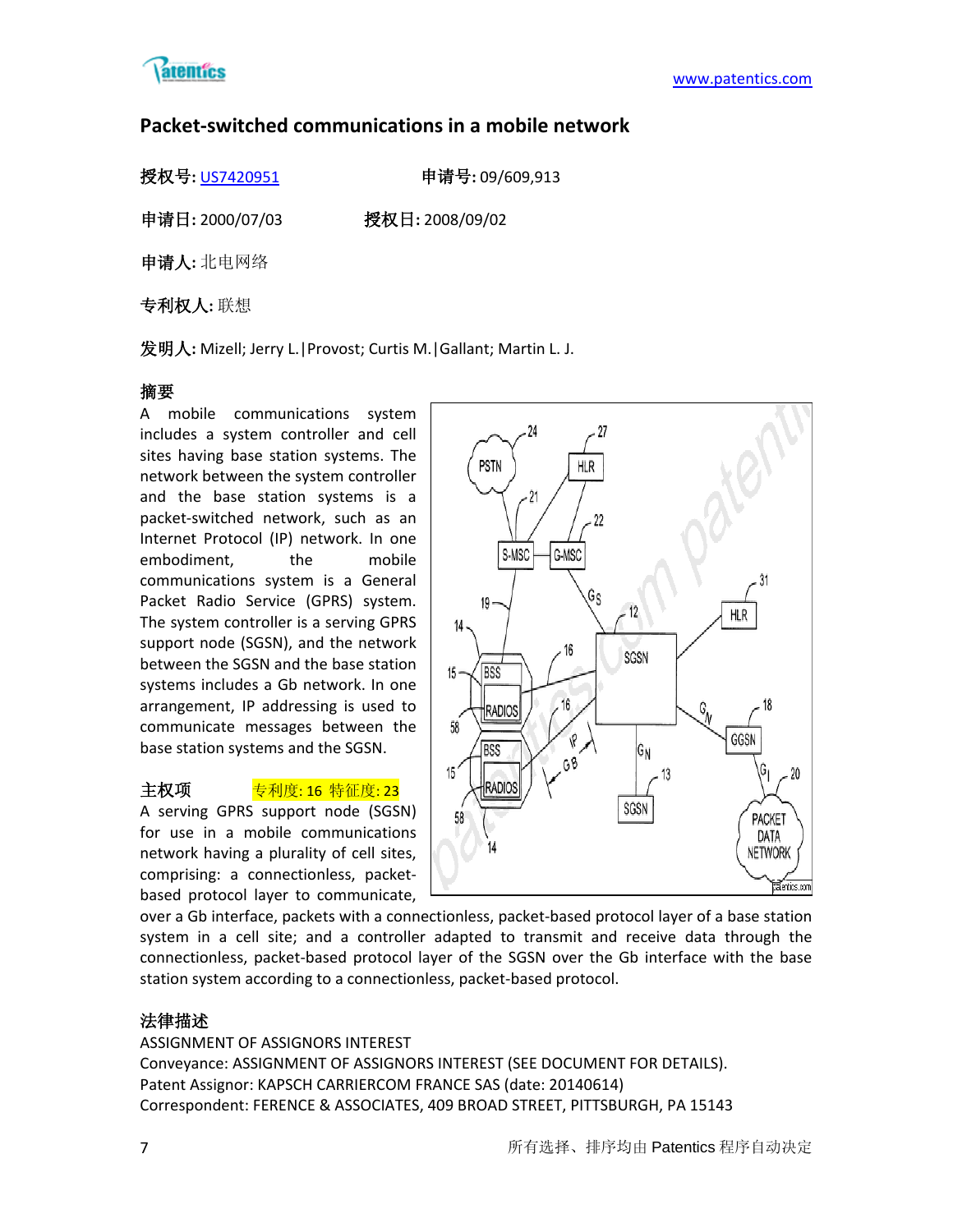

Patent Assignee: LENOVO GROUP LIMITED (address: 23RD FLOOR, LINCOLN HOUSE, TAIKOO PLACE, 979 KING'S ROAD, QUARRY BAY, HONG KONG) ASSIGNMENT OF ASSIGNORS INTEREST Conveyance: ASSIGNMENT OF ASSIGNORS INTEREST (SEE DOCUMENT FOR DETAILS). Patent Assignor: NORTEL NETWORKS LIMITED (date: 20100331) Correspondent: GLENN T. HENNEBERGER, 6900 JERICHO TURNPIKE, SUITE 200, SYOSSET, NY 11791 Patent Assignee: KAPSCH CARRIERCOM FRANCE S.A.S. (address: 23, RUE DU ROULE, PARIS, FRANCE) ASSIGNMENT OF ASSIGNORS INTEREST Conveyance: ASSIGNMENT OF ASSIGNORS INTEREST (SEE DOCUMENT FOR DETAILS). Patent Assignor: MIZELL, JERRY L. (date: 20000630) Patent Assignor: PROVOST, CURTIS M. (date: 20000630) Patent Assignor: GALLANT, MARTIN L.J. (date: 20000703) Correspondent: DAN C. HU, 8554 KATY FREEWAY, SUITE 100, HOUSTON, TEXAS 77024 Patent Assignee: NORTEL NETWORKS LIMITED (address: 380 ST. ANTOINE STREET WEST, 8TH FLOOR, WORLD TRADE CENTER OF MONTREAL, MONTREAL, QUEBEC, CANADA, H2Y 3)

| 引用/自引用/引用公司: | 46/1/16 |
|--------------|---------|
|--------------|---------|

被引用**/**被自引用**/**被引用公司**:** 7/0/5

法律状态**:** Valid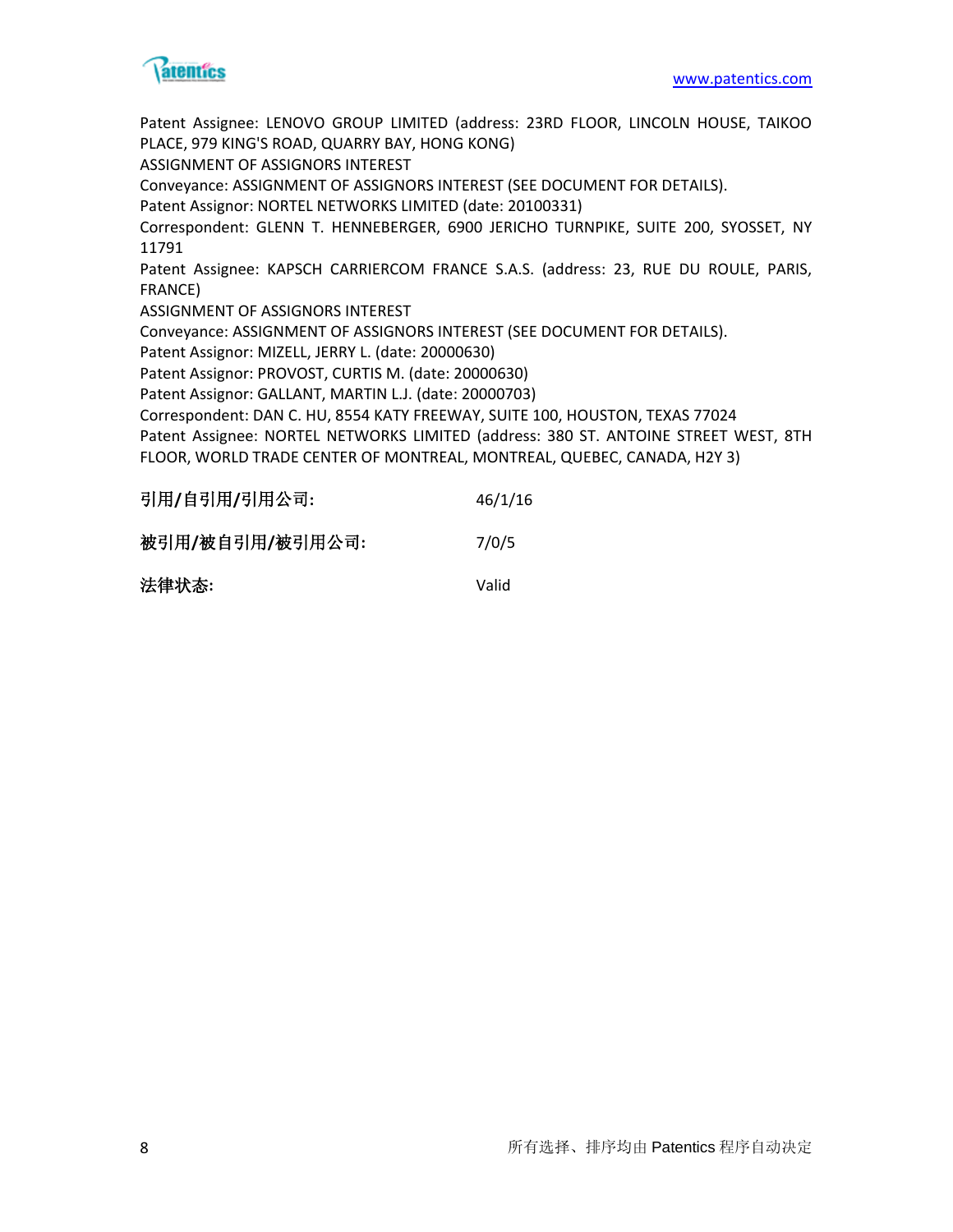

# **Channel request and contention resolution apparatus and method**

授权号**:** [US7302251](http://113.31.18.23/invokexml.do?sf=ShowPatent&spn=7302251&sv=b048be063dbe8c0d310e030cc73934a3) 申请号**:** 09/943,871

优先权日**:** 2000/10/06 申请日**:** 2001/08/30 授权日**:** 2007/11/27

申请人**:** 北电网络

专利权人**:** 联想

发明人**:** Barany; Peter A.|Bontu; Chandra S.|Rahman; Shamim Akbar

# 摘要

A wireless network includes wireless access systems for communicating with mobile stations. At least one of the wireless access systems is capable of communicating with multiple types of mobile stations. One type of mobile station communicates according to the Enhanced General Packet Radio Service (EGPRS) protocol, while another type of mobile station communicates according to the GSM/EDGE Radio Access Network (GERAN) protocol. The wireless access system includes control logic to select one of plural types of protocol stacks to use for communications over an air link with the different types of mobile stations. In response to an indicator of a first type, the wireless access system selects a first protocol stack, and in response to an indicator of a second type, the wireless access system selects a second protocol stack.



#### 主权项 <mark>专利度: 12 特征度: 22</mark>

A method of controlling communications in a wireless network comprising: receiving, in a wireless network controller, a Temporary Logical Link Identity (TLLI) structure in a message sent over an air link by a mobile station to establish a data transfer session in the wireless network; and selecting one of plural types of protocol stacks in the wireless network controller to use for communications over the air link between the wireless network controller and mobile station based on a value of the TLLI structure, wherein selecting one of plural types of protocol stacks comprises selecting from protocol stacks comprising a GERAN protocol stack.

申请主权项 专利度: 25 特征度: 10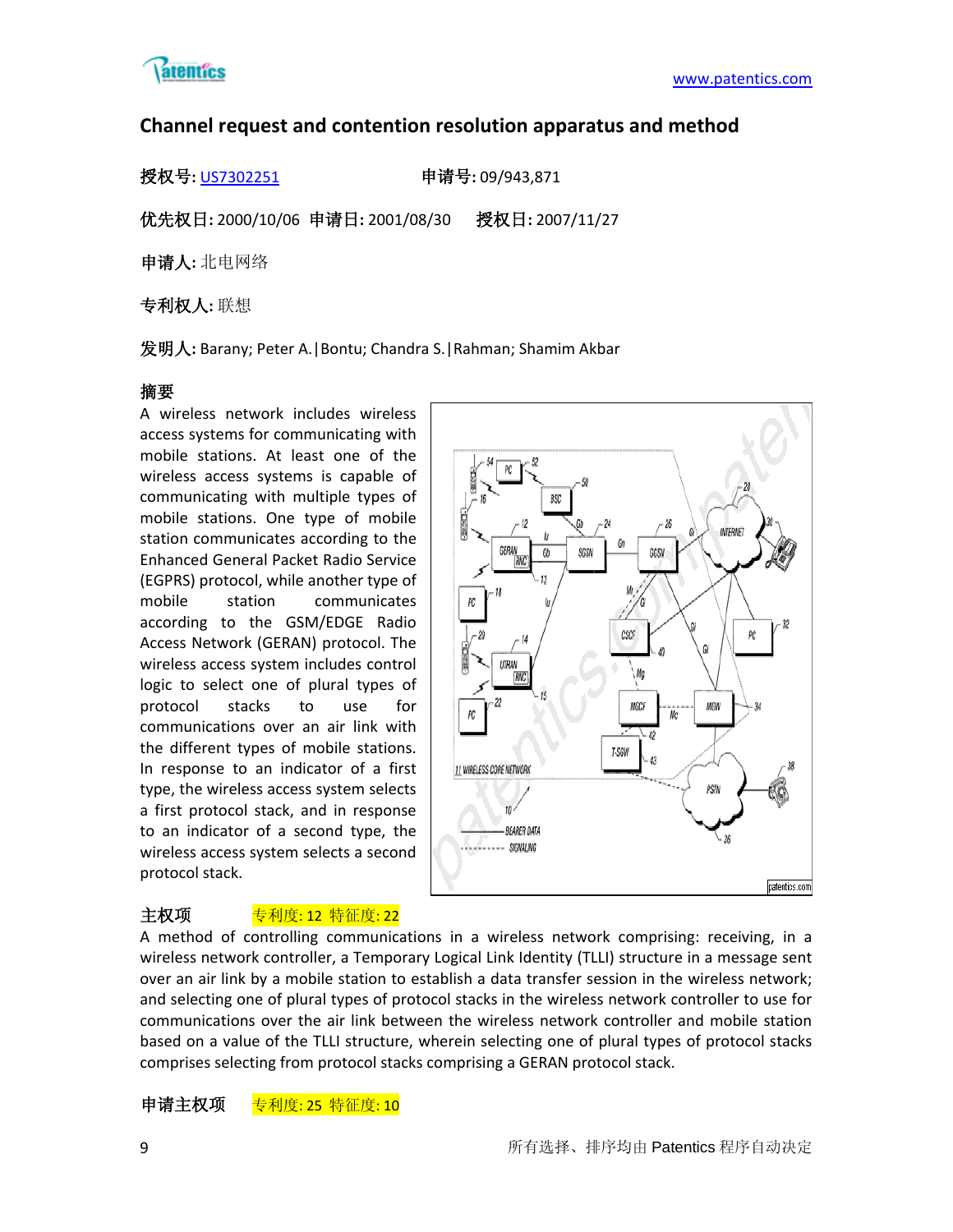

A method of controlling communications in a wireless network comprising: receiving, in a wireless network controller, an indicator Temporary Logical Link Identity (TLLI) structure in a message sent over an air link by a mobile station to establish a data transfer session in the wireless network; and selecting one of plural types of protocol stacks in the wireless network controller to use for communications over anthe air link between the wireless network controller and mobile station based on the indicatora value of the TLLI structure, wherein selecting one of plural types of protocol stacks equations selecting from protocol stacks comprising a GERAN protocol stack. 授权删除

#### 法律描述

ASSIGNMENT OF ASSIGNORS INTEREST Conveyance: ASSIGNMENT OF ASSIGNORS INTEREST (SEE DOCUMENT FOR DETAILS). Patent Assignor: KAPSCH CARRIERCOM FRANCE SAS (date: 20140614) Correspondent: FERENCE & ASSOCIATES, 409 BROAD STREET, PITTSBURGH, PA 15143 Patent Assignee: LENOVO GROUP LIMITED (address: 23RD FLOOR, LINCOLN HOUSE, TAIKOO PLACE, 979 KING'S ROAD, QUARRY BAY, HONG KONG) ASSIGNMENT OF ASSIGNORS INTEREST Conveyance: ASSIGNMENT OF ASSIGNORS INTEREST (SEE DOCUMENT FOR DETAILS). Patent Assignor: NORTEL NETWORKS LIMITED (date: 20100331) Correspondent: GLENN T. HENNEBERGER, 6900 JERICHO TURNPIKE, SUITE 200, SYOSSET, NY 11791 Patent Assignee: KAPSCH CARRIERCOM FRANCE S.A.S. (address: 23, RUE DU ROULE, PARIS, FRANCE) ASSIGNMENT OF ASSIGNORS INTEREST Conveyance: ASSIGNMENT OF ASSIGNORS INTEREST (SEE DOCUMENT FOR DETAILS). Patent Assignor: BARANY, PETER A. (date: 20010828) Patent Assignor: BONTU, CHANDRA S. (date: 20010828) Patent Assignor: RAHMAN, SHAMIM AKBAR (date: 20010828) Correspondent: TROP, PRUNER & HU, P.C., DAN C. HU, 8554 KATY FREEWAY, SUITE 100, HOUSTON, TEXAS 77024

Patent Assignee: NORTEL NETWORKS LIMITED (address: 2351 BOULEVARD ALFRED-NOBEL, ST. LAURENT, QUEBEC, CANADA, H4S2A)

| 引用/自引用/引用公司:    | 14/0/6 |
|-----------------|--------|
| 被引用/被自引用/被引用公司: | 3/0/3  |
| 同族:             | 5      |
| 法律状态:           | Valid  |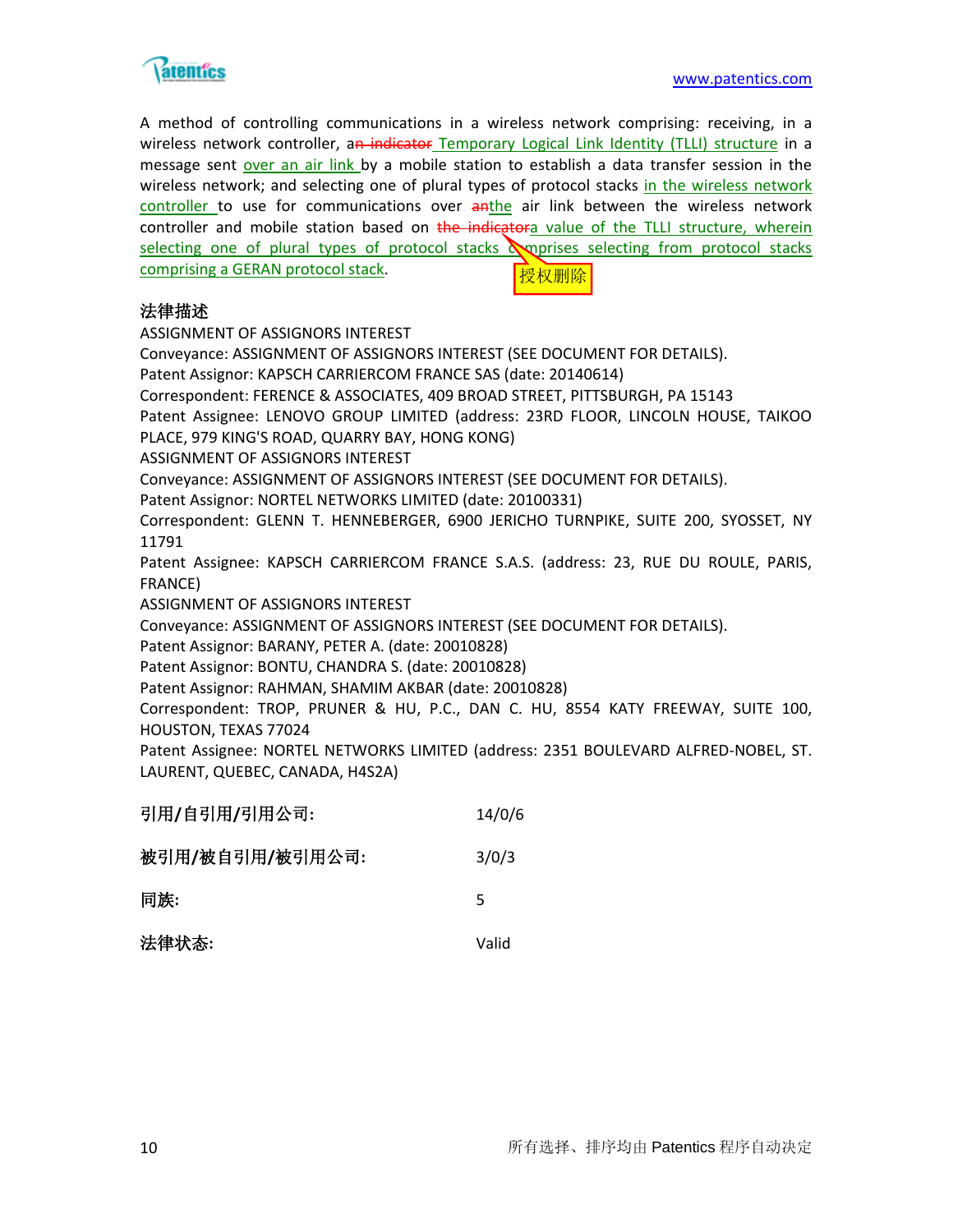

# **Method for sending modulated-signal blocks, sending station and data source for the implementation of the method**

授权号**:** [US7283501](http://113.31.18.23/invokexml.do?sf=ShowPatent&spn=7283501&sv=248d75cca14d316b27bf1107ee7a453b) 申请号**:** 10/187,934

优先权日**:** 2001/07/02 申请日**:** 2002/07/02 授权日**:** 2007/10/16

申请人**:** 北电网络

专利权人**:** 联想

发明人**:** Cayla; Ste|Eskicioglu; Suat

# 摘要

The modulated-signal blocks are formed by a sending station from respective data blocks of variable size received from a data source on a timedivision multiplexing synchronous link. They are then sent with a specified block rate on multiplexed physical channels. The synchronous link between the data source and the sending station supports dedicated channels respectively associated with the physical channels, each offering a specified transmission capacity determined over a sending period inverse to the block rate, and supplementary channels. A part at least of each data block intended for a physical channel is transmitted on the associated dedicated channel. When the size of the block exceeds the transmission capacity, another part is transmitted on at least one supplementary channel of the synchronous link, allocated dynamically to the physical channel.



# 主权项 <mark>专利度: 12 特征度: 9</mark>

A method for sending modulated-signal blocks on multiplexed physical channels, the method comprising: forming the modulated-signal blocks by a sending station from respective data blocks of variable size received from a data source on a time-division multiplexing synchronous link, and sending the modulated-signal blocks with a specified block rate on each physical channel, wherein the synchronous link between the data source and the sending station supports dedicated channels respectively associated with the said physical channels, each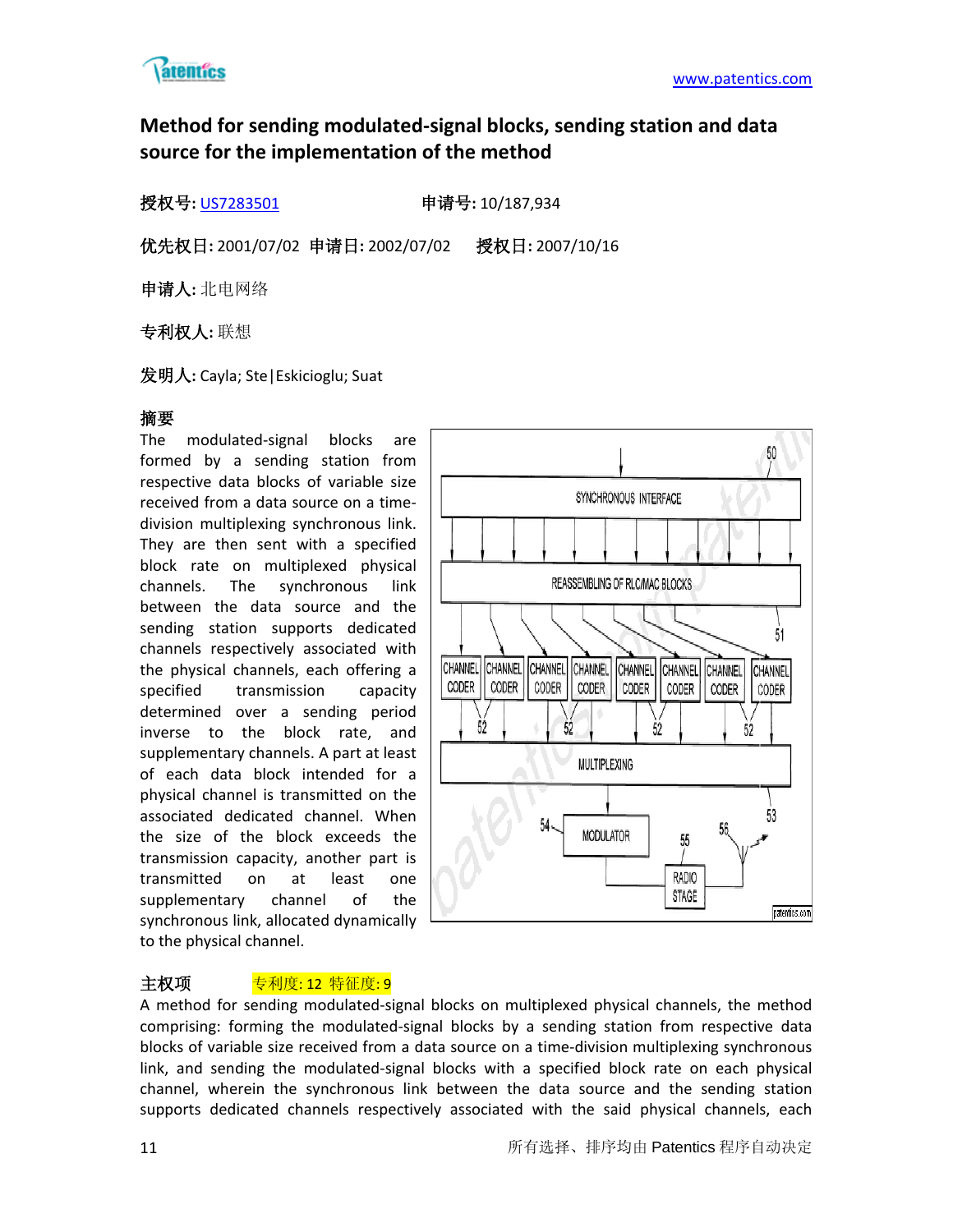

offering a specified transmission capacity over a sending period inverse to the block rate, and supplementary channels; transmitting a part at least of each data block from which is formed a modulated-signal block sent on a physical channel from the data source to the sending station on the dedicated channel associated with the said physical channel; and transmitting another part of the said data block, when the size of the said data block exceeds the said transmission capacity, on at least one supplementary channel of the synchronous link, allocated dynamically to the said physical channel, wherein, on each supplementary channel of the synchronous link allocated to a physical channel for a sending period, an address identifying the said physical channel is transmitted.

# 申请主权项 专利度: 14 特征度: 18

A method for sending modulated-signal blocks on multiplexed physical channels, wtherein method comprising: forming the modulated-signal blocks are formed by a sending station from respective data blocks of variable size received from a data source on a time-division multiplexing synchronous link, and are sentsending the modulated-signal blocks with a specified block rate on each physical channel, wherein the synchronous link between the data source and the sending station supports dedicated channels respectively associated with the said physical channels, each offering a specified transmission capacity over a sending period inverse to the block rate, and supplementary channels, and where; transmitting a part at least of each data block from which is formed a modulated-signal block sent on a physical channel is transmitted from the data source to the sending station on the dedicated channel associated with the said physical channel<sub> $\tau$ </sub> and transmitting another part of the said data block, when the size of the said data block exceeds the said transmission capacity, another part of the said data block is transmitted on at least one supplementary channel of the synchronous link, allocated dynamically to the said physical channel, wherein, on each supplementary channel of the synchronous link, allocated dynamically to a physical channel for a sending period, an address identifying the said physical channel is transmitted.

#### 法律描述

ASSIGNMENT OF ASSIGNORS INTEREST Conveyance: ASSIGNMENT OF ASSIGNORS INTEREST (SEE DOCUMENT FOR DETAILS). Patent Assignor: KAPSCH CARRIERCOM FRANCE SAS (date: 20140614) Correspondent: FERENCE & ASSOCIATES, 409 BROAD STREET, PITTSBURGH, PA 15143 Patent Assignee: LENOVO GROUP LIMITED (address: 23RD FLOOR, LINCOLN HOUSE, TAIKOO PLACE, 979 KING'S ROAD, QUARRY BAY, HONG KONG) ASSIGNMENT OF ASSIGNORS INTEREST Conveyance: ASSIGNMENT OF ASSIGNORS INTEREST (SEE DOCUMENT FOR DETAILS). Patent Assignor: NORTEL NETWORKS LIMITED (date: 20100331) Correspondent: GLENN T. HENNEBERGER, 6900 JERICHO TURNPIKE, SUITE 200, SYOSSET, NY 11791 Patent Assignee: KAPSCH CARRIERCOM FRANCE S.A.S. (address: 23, RUE DU ROULE, PARIS, FRANCE) ASSIGNMENT OF ASSIGNORS INTEREST Conveyance: ASSIGNMENT OF ASSIGNORS INTEREST (SEE DOCUMENT FOR DETAILS). Patent Assignor: CAYLA, STEPHANE (date: 20020717) Patent Assignor: ESKICIOGLU, SUAT (date: 20020719) Correspondent: PIPER RUDNICK, MICHAEL L. KENAGA, ESQ., P.O. BOX 64807, CHICAGO, ILLINOIS 60664-0807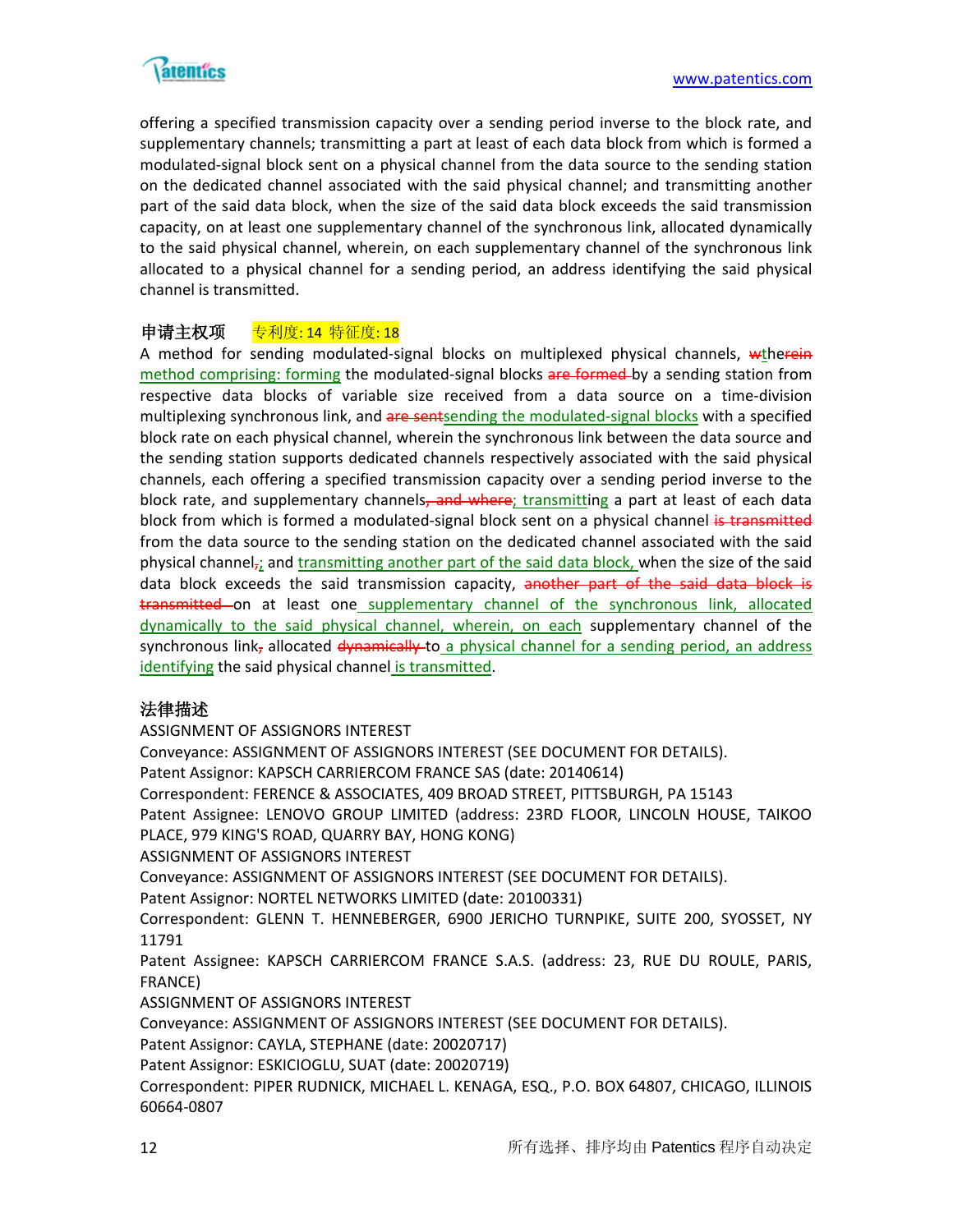

Patent Assignee: NORTEL NETWORKS LIMITED (address: 2351 BOULEVARD ALFRED NOBEL, ST. LAURENT, QUEBEC, CANADA, H4S 2A9)

| 引用/自引用/引用公司:    | 2/0/1 |
|-----------------|-------|
| 被引用/被自引用/被引用公司: | 1/0/1 |
| 同族:             | 7     |
| 法律状态:           | Valid |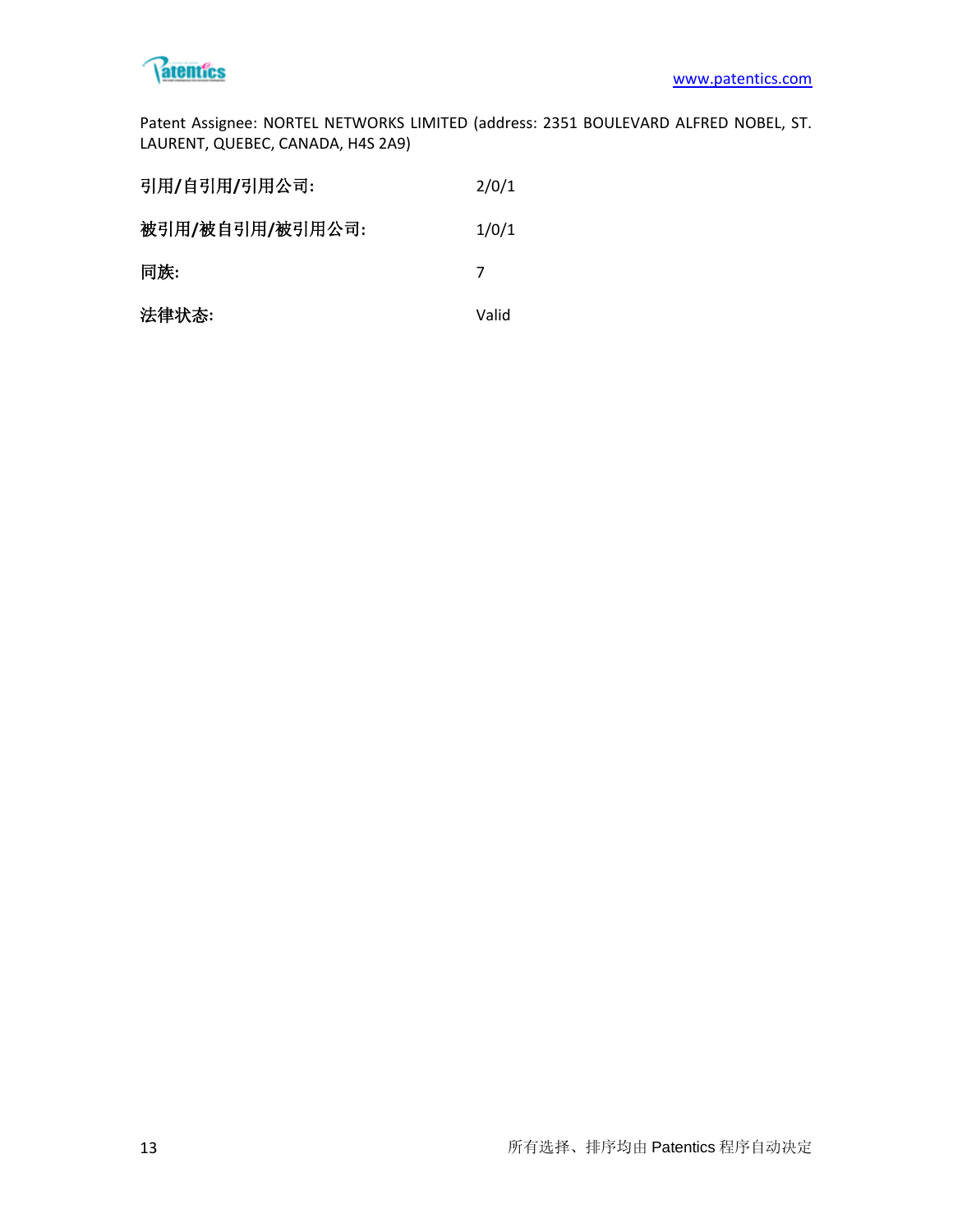

# **Data session service initialization for wireless devices**

授权号**:** [US7072961](http://113.31.18.23/invokexml.do?sf=ShowPatent&spn=7072961&sv=f5e53232c993e0d979687949dda9e9bc) 申请号**:** 10/036,084

申请日**:** 2001/12/31 授权日**:** 2006/07/04

申请人**:** 北电网络

专利权人**:** 联想

发明人**:** Maclean; Ian|Subramaniam; Gokul

# 摘要

A system and method of the present invention include a gateway device that serves as an interface between a high speed wireless data packet network and an application server placed within a wireline data packet network such as the Internet. The gateway device generates network performance indicators that reflect performance of the high speed wireless data packet network and transmits them to an application server. This enables the quality of service determinations to be made by the application server with at least some knowledge of the wireless network's ability to support the selected quality of service. In the described embodiment of the invention, the gateway devices are GPRS/UMTS gateway GPRS support nodes (GGSNs). The GGSNs generate network performance indicators.

# 主权项 专利度: 20 特征度: 16



A high-speed wireless data packet network, comprising: an application server for transmitting data to a mobile terminal by way of a wired data packet network and subsequently by way of a wireless communication link; and a gateway device providing an interface between the application server and network elements of the high speed wireless data packet network that form the wireless data packet network wherein a gateway general packet radio service (GPRS) service node (GGSN) is formed to pass network performance parameters relating to the wireless data packet network to the application server while a data session is being established to enable the application server to determine an appropriate quality of service (QoS) level of data transfer.

# 法律描述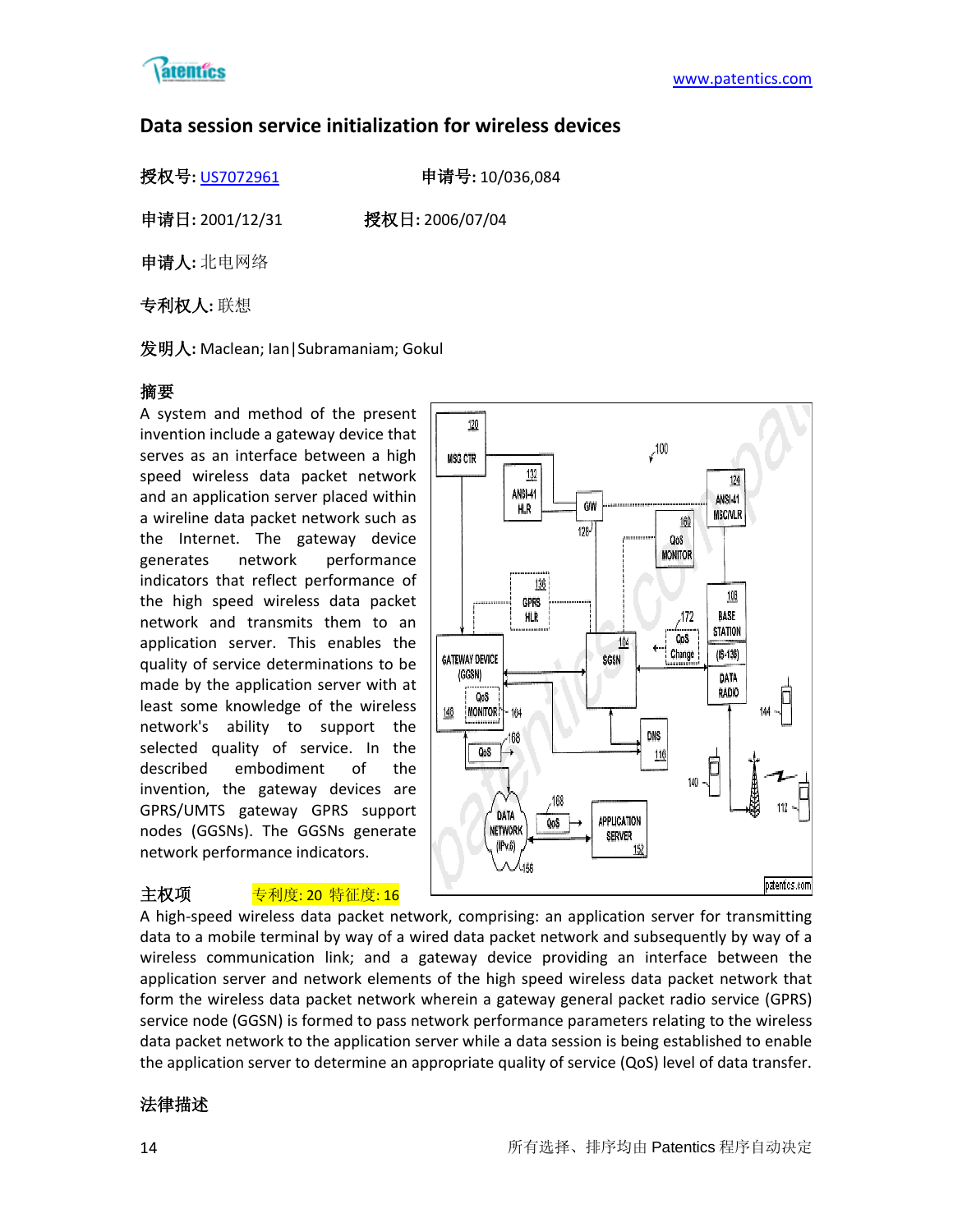

ASSIGNMENT OF ASSIGNORS INTEREST Conveyance: ASSIGNMENT OF ASSIGNORS INTEREST (SEE DOCUMENT FOR DETAILS). Patent Assignor: KAPSCH CARRIERCOM FRANCE SAS (date: 20140614) Correspondent: FERENCE & ASSOCIATES, 409 BROAD STREET, PITTSBURGH, PA 15143 Patent Assignee: LENOVO GROUP LIMITED (address: 23RD FLOOR, LINCOLN HOUSE, TAIKOO PLACE, 979 KING'S ROAD, QUARRY BAY, HONG KONG) ASSIGNMENT OF ASSIGNORS INTEREST Conveyance: ASSIGNMENT OF ASSIGNORS INTEREST (SEE DOCUMENT FOR DETAILS). Patent Assignor: NORTEL NETWORKS LIMITED (date: 20100331) Correspondent: GLENN T. HENNEBERGER, 6900 JERICHO TURNPIKE, SUITE 200, SYOSSET, NY 11791 Patent Assignee: KAPSCH CARRIERCOM FRANCE S.A.S. (address: 23, RUE DU ROULE, PARIS, FRANCE) ASSIGNMENT OF ASSIGNORS INTEREST Conveyance: ASSIGNMENT OF ASSIGNORS INTEREST (SEE DOCUMENT FOR DETAILS). Patent Assignor: MACLEAN, IAN (date: 20020103) Patent Assignor: SUBRAMANIAM, GOKUL (date: 20020108) Correspondent: GARLICK HARRISON & MARKISON, JAMES A. HARRISON, P.O. BOX 670007, DALLAS, TX 75367 Patent Assignee: NORTEL NETWORKS LIMITED (address: 2351 BOULEVARD ALFRED-NOBEL, ST. LAURENT, QUEBEC, CANADA, H4S 2)

| 引用/自引用/引用公司:    | 6/0/2   |
|-----------------|---------|
| 被引用/被自引用/被引用公司: | 16/0/15 |
| 法律状态:           | Valid   |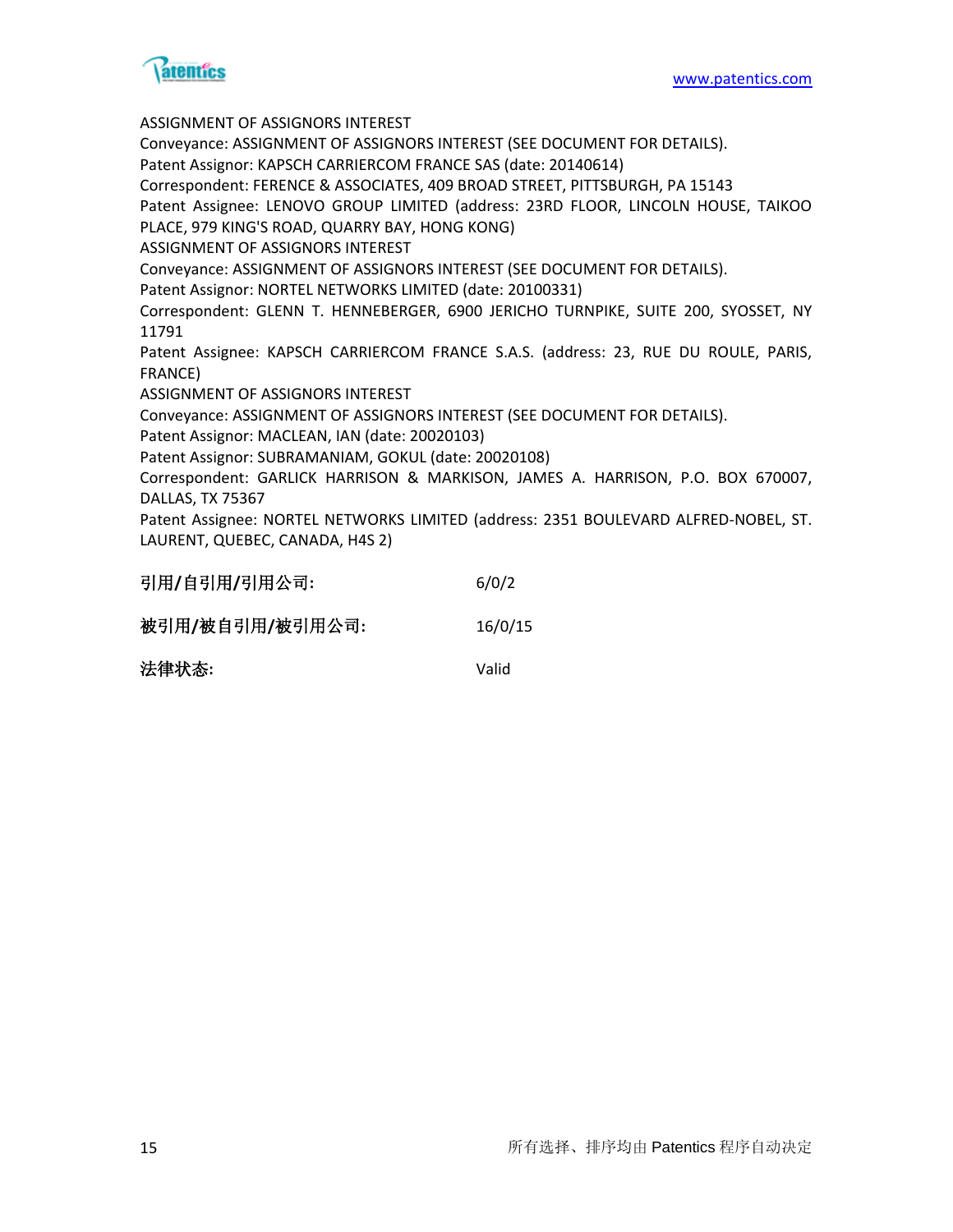

# **Disaster recovery for very large GSM/UMTS HLR databases**

授权号**:** [US7039402](http://113.31.18.23/invokexml.do?sf=ShowPatent&spn=7039402&sv=b49bf48a5b7105975f1799005d5495c4) 申请号**:** 10/634,555

申请日**:** 2003/08/05 授权日**:** 2006/05/02

申请人**:** 北电网络

专利权人**:** 联想

发明人**:** Gan; Hock|Sarkar; Pallab|Kohler; Darren

# 摘要

An HLR register for maintaining data relating to mobile users of a network for use by the network, the register being arranged to be coupled to a mate register at a remote location for back up of the data, the register being divided into segments and arranged to carry out a partial handover to the mate register by handing over maintenance of data of one or some of the segments to the mate register temporarily. By allowing a partial handover rather than requiring a complete handover, the handover can be simpler and quicker. This can reduce the risk of loss of data or reduce an amount of down time and consequential losses of revenue. This is particularly important for larger registers. The handover can be triggered by a fault in the segment or for the purpose of planned maintenance for example. It can be triggered manually or automatically.



# 主权项 <mark>专利度: 14 特征度: 19</mark>

A location register for maintaining data relating to current location of users of a mobile telephone network for use by the mobile telephone network, the location register being arranged for coupling to a mate location register at a remote location for back up of the data, the location register comprising a controller which is arranged to divide the data into segments and to carry out a partial handover to the mate location register by handing over maintenance of data of one or some of the segments to the mate location register temporarily, wherein the handing over is triggered by a fault in the segments, and wherein the controller maintains a map of which users belong to which segment.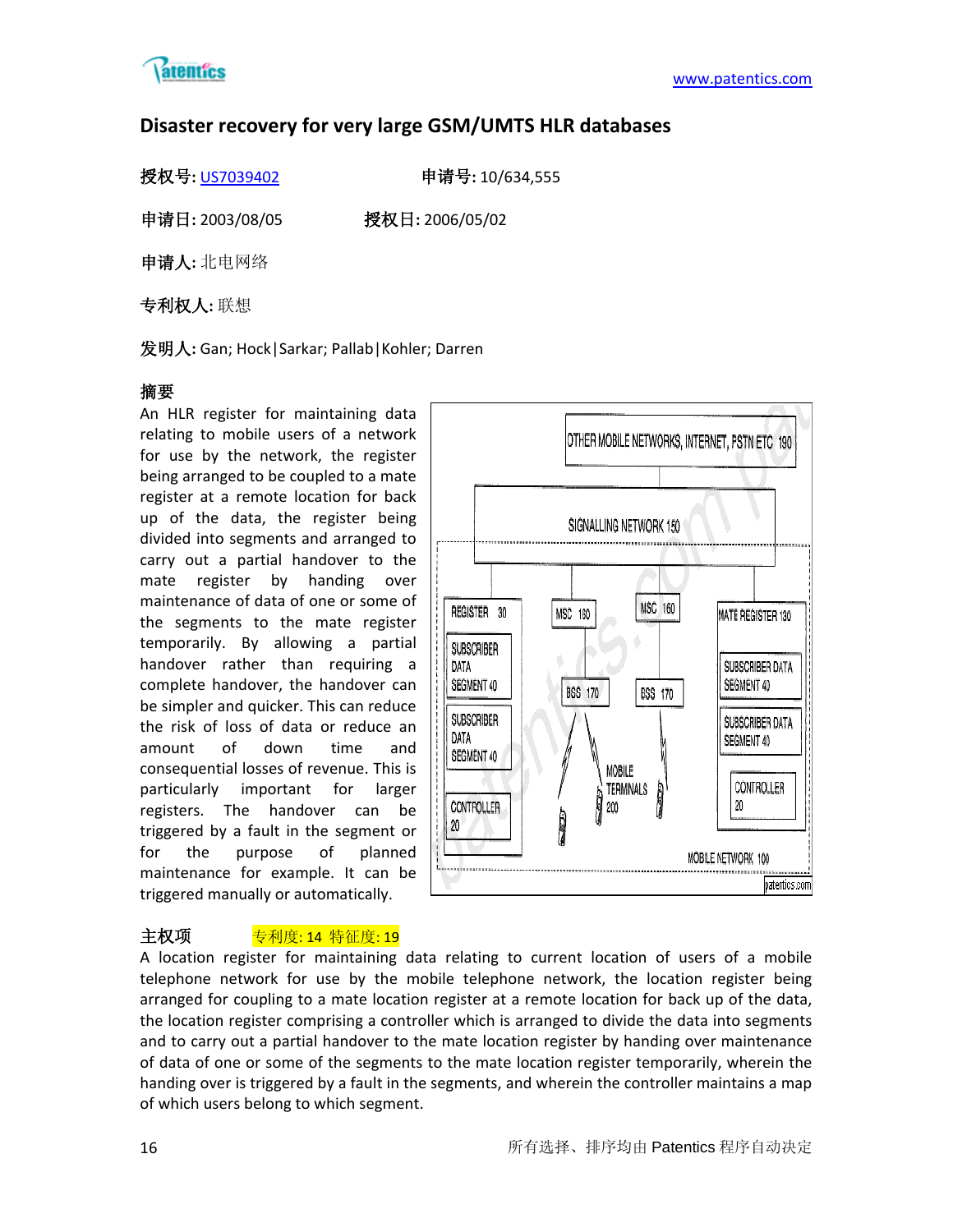

#### 法律描述

ASSIGNMENT OF ASSIGNORS INTEREST Conveyance: ASSIGNMENT OF ASSIGNORS INTEREST (SEE DOCUMENT FOR DETAILS). Patent Assignor: KAPSCH CARRIERCOM FRANCE SAS (date: 20140614) Correspondent: FERENCE & ASSOCIATES, 409 BROAD STREET, PITTSBURGH, PA 15143 Patent Assignee: LENOVO GROUP LIMITED (address: 23RD FLOOR, LINCOLN HOUSE, TAIKOO PLACE, 979 KING'S ROAD, QUARRY BAY, HONG KONG) ASSIGNMENT OF ASSIGNORS INTEREST Conveyance: ASSIGNMENT OF ASSIGNORS INTEREST (SEE DOCUMENT FOR DETAILS). Patent Assignor: NORTEL NETWORKS LIMITED (date: 20100331) Correspondent: GLENN T. HENNEBERGER, 6900 JERICHO TURNPIKE, SUITE 200, SYOSSET, NY 11791 Patent Assignee: KAPSCH CARRIERCOM FRANCE S.A.S. (address: 23, RUE DU ROULE, PARIS, FRANCE) ASSIGNMENT OF ASSIGNORS INTEREST Conveyance: ASSIGNMENT OF ASSIGNORS INTEREST (SEE DOCUMENT FOR DETAILS). Patent Assignor: GAN, HOCK (date: 20030801) Patent Assignor: SARKAR, PALLAB (date: 20030801) Patent Assignor: KOHLER, DARREN (date: 20030801) Correspondent: WILLIAM M. LEE, JR., P.O. BOX 2786, CHICAGO, IL 60690-2786 Patent Assignee: NORTEL NETWORKS LIMITED (address: 2351 BOULEVARD ALFRED-NOBEL, ST. LAURENT, QUEBEC, CANADA, H4S 2A9) 引用**/**自引用**/**引用公司**:** 14/3/8

| 引用/目引用/引用公司:    | 14/3/8 |
|-----------------|--------|
| 被引用/被自引用/被引用公司: | 7/0/5  |
| 法律状态:           | Valid  |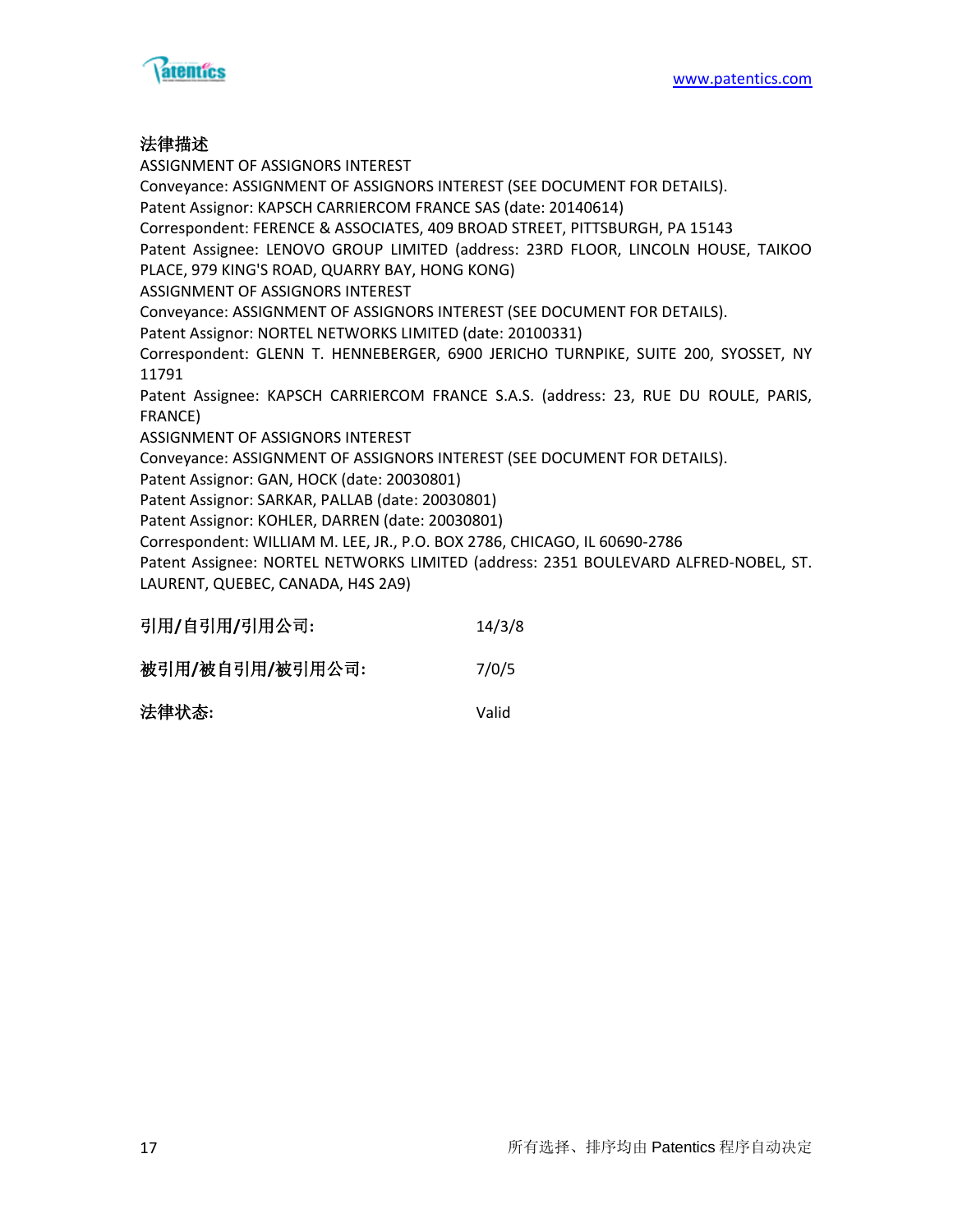

# **Communicating over one or more paths in an interface between a base station and a system controller**

授权号**:** [US7006478](http://113.31.18.23/invokexml.do?sf=ShowPatent&spn=7006478&sv=c1bdb189a716a07f4bd936ab029607fd) 申请号**:** 09/715,753

申请日**:** 2000/11/17 授权日**:** 2006/02/28

申请人**:** 北电网络

专利权人**:** 联想

发明人**:** Mizell; Jerry L.|Provost; Curtis M.

# 摘要

A mobile communications network includes base stations and a system controller, such as a serving GPRS support node (SGSN) of a General Packet Radio Service network. An interface, such as a Gb interface, is provided between each base station and the system controller. A plurality of paths (e.g., Network Service virtual circuits) in the interface are identified, with each path defined by an address in the base station and an address in the system controller. One of the plurality of paths is associated for a given mobile station. Load sharing can be accomplished by employing either an implicit path negotiation or an explicit path negotiation.

# 度: 11

主权项 **专利度: 31 特征** 

A method of establishing



communications between a base station and a system controller over a network, comprising: identifying a plurality of paths in the network, each path defined by an address in the base station and an address in the system controller; and selecting one of the plurality of paths to communicate data associated with a given mobile station, wherein selecting one of the plurality of paths comprises performing an implicit negotiation in which the path is defined by a source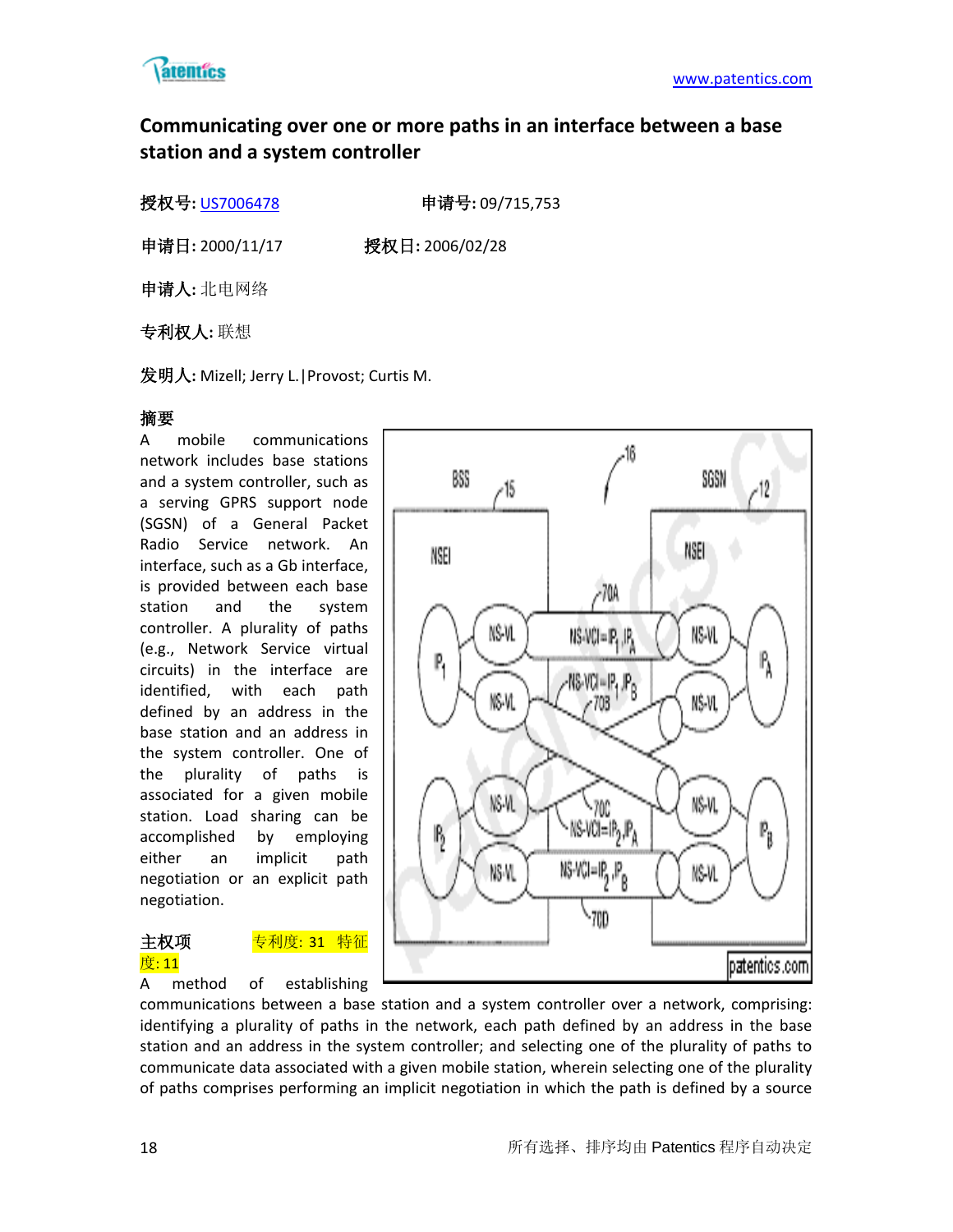

Internet Protocol (IP) address of a message communicated by the base station and by a source IP address of a message communicated by the system controller.

#### 法律描述

ASSIGNMENT OF ASSIGNORS INTEREST Conveyance: ASSIGNMENT OF ASSIGNORS INTEREST (SEE DOCUMENT FOR DETAILS). Patent Assignor: KAPSCH CARRIERCOM FRANCE SAS (date: 20140614) Correspondent: FERENCE & ASSOCIATES, 409 BROAD STREET, PITTSBURGH, PA 15143 Patent Assignee: LENOVO GROUP LIMITED (address: 23RD FLOOR, LINCOLN HOUSE, TAIKOO PLACE, 979 KING'S ROAD, QUARRY BAY, HONG KONG) ASSIGNMENT OF ASSIGNORS INTEREST Conveyance: ASSIGNMENT OF ASSIGNORS INTEREST (SEE DOCUMENT FOR DETAILS). Patent Assignor: NORTEL NETWORKS LIMITED (date: 20100331) Correspondent: GLENN T. HENNEBERGER, 6900 JERICHO TURNPIKE, SUITE 200, SYOSSET, NY 11791 Patent Assignee: KAPSCH CARRIERCOM FRANCE S.A.S. (address: 23, RUE DU ROULE, PARIS, FRANCE) ASSIGNMENT OF ASSIGNORS INTEREST Conveyance: ASSIGNMENT OF ASSIGNORS INTEREST (SEE DOCUMENT FOR DETAILS). Patent Assignor: MIZEL, JERRY L. (date: 20001116) Patent Assignor: PROVOST, CURTIS M. (date: 20001116) Correspondent: TROP, PRUNER & HU, P.C., DAN C. HU, 8554 KATY FREEWAY, SUITE 100, HUSTON, TX 77024 Patent Assignee: NORTEL NETWORKS LIMITED (address: WORLD TRADE CENTER OF MONTREAL, 380 ST. ANTOINE STREET WEST, 8TH FLOOR, MONTREAL QUEBEC, CANADA, H2Y 3)

| 引用/自引用/引用公司:    | 40/1/15 |
|-----------------|---------|
| 被引用/被自引用/被引用公司: | 9/0/7   |

| 法律状态: | Valid |
|-------|-------|
|       |       |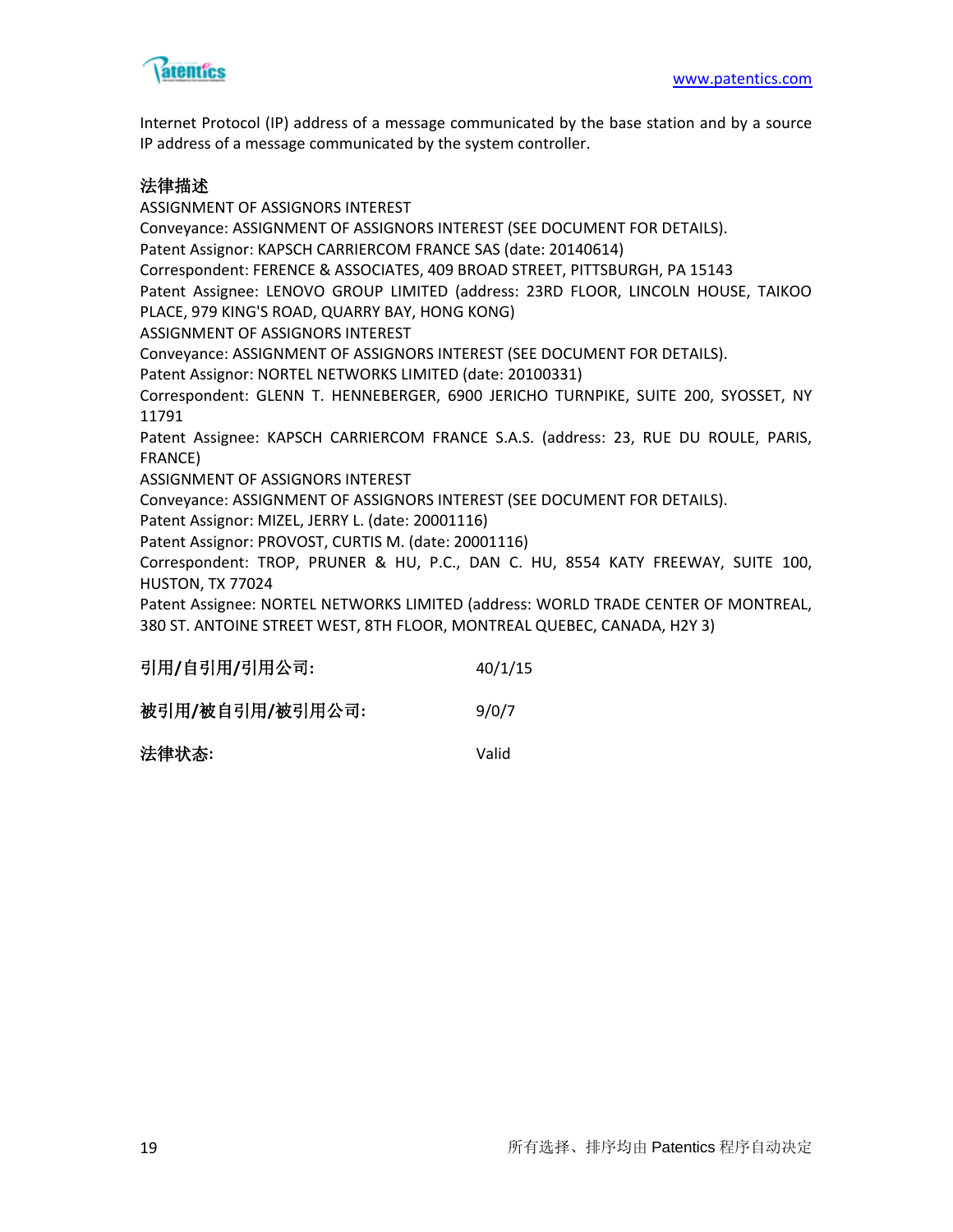

# **Allocating carrier frequencies for communicating beacon control signaling**

授权号**:** [US6907228](http://113.31.18.23/invokexml.do?sf=ShowPatent&spn=6907228&sv=b802f72ee002d4e3e0e6b9e2804ead58) 申请号**:** 10/056,538

申请日**:** 2002/01/24 授权日**:** 2005/06/14

申请人**:** 北电网络

专利权人**:** 联想

发明人**:** Lohtia; Anit|Tang; Yuqiang|Tse; Paul Chan H.

# 摘要

A mobile communications network includes a plurality of cells and cell sectors in each cell. Carrier frequencies for carrying beacon control signaling, such as a broadcast control channel (BCCH), are assigned from the entire band of available carrier frequencies. The same carrier frequencies are assigned to carry traffic channels. This arrangement enables the use of one carrier frequency to communication beacon control signaling in one cell segment, while also allowing the use of the same one carrier frequency to communicate bearer traffic in another cell segment, thus affording substantial increases in network capacity that has heretofore not been possible in networks in the absence of significant infrastructure buildout or modification.

# 度: 22

#### 主权项 <mark>专利度: 25 特征</mark>



A method for use in a mobile communications network, comprising: defining a band of carrier frequencies for the mobile communications network; for a first cell segment, allocating one of the carrier frequencies in the band for communicating beacon control signaling; for another cell segment, allocating the one of the carrier frequencies to carry bearer traffic; allocating a first group of carrier frequencies to the first cell segment, and allocating a second, distinct group of carrier frequencies to a second cell segment that is different from the another cell segment,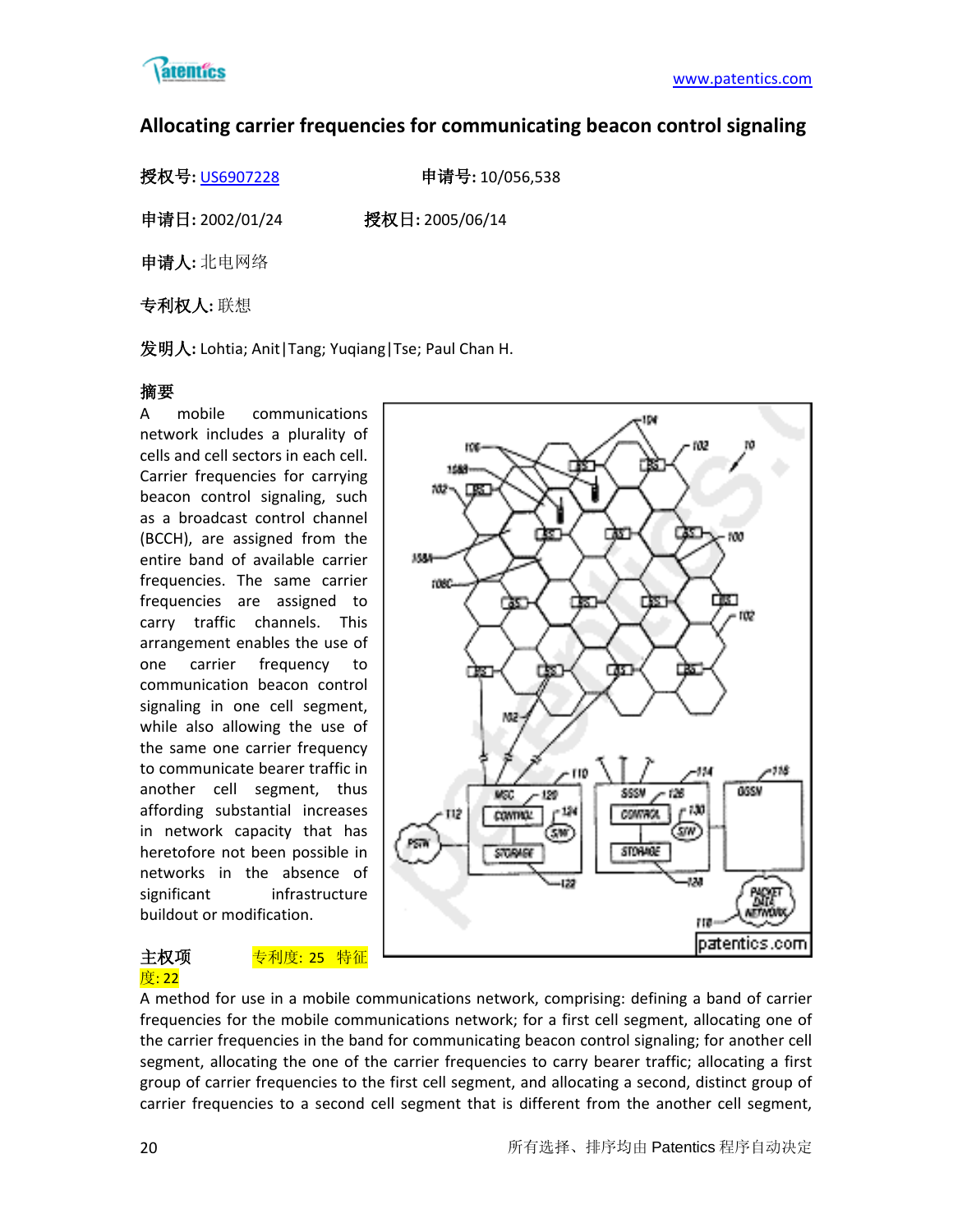

wherein the one carrier frequency for communicating beacon control signaling is part of the plurality first group of carrier frequencies allocated to the first cell segment.

#### 法律描述

ASSIGNMENT OF ASSIGNORS INTEREST Conveyance: ASSIGNMENT OF ASSIGNORS INTEREST (SEE DOCUMENT FOR DETAILS). Patent Assignor: KAPSCH CARRIERCOM FRANCE SAS (date: 20140614) Correspondent: FERENCE & ASSOCIATES, 409 BROAD STREET, PITTSBURGH, PA 15143 Patent Assignee: LENOVO GROUP LIMITED (address: 23RD FLOOR, LINCOLN HOUSE, TAIKOO PLACE, 979 KING'S ROAD, QUARRY BAY, HONG KONG) ASSIGNMENT OF ASSIGNORS INTEREST Conveyance: ASSIGNMENT OF ASSIGNORS INTEREST (SEE DOCUMENT FOR DETAILS). Patent Assignor: NORTEL NETWORKS LIMITED (date: 20100331) Correspondent: GLENN T. HENNEBERGER, 6900 JERICHO TURNPIKE, SUITE 200, SYOSSET, NY 11791 Patent Assignee: KAPSCH CARRIERCOM FRANCE S.A.S. (address: 23, RUE DU ROULE, PARIS, FRANCE) ASSIGNMENT OF ASSIGNORS INTEREST Conveyance: ASSIGNMENT OF ASSIGNORS INTEREST (SEE DOCUMENT FOR DETAILS). Patent Assignor: LOHITIA, ANITA (date: 20020123) Patent Assignor: TANG, YUQIANG (date: 20020123) Patent Assignor: TSE, PAUL CHAN H. (date: 20020123) Correspondent: TROP, PRUNER & HU, P.C., DAN C. HU, 8554 KATY FREEWAY, SUITE 100, HOUSTON, TX 77024 Patent Assignee: NORTEL NETWORKS LIMITED (address: ST. LAURENT, 2351 BOULEVARD ALFRED-NOBLE, QUEBEC, CANADA, H4S2A)

| 引用/自引用/引用公司: | 7/0/5 |
|--------------|-------|
|              |       |

| 被引用/被自引用/被引用公司: | 8/0/6 |
|-----------------|-------|
|                 |       |

| 法律状态: | Valid |
|-------|-------|
|       |       |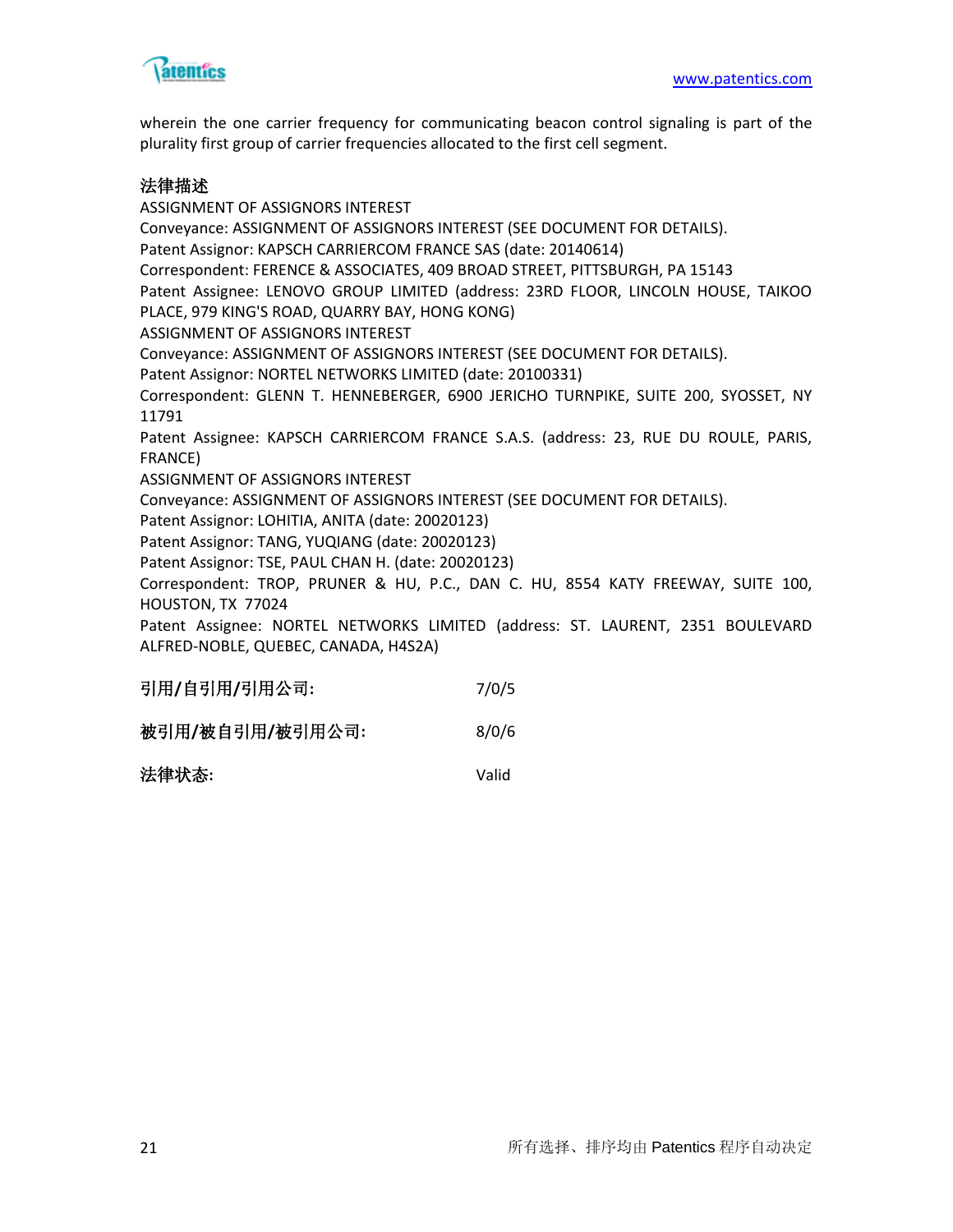

# **Mobile communication system using loss cables as transmission elements**

授权号**:** [US6876854](http://113.31.18.23/invokexml.do?sf=ShowPatent&spn=6876854&sv=d7f17c02b6ca7e5678ec8b8c684e0bc7) 申请号**:** 09/723,345

优先权日**:** 1999/11/26 申请日**:** 2000/11/27 授权日**:** 2005/04/05

申请人**:** 北电网络

专利权人**:** 联想

发明人**:** Ferray; Jean-Pierre

# 摘要

Runs of loss cable are disposed in succession along a zone of radio coverage and coupled with feeder means from base stations of a cellular mobile communication network. The feeder means apply first radio frequency signals from a first base station to a first cable run and second radio frequency signals from a second base station to a second cable run, adjacent to the first run. They also apply at least part of the second radio frequency signals to the first cable run, preferably attenuated relative to the first radio frequency signals as applied to the first cable run, creating a zone of partial coverage between adjacent cells in order to facilitate operation of an automatic cell changeover during calls.

#### 主权项 <mark>专利度: 8 特征度: 40</mark>

Mobile communication system, comprising runs of loss cable disposed in succession along a zone of radio



coverage and feeder means for feeding the cable runs from base stations of at least one cellular mobile communication network, wherein the feeder means comprise: means for applying first radio frequency signals from a first base station of the cellular mobile communication network to a first cable run, said first radio frequency signals including a first beacon signal specific to a cell serviced by said first base station; means for applying second radio frequency signals from a second base station of the cellular mobile communication network to a second cable run which is adjacent to the first run, said second radio frequency signals including a second beacon signal specific to a cell serviced by said second base station; and, means for applying to the first cable run together with said first radio frequency signals at least part of the second radio frequency signals including said second beacon signal.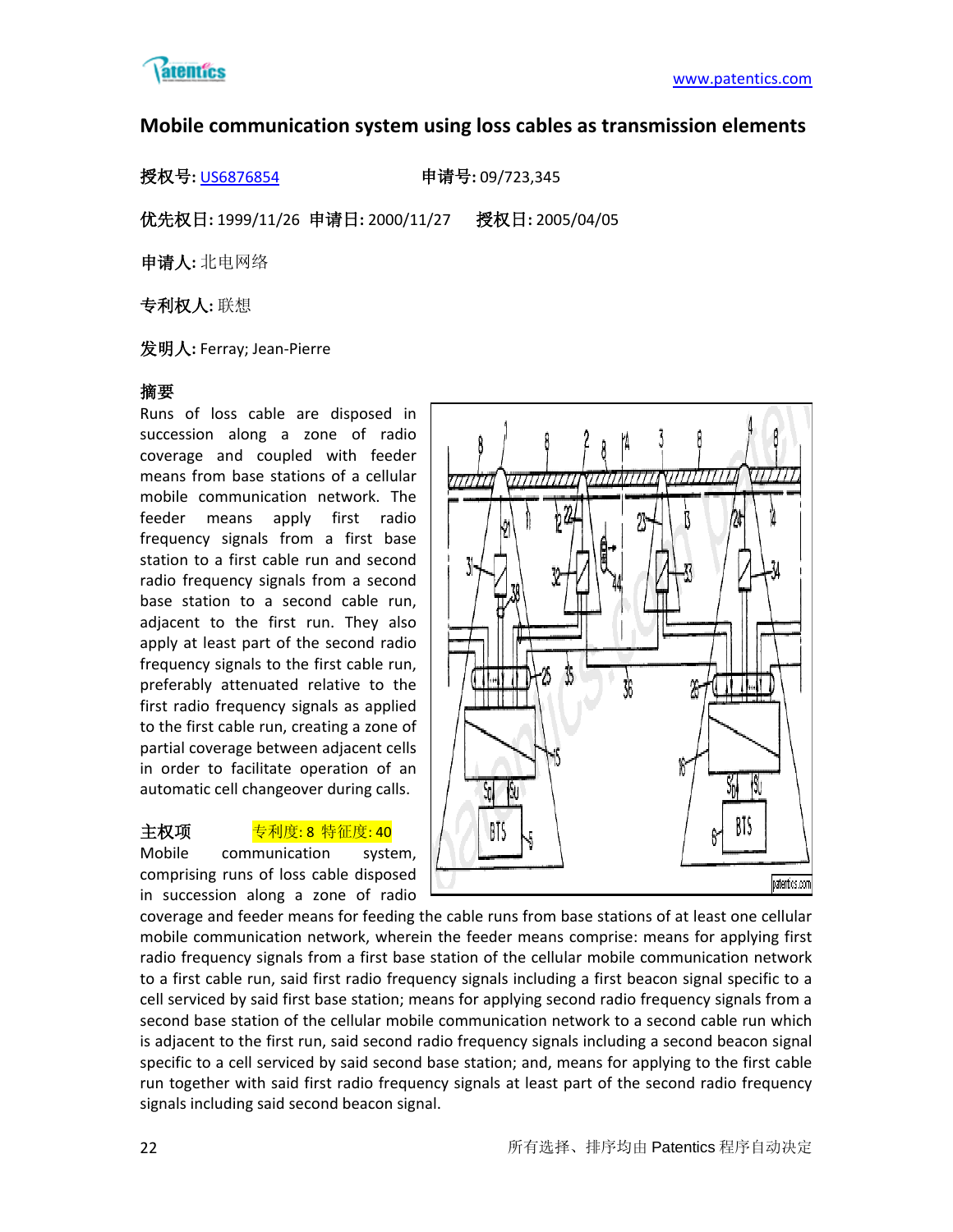



#### 法律描述

ASSIGNMENT OF ASSIGNORS INTEREST Conveyance: ASSIGNMENT OF ASSIGNORS INTEREST (SEE DOCUMENT FOR DETAILS). Patent Assignor: KAPSCH CARRIERCOM FRANCE SAS (date: 20140614) Correspondent: FERENCE & ASSOCIATES, 409 BROAD STREET, PITTSBURGH, PA 15143 Patent Assignee: LENOVO GROUP LIMITED (address: 23RD FLOOR, LINCOLN HOUSE, TAIKOO PLACE, 979 KING'S ROAD, QUARRY BAY, HONG KONG) ASSIGNMENT OF ASSIGNORS INTEREST Conveyance: ASSIGNMENT OF ASSIGNORS INTEREST (SEE DOCUMENT FOR DETAILS). Patent Assignor: NORTEL NETWORKS FRANCE SAS (date: 20100331) Correspondent: GLENN T. HENNEBERGER, 6900 JERICHO TURNPIKE, SUITE 200, SYOSSET, NY 11791 Patent Assignee: KAPSCH CARRIERCOM FRANCE S.A.S. (address: 23 RUE DU ROULE, PARIS, FRANCE, 75001) ASSIGNMENT OF ASSIGNORS INTEREST Conveyance: CHANGE OF NAME (SEE DOCUMENT FOR DETAILS). Patent Assignor: MATRA NORTEL COMMUNICATIONS (date: 20011127) Correspondent: GLENN T. HENNEBERGER, ESQ., 6900 JERICHO TURNPIKE, SUITE 200, SYOSSET, NEW YORK 11791 Patent Assignee: NORTEL NETWORKS FRANCE SAS (address: PARC D'ACTIVITIES DE MAGNY-CHATEAUFORT, CHATEAUFORT, FRANCE, 78117) ASSIGNMENT OF ASSIGNORS INTEREST Conveyance: ASSIGNMENT OF ASSIGNORS INTEREST (SEE DOCUMENT FOR DETAILS). Patent Assignor: FERRAY, JEAN-PIERRE (date: 20001208) Correspondent: TROP, PRUNER & HU, P.C., DAN C. HU, 8554 KATY FREEWAY, SUITE 100, HOUSTON, TX 77024 Patent Assignee: MATRA NORTEL COMMUNICATIONS (address: 50, RUE DU PRESISENT SADATE, QUIMPER, FRANCE)

| 引用/自引用/引用公司:    | 4/0/3 |
|-----------------|-------|
| 被引用/被自引用/被引用公司: | 2/0/2 |
| 同族:             | 8     |
| 法律状态:           | Valid |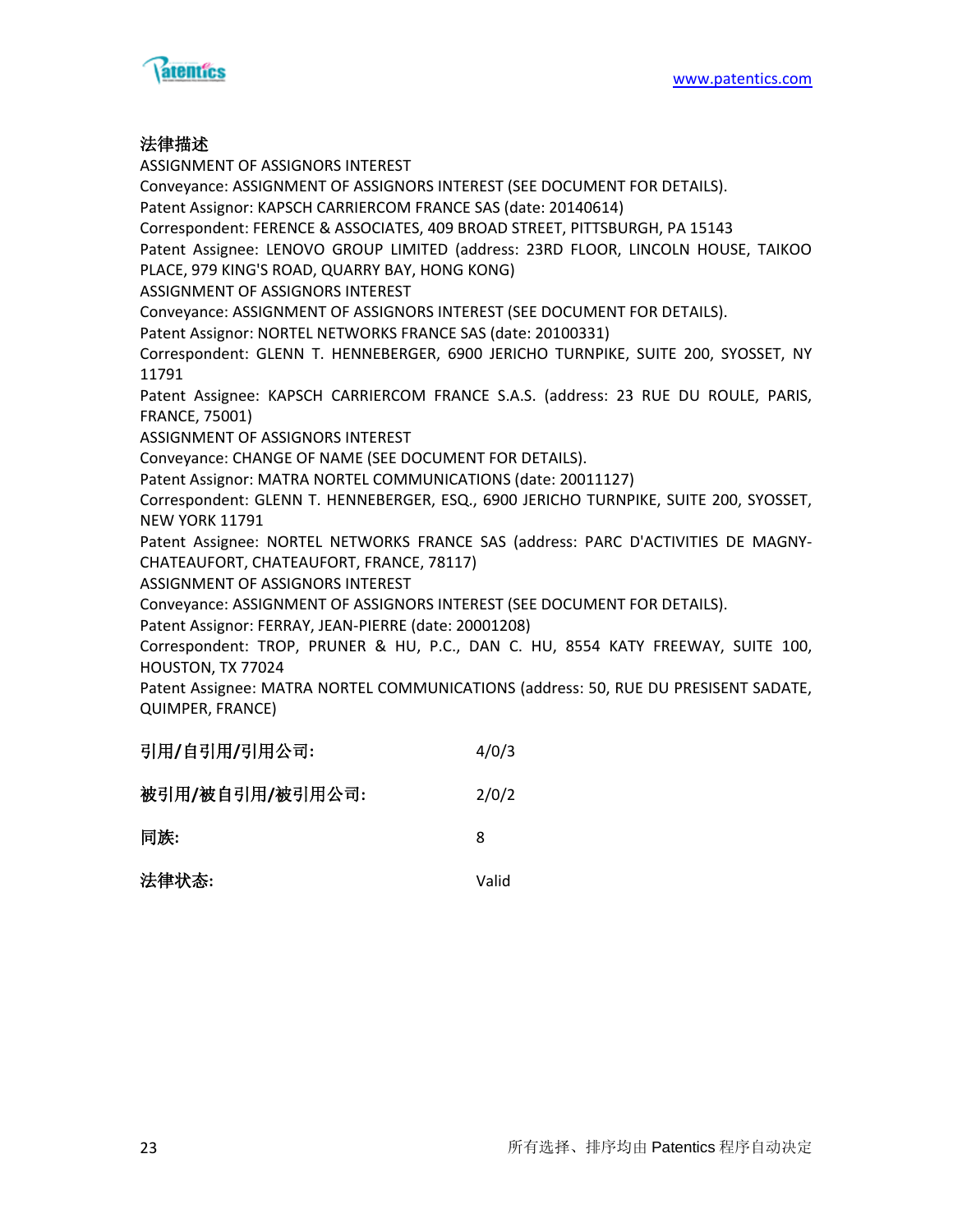

# **Device for allocating resources in a radiocommunication network**

授权号**:** [US6636736](http://113.31.18.23/invokexml.do?sf=ShowPatent&spn=6636736&sv=848dbe0f4b18af54f2db0999ab63cf23) 申请号**:** 09/508,132

优先权日**:** 1997/09/12 申请日**:** 2000/07/13 授权日**:** 2003/10/21

申请人**:** 北电网络

专利权人**:** 联想

发明人**:** Billon; Thierry

# 摘要

A system for allocating a resource to a terminal in a cellular mobile radio network in which each cell of the network is identified by a primary color and a secondary color which correspond to transmission frequencies allocated to it, namely and respectively a set of primary frequencies (FP) and a set of secondary frequencies (FS) whose rate of re-use is higher than that of said primary frequencies (FP), and the terminal is connected to a local cell (A1). The system knows a potential level of interference (N) received by the terminal and allocates said resource to said terminal on a primary frequency (FP) or on a secondary frequency (FS) according to whether said potential level of interference (N) is respectively above or below a first distribution threshold (S1).



主权项 <mark>专利度: 9 特征度: 4</mark> A system for allocating a resource to a

terminal in a cellular mobile radio network in which each cell of the network is identified by a primary color and a secondary color which correspond to transmission frequencies allocated to it, namely and respectively a set of primary frequencies (FP) and a set of secondary frequencies (FS) whose rate of re-use is higher than that of said primary frequencies (FP), and the terminal is connected to a local cell (A1), in which the system knows a potential level of interference (N) received by the terminal and allocates said resourse to said terminal on a primary frequency (FP) or on a secondary frequency (FS) according to whether said potential level of interference (N) is respectively above or below a first distribution threshold (S1), and in which the system knows a cumulative probability (P (N>S)) of said distribution threshold (S1) by comparing said cumulative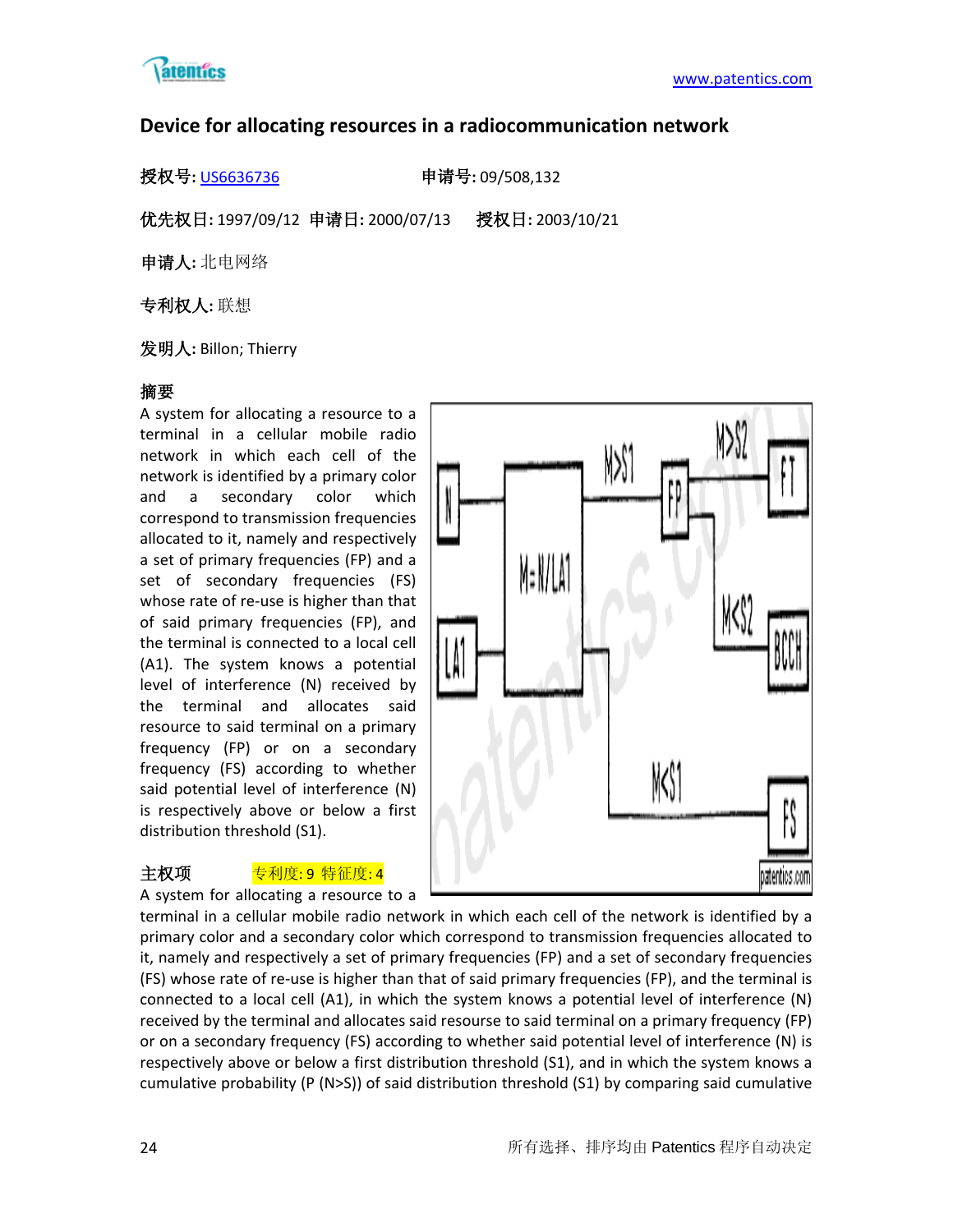

probability with the ratio of the number of resources of said set of primary frequencies to the total number of resources.

#### 法律描述

FRANCE)

ASSIGNMENT OF ASSIGNORS INTEREST Conveyance: ASSIGNMENT OF ASSIGNORS INTEREST (SEE DOCUMENT FOR DETAILS). Patent Assignor: KAPSCH CARRIERCOM FRANCE SAS (date: 20140614) Correspondent: FERENCE & ASSOCIATES, 409 BROAD STREET, PITTSBURGH, PA 15143 Patent Assignee: LENOVO GROUP LIMITED (address: 23RD FLOOR, LINCOLN HOUSE, TAIKOO PLACE, 979 KING'S ROAD, QUARRY BAY, HONG KONG) ASSIGNMENT OF ASSIGNORS INTEREST Conveyance: ASSIGNMENT OF ASSIGNORS INTEREST (SEE DOCUMENT FOR DETAILS). Patent Assignor: NORTEL NETWORKS LIMITED (date: 20100331) Correspondent: GLENN T. HENNEBERGER, 6900 JERICHO TURNPIKE, SUITE 200, SYOSSET, NY 11791 Patent Assignee: KAPSCH CARRIERCOM FRANCE S.A.S. (address: 23, RUE DU ROULE, PARIS,

| 引用/自引用/引用公司:    | 5/0/5 |
|-----------------|-------|
| 被引用/被自引用/被引用公司: | 9/0/6 |
| 同族:             | 6     |
| 法律状态:           | Valid |
|                 |       |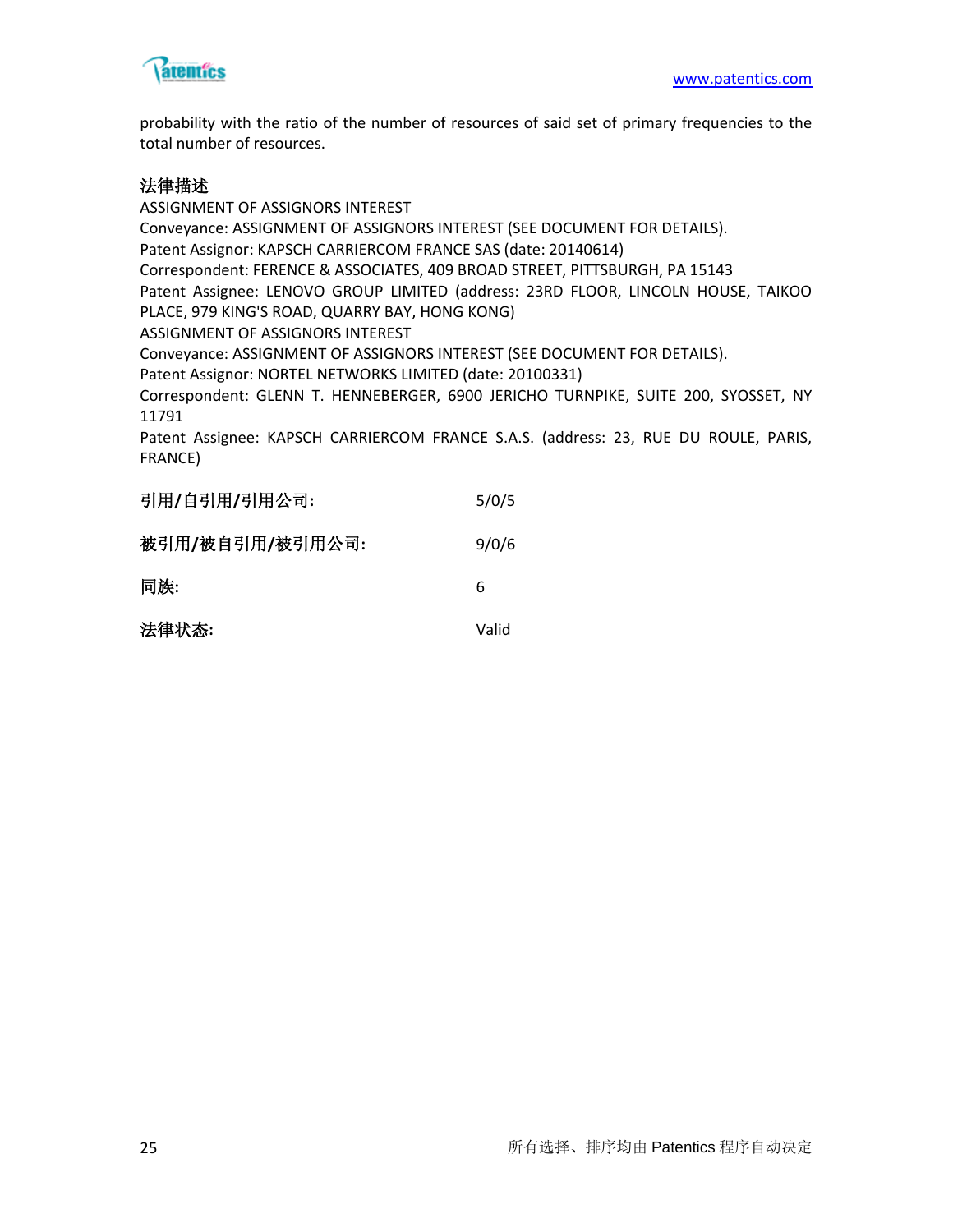

# **Distributed flow control system and method for GPRS networks based on leaky buckets**

授权号**:** [US6578082](http://113.31.18.23/invokexml.do?sf=ShowPatent&spn=6578082&sv=fb4303a0d1277c22e909a1ddf0047a57) 申请号**:** 09/365,669

优先权日**:** 1999/08/02 申请日**:** 1999/08/02 授权日**:** 2003/06/10

申请人**:** 北电网络

专利权人**:** 联想

发明人**:** Ho; Joseph S.|Zhu; Yixin|Hanson; Mark Eric

# 摘要

A distributed flow control system and method for GPRS networks to control and regulate data flow between multiple sources and a single destination within a GPRS network. The present system and method ensures the departing traffic from all of the sources conforms to the peak and average rate requirements that have been set forth by the BSS/PCU. A leaky bucket flow control mechanism is used at each respective one of the multiple sources for controlling flow of data from each respective source to the single destination. A maximum bucket size of a leaky bucket and a bucket leak rate are defined for each leaky bucket flow control mechanism. A multiplier (L) is estimated and determined for each respective source based on recent data arrival behaviors of the multiple sources. When a



frame of the data is sent from the respective source to the single destination, a number of bytes equal to the size of the transmitted frame times the multiplier L is added to the leaky bucket.

# 主权项 <mark>专利度: 14 特征度: 28</mark>

A distributed flow control method for controlling flow of data between multiple sources and a single destination within a GPRS network, said method comprising the steps of: using a leaky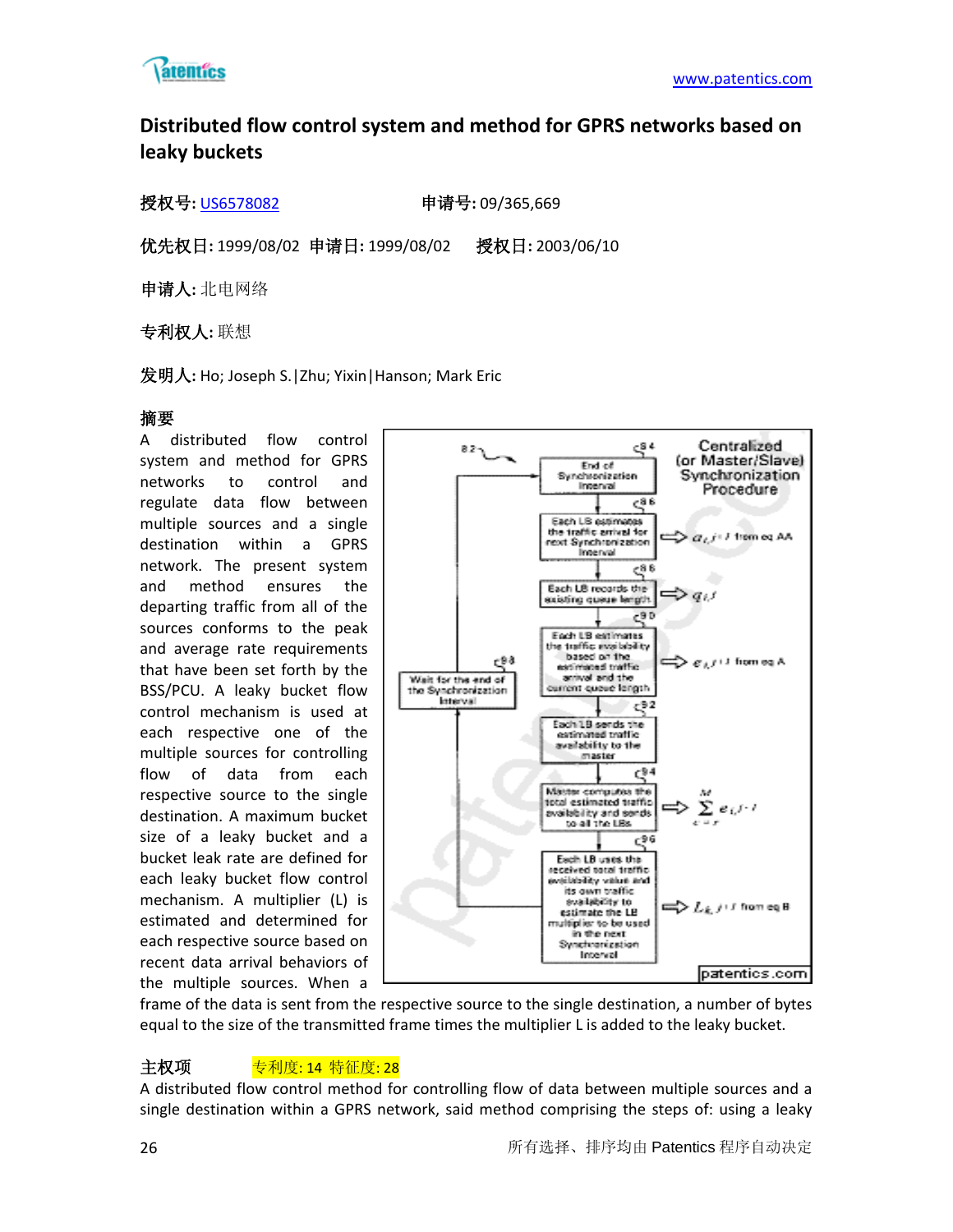

bucket flow control mechanism having a leaky bucket with a maximum bucket size and a bucket leak rate at each respective one of the multiple sources for controlling the flow of the data from the multiple sources to the single destination, estimating a traffic availability for the leaky bucket at each of the multiple sources for a next time interval based on arrival and queuing behaviors of each of the multiple sources, determining a total traffic availability for the next time interval by collecting and totaling a traffic availability from each of the multiple sources, allowing an additional data frame to be sent to the single destination from those of the multiple sources at which the leaky bucket will not overflow based on the estimated traffic availability after sending the additional data frame in the next time interval, prohibiting an additional data frame from being sent to the single destination from those of the multiple sources at which the leaky bucket will overflow based on the estimated traffic availability after sending the additional data frame in the next time interval, and at each of those multiple sources sending an additional data frame, adding a number of bytes of data to the leaky bucket equal to a size of the additional data frame multiplied by a respective leaky bucket multiplier greater than 1, wherein the respective leaky bucket multiplier of each source is calculated based upon said total traffic availability for the next time interval.

# 法律描述

ASSIGNMENT OF ASSIGNORS INTEREST Conveyance: ASSIGNMENT OF ASSIGNORS INTEREST (SEE DOCUMENT FOR DETAILS). Patent Assignor: KAPSCH CARRIERCOM FRANCE SAS (date: 20140614) Correspondent: FERENCE & ASSOCIATES, 409 BROAD STREET, PITTSBURGH, PA 15143 Patent Assignee: LENOVO GROUP LIMITED (address: 23RD FLOOR, LINCOLN HOUSE, TAIKOO PLACE, 979 KING'S ROAD, QUARRY BAY, HONG KONG) ASSIGNMENT OF ASSIGNORS INTEREST Conveyance: ASSIGNMENT OF ASSIGNORS INTEREST (SEE DOCUMENT FOR DETAILS). Patent Assignor: NORTEL NETWORKS LIMITED (date: 20100331) Correspondent: GLENN T. HENNEBERGER, 6900 JERICHO TURNPIKE, SUITE 200, SYOSSET, NY 11791 Patent Assignee: KAPSCH CARRIERCOM FRANCE S.A.S. (address: 23, RUE DU ROULE, PARIS, FRANCE) ASSIGNMENT OF ASSIGNORS INTEREST Conveyance: CHANGE OF NAME (SEE DOCUMENT FOR DETAILS). Patent Assignor: NORTEL NETWORKS CORPORATION (date: 20000830) Correspondent: NORTEL NETWORKS LIMITED, W. GLEN JOHNSON, 2100 LAKESIDE BLVD., M/S 468/05/B10, IP LAW GROUP, RICHARDSON, TX 75082-4399 Patent Assignee: NORTEL NETWORKS LIMITED (address: WORLD TRADE CENTER OF MONTREAL, 380 ST. ANTOINE STREET WEST, 8TH FLOOR, MONTREAL, QUEBEC, CANADA, H2Y 3) ASSIGNMENT OF ASSIGNORS INTEREST Conveyance: ASSIGNMENT OF ASSIGNORS INTEREST (SEE DOCUMENT FOR DETAILS). Patent Assignor: HO, JOSEPH S. (date: 19990901) Patent Assignor: ZHU, YIXIN (date: 19990901) Patent Assignor: HANSON, MARK ERIC (date: 19990901) Correspondent: FELSMAN, BRADLEY, VADEN, GUNTER & DILLON, ANDREW J. DILLON, 7600B N. CAPITAL OF TEXAS HWY., SUITE 350 LAKEWOOD ON THE PARK, AUSTIN, TEXAS 78731 Patent Assignee: NORTEL NETWORKS CORPORATION (address: 380 ST. ANTOINE STREET WEST,

8TH FLOOR, MONTREAL, QUEBEC H2Y 3Y4, CANADA)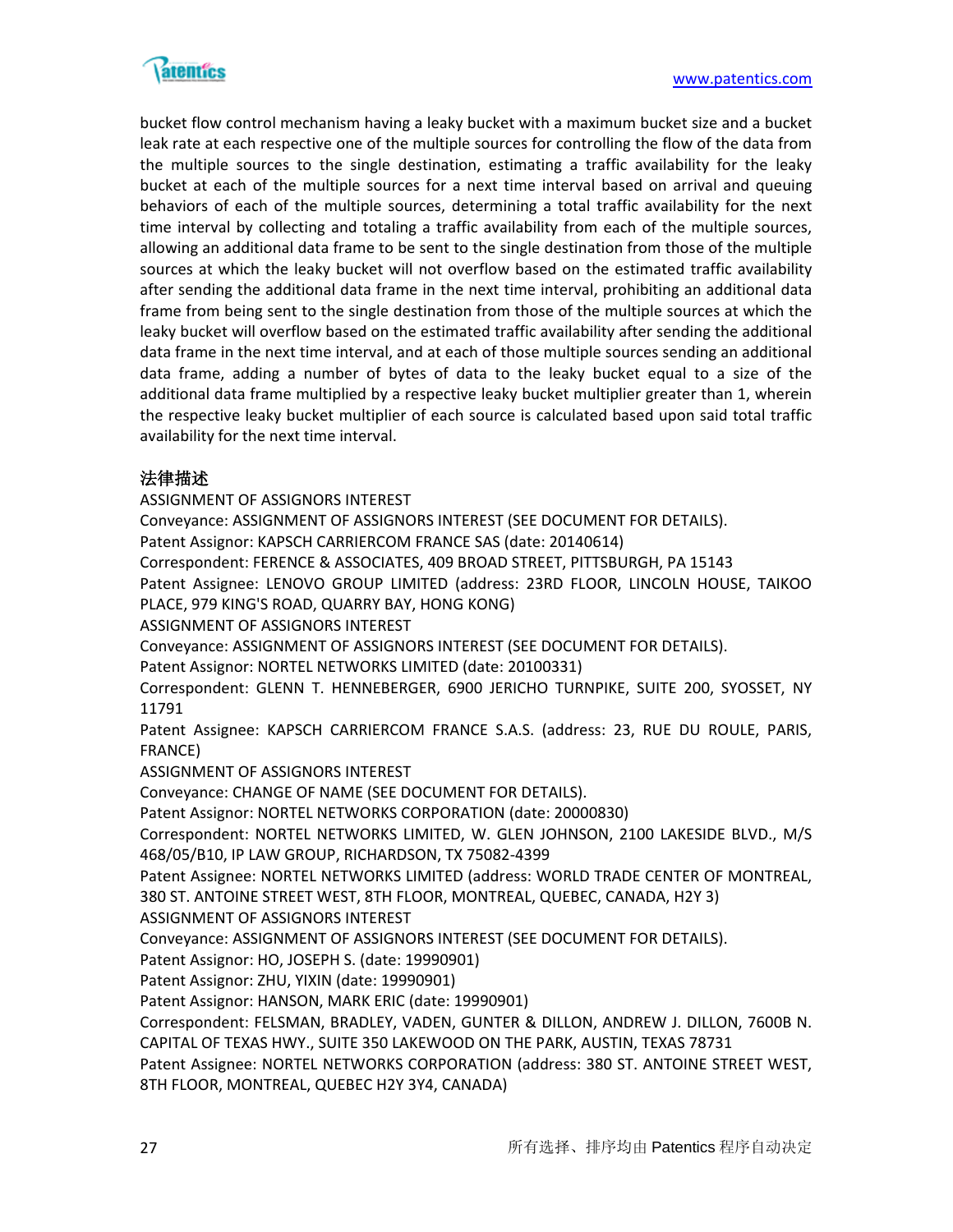# **Ratentics**

| 引用/自引用/引用公司:    | 6/0/6   |
|-----------------|---------|
| 被引用/被自引用/被引用公司: | 24/0/15 |
| 同族:             | 3       |
| 法律状态:           | Valid   |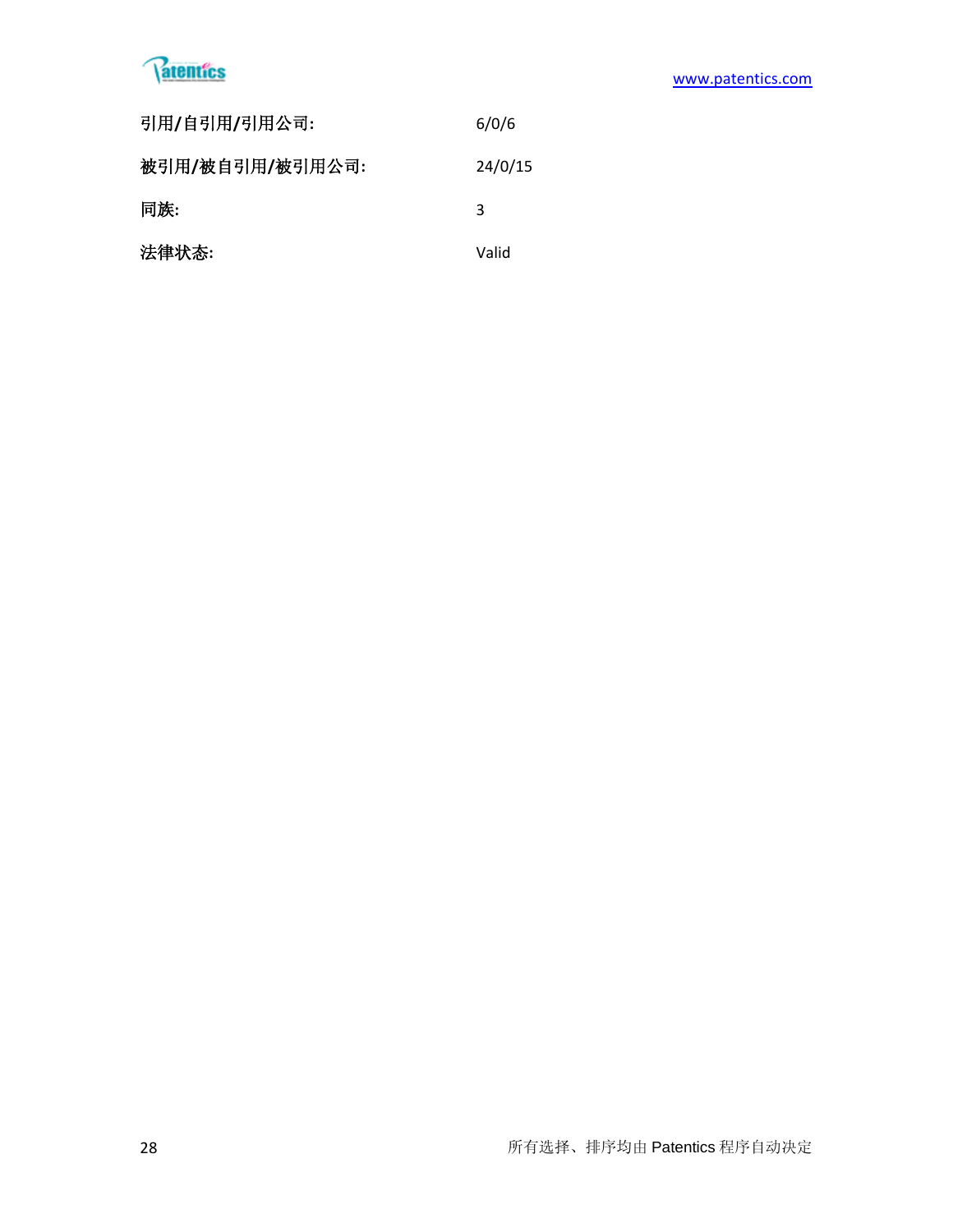

# **Method and system for reducing call setup processing cost by determining when to forward calls to detached subscribers**

授权号**:** [US6477375](http://113.31.18.23/invokexml.do?sf=ShowPatent&spn=6477375&sv=2f31cd89e02bb8ba80558cb6152817ed) 申请号**:** 09/293,390

申请日**:** 1999/04/16 授权日**:** 2002/11/05

申请人**:** 北电网络

专利权人**:** 联想

发明人**:** Ho; Joseph S. M.|Maturino; Hector

# 摘要

A method and system for improving overall system capacity in GSM networks by reducing the number of visitor location register queries is disclosed. The method and system determines if subsequent calls for a mobile terminal which has been detached by its subscriber from the GSM network should require querying of its visiting mobile switching center and HLR based on the call arrival characteristics of the subscriber. A quot;call-arrival-after detachquot; counter is created at the home location register and visitor location register for tracking the number of incoming calls that occur during the interval when the subscriber has detached. The value of this counter is compared for every incoming call to a threshold level value for determining if the call is to be forwarded. The



threshold level value is determined on the past call arrival characteristics of the subscriber. The method and system of the present invention makes it unnecessary to query the VLR when a land-to-mobile call arrives for a subscriber and the subscriber has detached from the network thereby increasing network capacity while reducing processing load.

主权项 <mark>专利度: 18 特征度: 8</mark>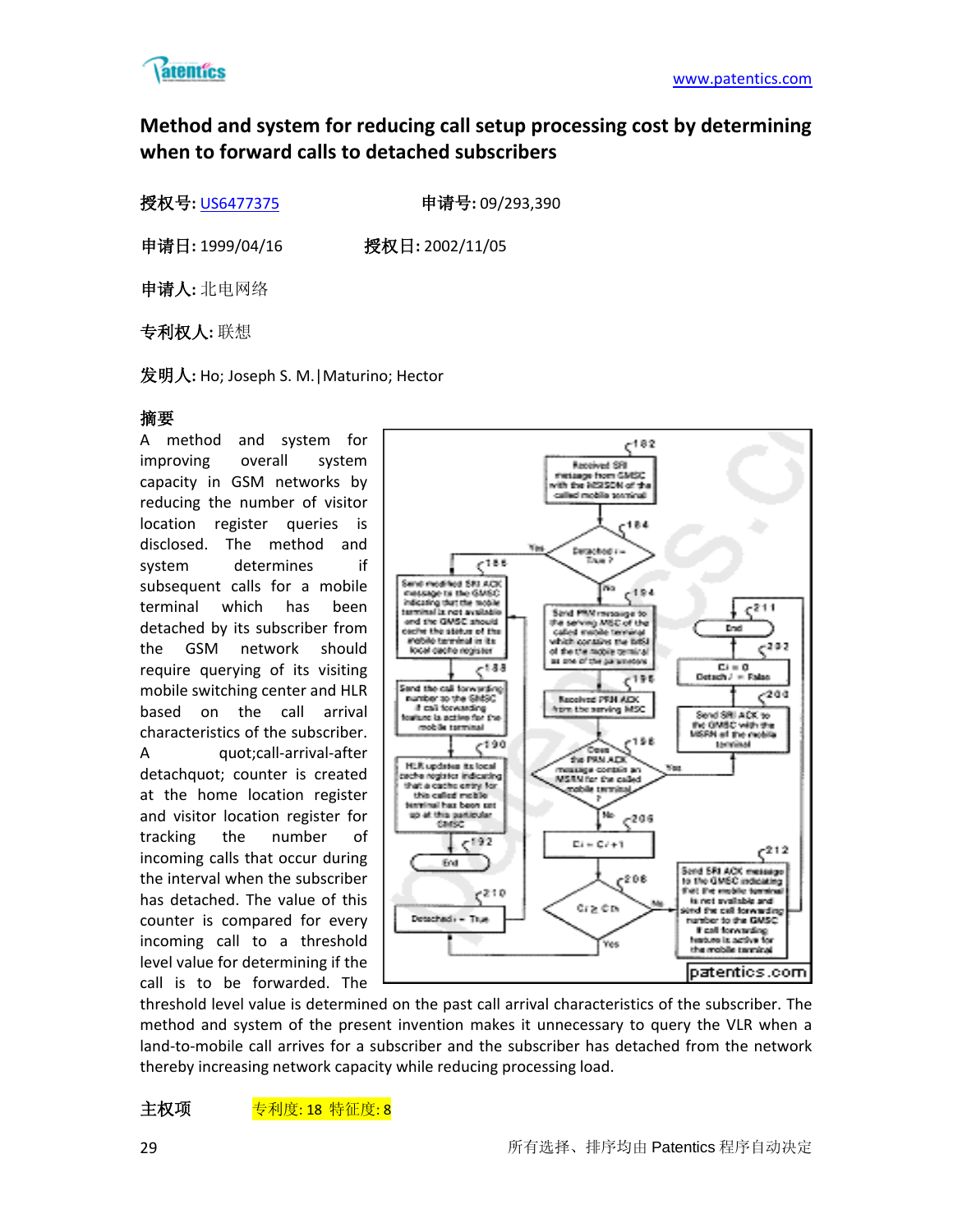

A method for reducing call setup costs for mobile communications networks when processing calls for mobile terminals of one or more subscribers at a home location register received from a gateway mobile switching center, comprising the steps of: determining at a home location register if a mobile terminal for a subscriber has detached from a visiting mobile switching center, including determining at said home location register if a condition Detachi is true; and responsive to said determination that said mobile terminal has not detached, further determining if subsequent calls for said mobile terminal should be forwarded to said visiting mobile switching center by said home location register based on call arrival characteristics for said subscriber, including caching said determining information at said gateway mobile switching center for use by said gateway mobile switching center in determining to forward incoming calls for said mobile terminal to said home location register.

#### 法律描述

ASSIGNMENT OF ASSIGNORS INTEREST

Conveyance: ASSIGNMENT OF ASSIGNORS INTEREST (SEE DOCUMENT FOR DETAILS).

Patent Assignor: KAPSCH CARRIERCOM FRANCE SAS (date: 20140614)

Correspondent: FERENCE & ASSOCIATES, 409 BROAD STREET, PITTSBURGH, PA 15143

Patent Assignee: LENOVO GROUP LIMITED (address: 23RD FLOOR, LINCOLN HOUSE, TAIKOO PLACE, 979 KING'S ROAD, QUARRY BAY, HONG KONG)

ASSIGNMENT OF ASSIGNORS INTEREST

Conveyance: ASSIGNMENT OF ASSIGNORS INTEREST (SEE DOCUMENT FOR DETAILS).

Patent Assignor: NORTEL NETWORKS LIMITED (date: 20100331)

Correspondent: GLENN T. HENNEBERGER, 6900 JERICHO TURNPIKE, SUITE 200, SYOSSET, NY 11791

Patent Assignee: KAPSCH CARRIERCOM FRANCE S.A.S. (address: 23, RUE DU ROULE, PARIS, FRANCE)

ASSIGNMENT OF ASSIGNORS INTEREST

Conveyance: CHANGE OF NAME (SEE DOCUMENT FOR DETAILS).

Patent Assignor: NORTEL NETWORKS CORPORATION (date: 20000830)

Correspondent: NORTEL NETWORKS LIMITED, W. GLEN JOHNSON, 2100 LAKESIDE BLVD., M/S 468/05/B10, IP LAW GROUP, RICHARDSON, TX 75082-4399

Patent Assignee: NORTEL NETWORKS LIMITED (address: WORLD TRADE CENTER OF MONTREAL, 380 ST. ANTOINE STREET WEST, 8TH FLOOR, MONTREAL, QUEBEC, CANADA, H2Y 3)

ASSIGNMENT OF ASSIGNORS INTEREST

Conveyance: CHANGE OF NAME (SEE DOCUMENT FOR DETAILS).

Patent Assignor: NORTHERN TELECOM LIMITED (date: 19990429)

Correspondent: NORTEL NETWORKS, INC., W. GLEN JOHNSON, P.O. BOX 832130, RICHARDSON, TX 75083-2130

Patent Assignee: NORTEL NETWORKS CORPORATION (address: WORLD TRADE CENTER OF MONTREAL, 380 ST. ANTOINE STREET WEST, 8TH FLOOR, MONTREAL, QUEBEC, CANADA, H2Y 3) ASSIGNMENT OF ASSIGNORS INTEREST

Conveyance: ASSIGNMENT OF ASSIGNORS INTEREST (SEE DOCUMENT FOR DETAILS).

Patent Assignor: HO, JOSEPH S.M. (date: 19990414)

Patent Assignor: MATURINO, HECTOR (date: 19990414)

Correspondent: FELSMAN, BRADLEY, VADEN, GUNTER ET AL., ANDREW J. DILLON, SUITE 350, LAKEWOOD ON THE PARK, 7600B NORTH CAPITAL OF TEXAS HWY., AUSTIN, TEXAS 78731

Patent Assignee: NORTHERN TELECOM LIMITED (address: 380 ST. ANTOINE STREET WEST, 8TH FLOOR, MONTREAL, QUEBEC H2Y 3Y4, CANADA)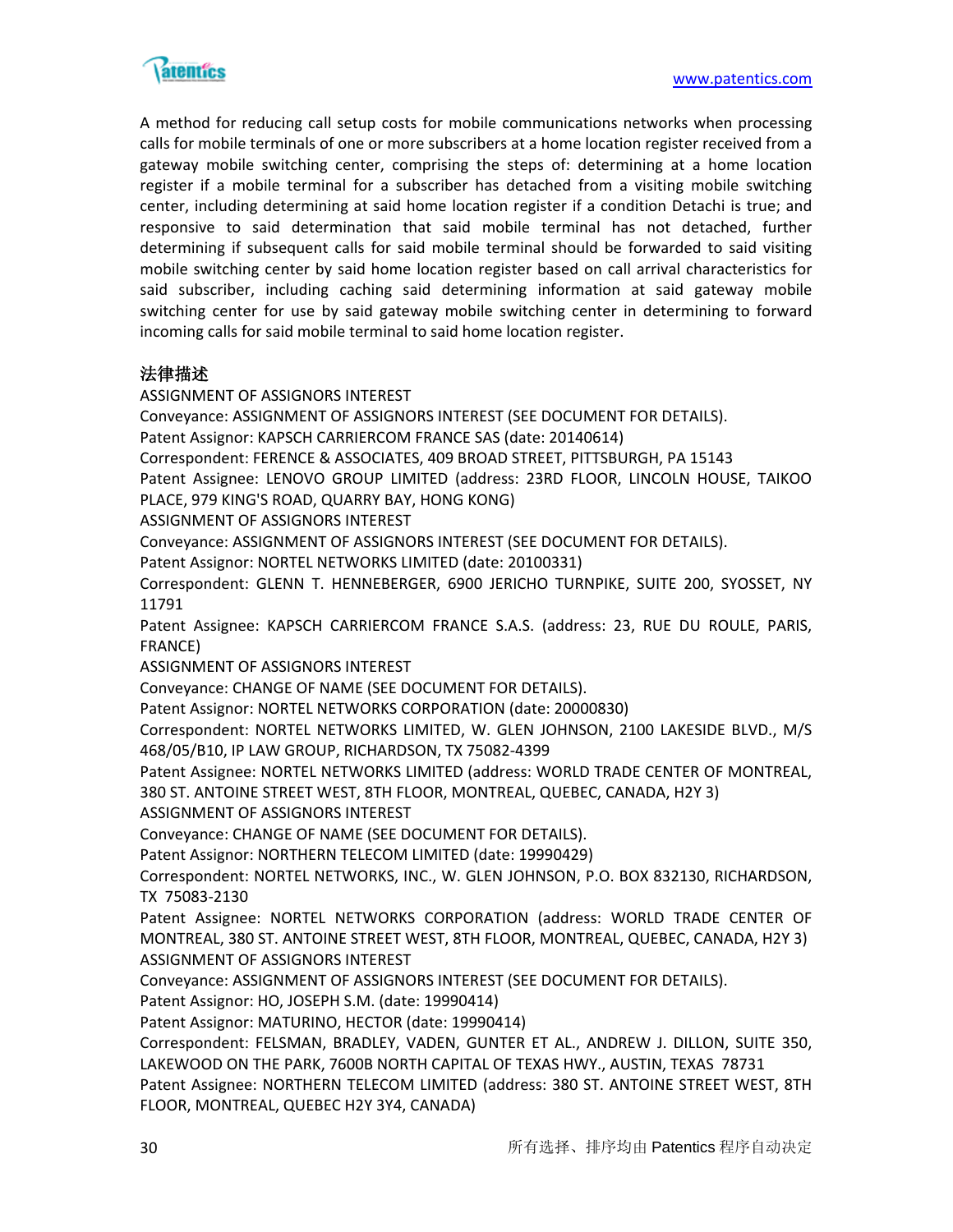

| 引用/自引用/引用公司:    | 6/0/4 |
|-----------------|-------|
| 被引用/被自引用/被引用公司: | 6/1/6 |
| 法律状态:           | Valid |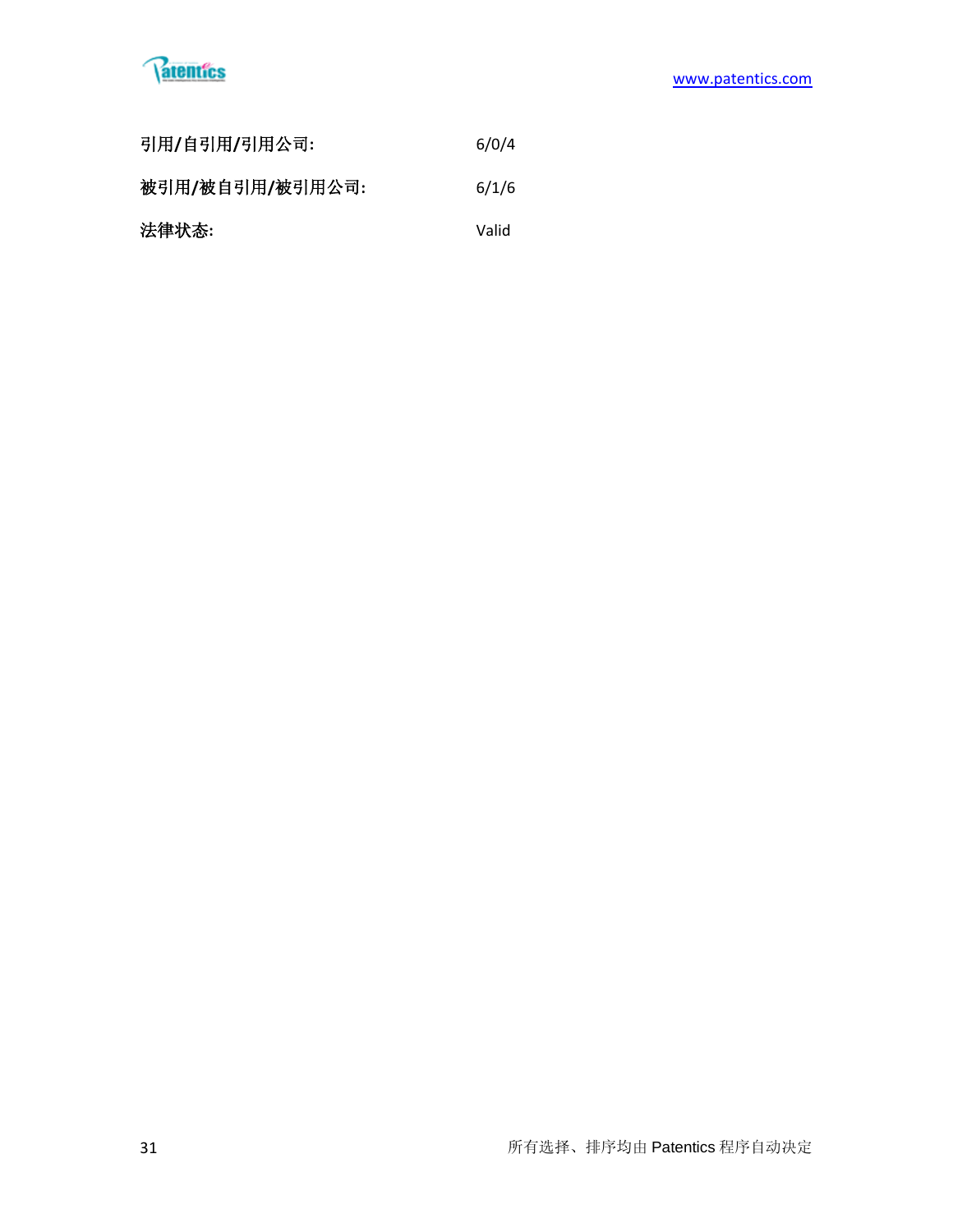

# **Method and apparatus for enhanced call setup**

授权号**:** [US6314292](http://113.31.18.23/invokexml.do?sf=ShowPatent&spn=6314292&sv=ae0cdb9f7a35b81ef0fd17351355bd29) 申请号**:** 08/911,628

优先权日**:** 1997/08/15 申请日**:** 1997/08/15 授权日**:** 2001/11/06

申请人**:** 北电网络

专利权人**:** 联想

发明人**:** Ho; Joseph S. M.|Xu; Jim

# 摘要

A method is illustrated for reducing the call setup time of high priority calls such as voice or high speed user generated data without unduly wasting RF frequency resources on non priority calls such as short message calls. This is accomplished by ascertaining the call priority at the base station controller (BSC) level in a GSM system soon after call initiation and immediately changing the channel assignment for use by the remaining signalling type messages to a different operational speed where appropriate. The concept is further extended by supplying the call priority data to a called party's BSC such that all signalling messages after initial contact can be at the operational speed appropriate to the priority of the call.



# 主权项 <mark>专利度: 15 特征度: 17</mark>

A method of assigning one of two different speed signaling channel types,

f1 and f2, in response to signaling channel requests made prior to a communication and associated data pertaining to communication priority in a cellular communication network having a plurality of possible channels of each of types f1 and f2, the method comprising the steps, performed during call setup, of:

initially assigning a signaling channel type f1 in response to a channel request by a mobile station;

reading a service request message to make a determination of the service type requested;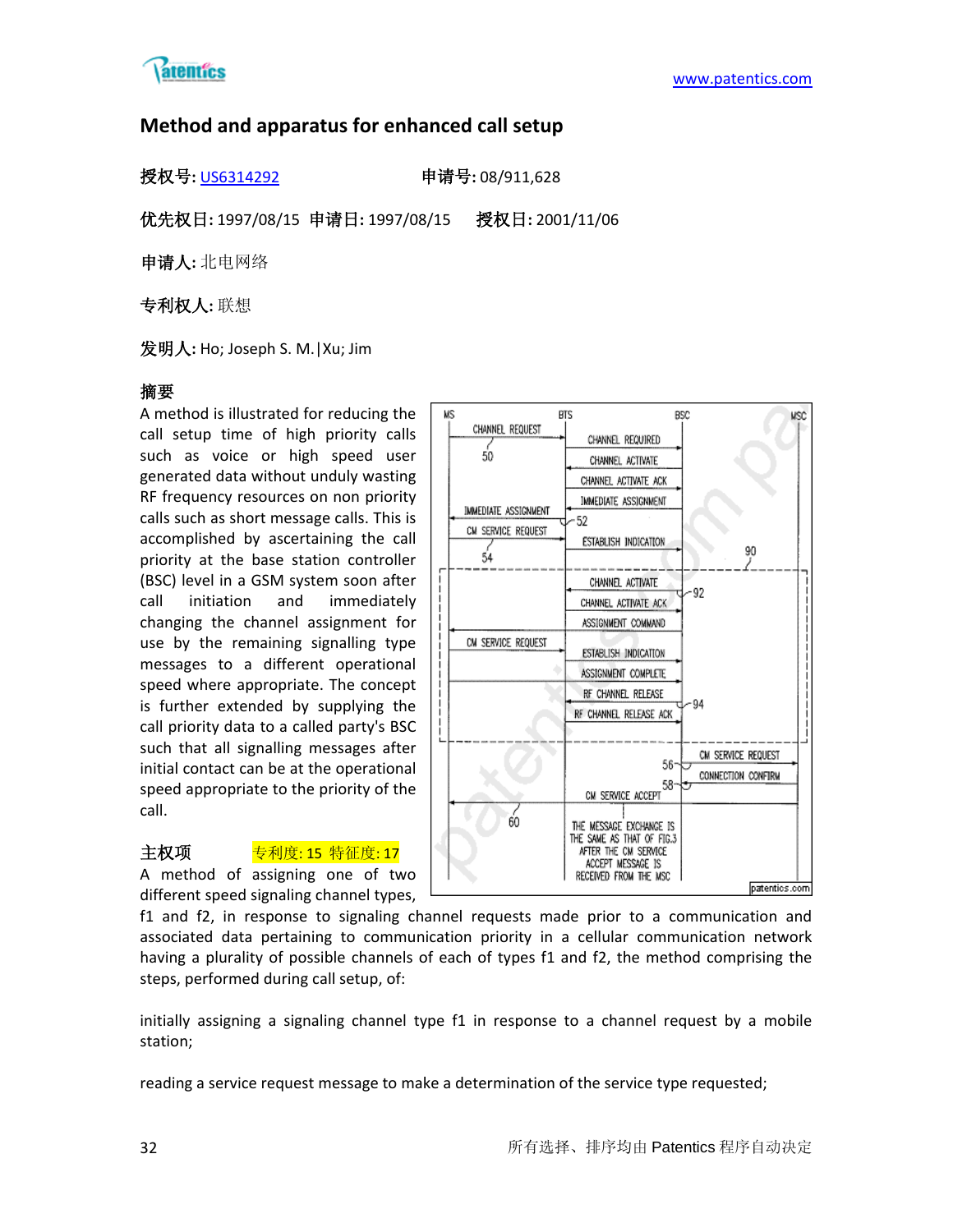

changing during call setup to signaling channel type f2 in response to a determination that the service type requested is a signaling channel type f2; and

completing call setup using the signaling channel type requested in the service request message.

#### 法律描述

ASSIGNMENT OF ASSIGNORS INTEREST Conveyance: ASSIGNMENT OF ASSIGNORS INTEREST (SEE DOCUMENT FOR DETAILS). Patent Assignor: KAPSCH CARRIERCOM FRANCE SAS (date: 20140614) Correspondent: FERENCE & ASSOCIATES, 409 BROAD STREET, PITTSBURGH, PA 15143 Patent Assignee: LENOVO GROUP LIMITED (address: 23RD FLOOR, LINCOLN HOUSE, TAIKOO PLACE, 979 KING'S ROAD, QUARRY BAY, HONG KONG) ASSIGNMENT OF ASSIGNORS INTEREST Conveyance: ASSIGNMENT OF ASSIGNORS INTEREST (SEE DOCUMENT FOR DETAILS). Patent Assignor: NORTEL NETWORKS LIMITED (date: 20100331) Correspondent: GLENN T. HENNEBERGER, 6900 JERICHO TURNPIKE, SUITE 200, SYOSSET, NY 11791 Patent Assignee: KAPSCH CARRIERCOM FRANCE S.A.S. (address: 23, RUE DU ROULE, PARIS, FRANCE) ASSIGNMENT OF ASSIGNORS INTEREST Conveyance: CHANGE OF NAME (SEE DOCUMENT FOR DETAILS). Patent Assignor: NORTEL NETWORKS CORPORATION (date: 20000830) Correspondent: NORTEL NETWORKS LIMITED, W. GLEN JOHNSON, 2100 LAKESIDE BLVD., M/S 468/05/B10, IP LAW GROUP, RICHARDSON, TX 75082-4399 Patent Assignee: NORTEL NETWORKS LIMITED (address: WORLD TRADE CENTER OF MONTREAL, 380 ST. ANTOINE STREET WEST, 8TH FLOOR, MONTREAL, QUEBEC, CANADA, H2Y 3) ASSIGNMENT OF ASSIGNORS INTEREST Conveyance: CHANGE OF NAME (SEE DOCUMENT FOR DETAILS). Patent Assignor: NORTHERN TELECOM LIMITED (date: 19990429) Correspondent: NORTEL NETWORKS, INC., W. GLEN JOHNSON, P.O. BOX 832130, RICHARDSON, TX 75083-2130 Patent Assignee: NORTEL NETWORKS CORPORATION (address: WORLD TRADE CENTER OF MONTREAL, 380 ST. ANTOINE STREET WEST, 8TH FLOOR, MONTREAL, QUEBEC, CANADA, H2Y 3) ASSIGNMENT OF ASSIGNORS INTEREST Conveyance: ASSIGNMENT OF ASSIGNORS INTEREST (SEE DOCUMENT FOR DETAILS). Patent Assignor: HO, JOSEPH S.M. (date: 19980124) Patent Assignor: XU, JIM (date: 19980124) Correspondent: WINSTEAD SECHREST & MINICK P.C., GREGORY W. CARR, 1201 ELM STREET, SUITE 5400, DALLAS, TX 75270 Patent Assignee: NORTHERN TELECOM LIMITED (address: WORLD TRADE CENTER OF MONTREAL, 380 ST. ANTOINE ST. WEST, 8TH FLOOR, MONTREAL, QUEBEC, CANADA, H2Y 3) 引用**/**自引用**/**引用公司**:** 2/0/2 被引用**/**被自引用**/**被引用公司**:** 15/0/7 同族**:** 7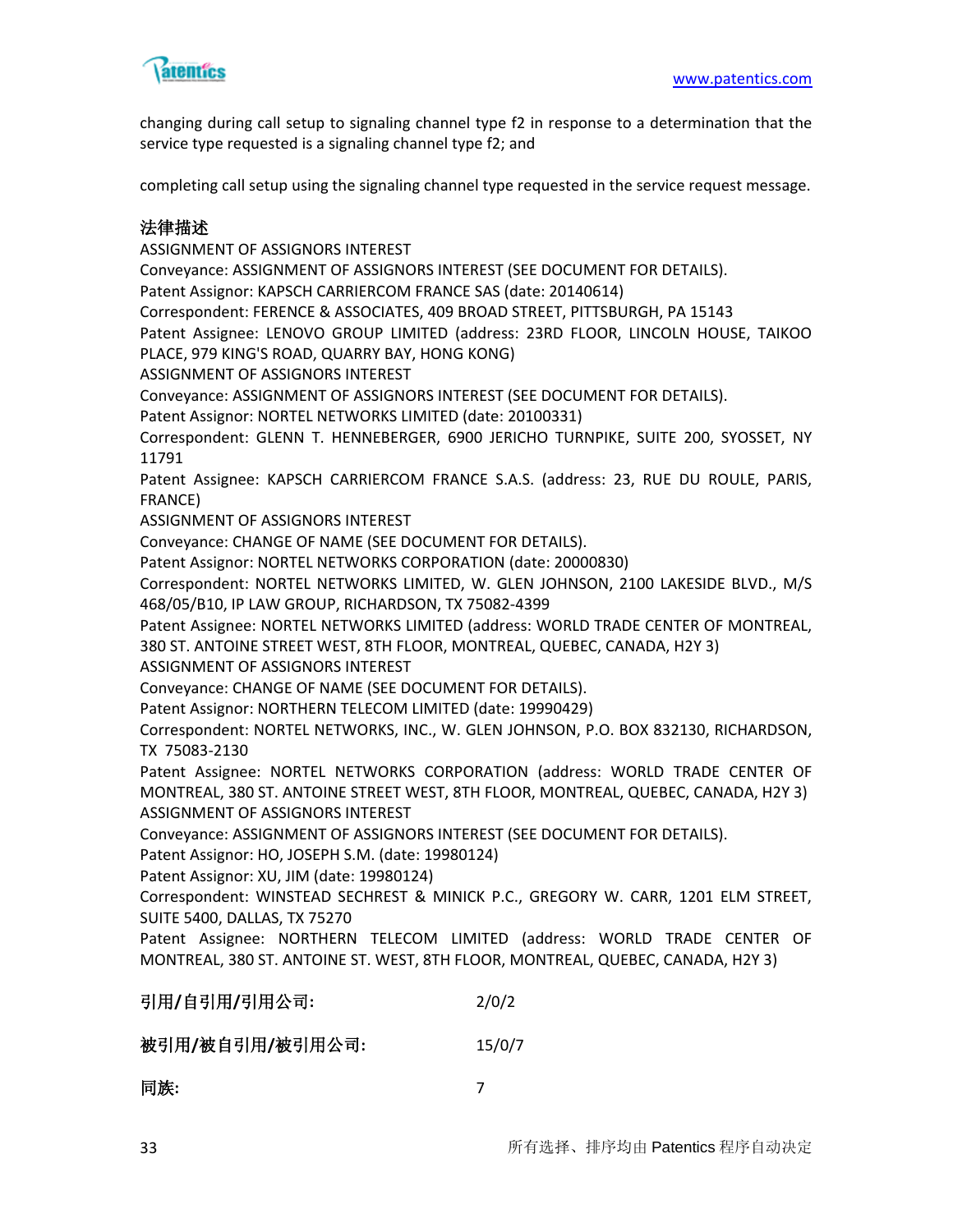

法律状态**:** Valid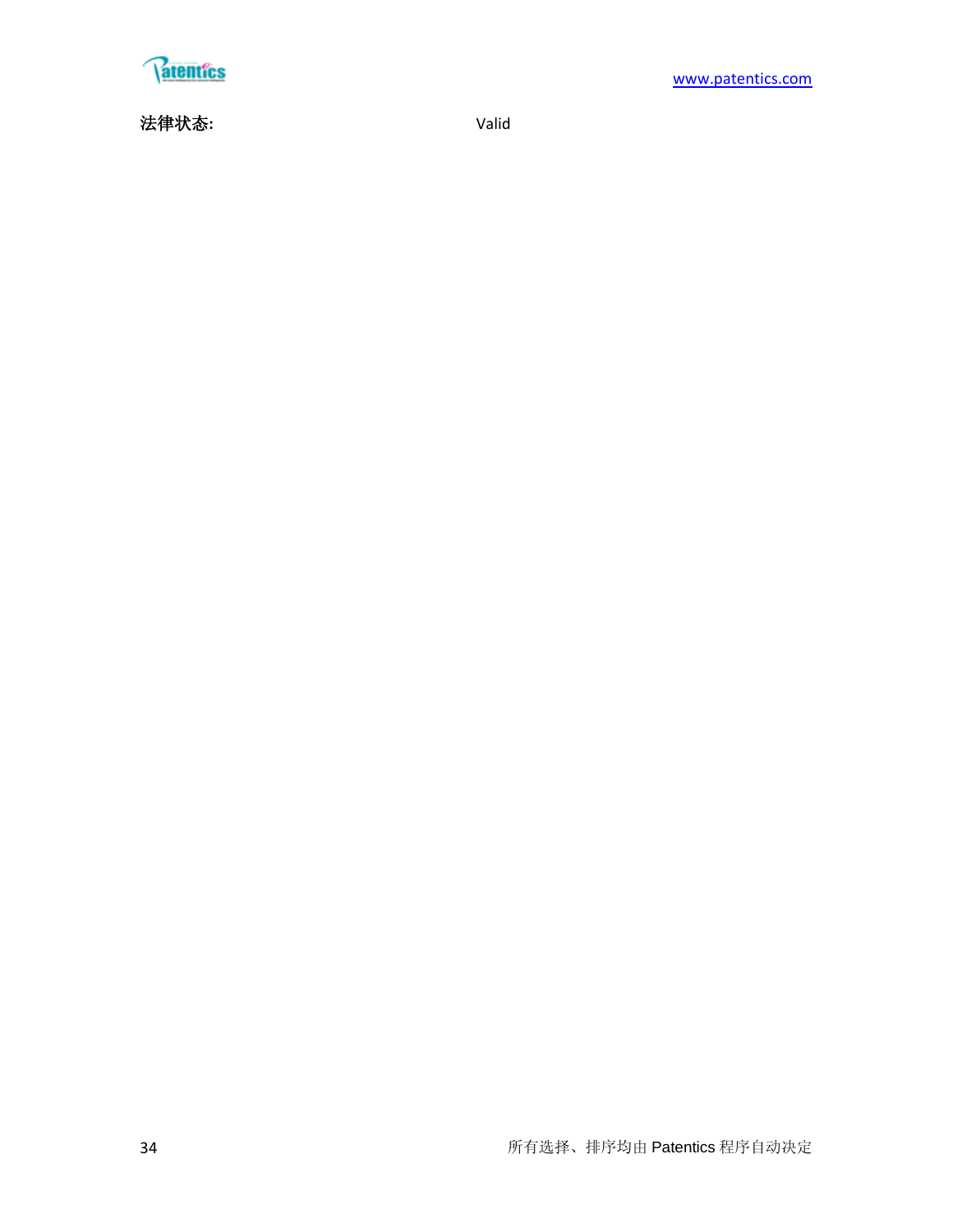

# **Overload control for an integrated MSC/HLR switch**

授权号**:** [US6151499](http://113.31.18.23/invokexml.do?sf=ShowPatent&spn=6151499&sv=4055d2118e80189406a523be4f705857) 申请号**:** 09/121,940

优先权日**:** 1995/07/31 申请日**:** 1998/07/24 授权日**:** 2000/11/21

申请人**:** 北电网络

专利权人**:** 联想

发明人**:** Vudali; Madhusudham|Racz; Steven W.|Bird; Stephen|Rehman; Imran|Basu; Kalyan

# 摘要

An integrated MSC/HLR switch accommodates overloads by throttling peripherals during MSC overload conditions, and halting TCAP messages and throttling peripherals during HLR overload conditions.

#### 主权项 <mark>专利度: 19 特征</mark> 度: 15

#### An integrated Mobile Switching Center (MSC).backslash.Home Location Register (HLR) switch receiving MSC and HLR messages, the switch comprising:

HLR overload detect means for generating an HLR overload condition signal in response to the detection of an HLR overload condition;

MSC overload detect means for generating an MSC overload condition signal in response to the detection of an MSC overload condition; and



throttling means, responsive to the HLR overload condition signal and MSC overload condition signal, for signaling a need for reducing the number of MSC messages received by the switch.

# 法律描述

#### ASSIGNMENT OF ASSIGNORS INTEREST Conveyance: ASSIGNMENT OF ASSIGNORS INTEREST (SEE DOCUMENT FOR DETAILS).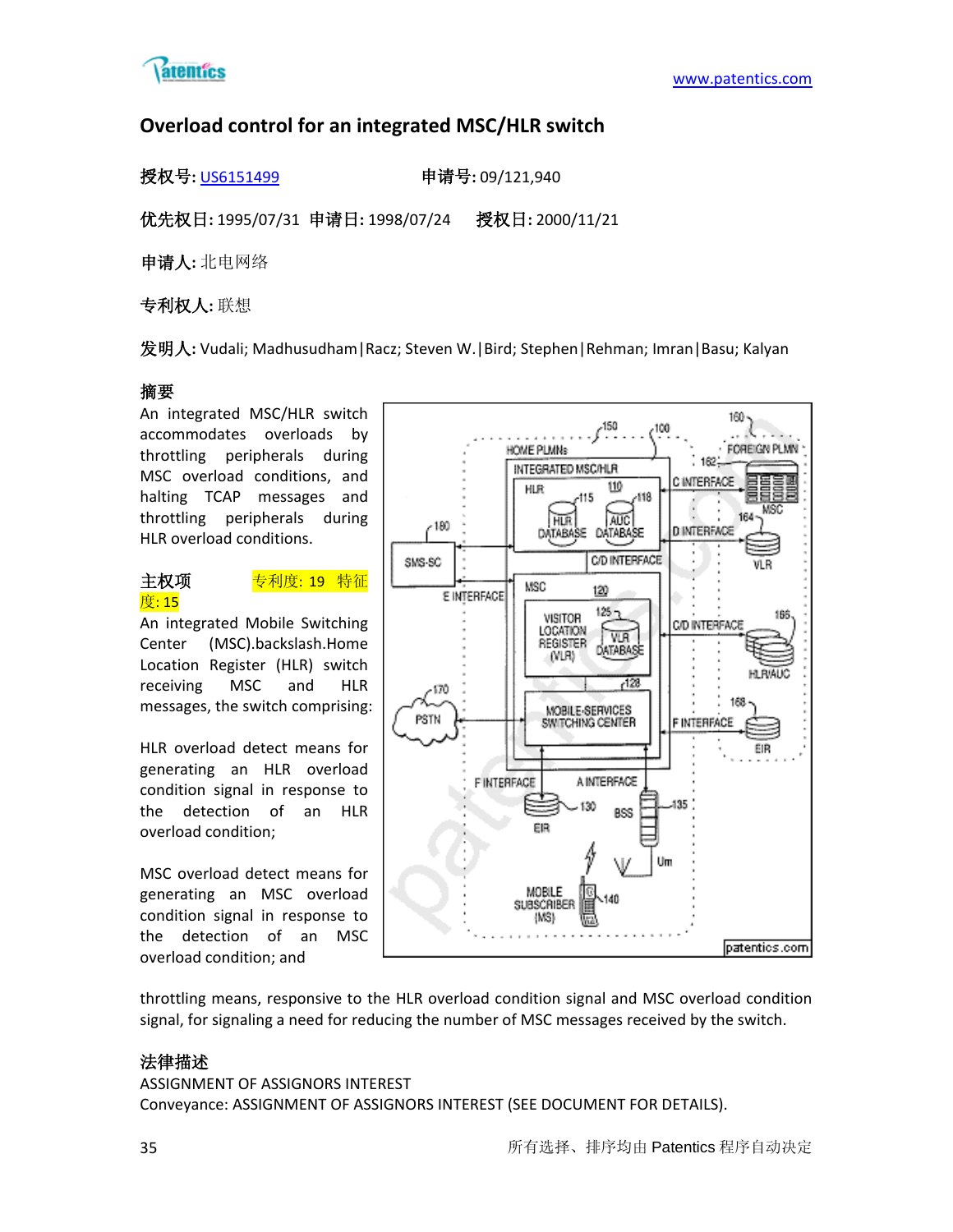

Patent Assignor: KAPSCH CARRIERCOM FRANCE SAS (date: 20140614) Correspondent: FERENCE & ASSOCIATES, 409 BROAD STREET, PITTSBURGH, PA 15143 Patent Assignee: LENOVO GROUP LIMITED (address: 23RD FLOOR, LINCOLN HOUSE, TAIKOO PLACE, 979 KING'S ROAD, QUARRY BAY, HONG KONG) ASSIGNMENT OF ASSIGNORS INTEREST Conveyance: ASSIGNMENT OF ASSIGNORS INTEREST (SEE DOCUMENT FOR DETAILS). Patent Assignor: NORTEL NETWORKS LIMITED (date: 20100331) Correspondent: GLENN T. HENNEBERGER, 6900 JERICHO TURNPIKE, SUITE 200, SYOSSET, NY 11791 Patent Assignee: KAPSCH CARRIERCOM FRANCE S.A.S. (address: 23, RUE DU ROULE, PARIS, FRANCE) ASSIGNMENT OF ASSIGNORS INTEREST Conveyance: CHANGE OF NAME (SEE DOCUMENT FOR DETAILS). Patent Assignor: NORTEL NETWORKS CORPORATION (date: 20000830) Correspondent: NORTEL NETWORKS LIMITED, W. GLEN JOHNSON, 2100 LAKESIDE BLVD., M/S 468/05/B10, IP LAW GROUP, RICHARDSON, TX 75082-4399 Patent Assignee: NORTEL NETWORKS LIMITED (address: WORLD TRADE CENTER OF MONTREAL, 380 ST. ANTOINE STREET WEST, 8TH FLOOR, MONTREAL, QUEBEC, CANADA, H2Y 3) ASSIGNMENT OF ASSIGNORS INTEREST Conveyance: CHANGE OF NAME (SEE DOCUMENT FOR DETAILS). Patent Assignor: NORTHERN TELECOM LIMITED (date: 19990429) Correspondent: NORTEL NETWORKS, INC., W. GLEN JOHNSON, P.O. BOX 832130, RICHARDSON, TX 75083-2130 Patent Assignee: NORTEL NETWORKS CORPORATION (address: WORLD TRADE CENTER OF MONTREAL, 380 ST. ANTOINE STREET WEST, 8TH FLOOR, MONTREAL, QUEBEC, CANADA, H2Y 3)

| 引用/自引用/引用公司:    | 8/2/4 |
|-----------------|-------|
| 被引用/被自引用/被引用公司: | 6/1/5 |
| 同族:             | 1     |
| 法律状态:           | Valid |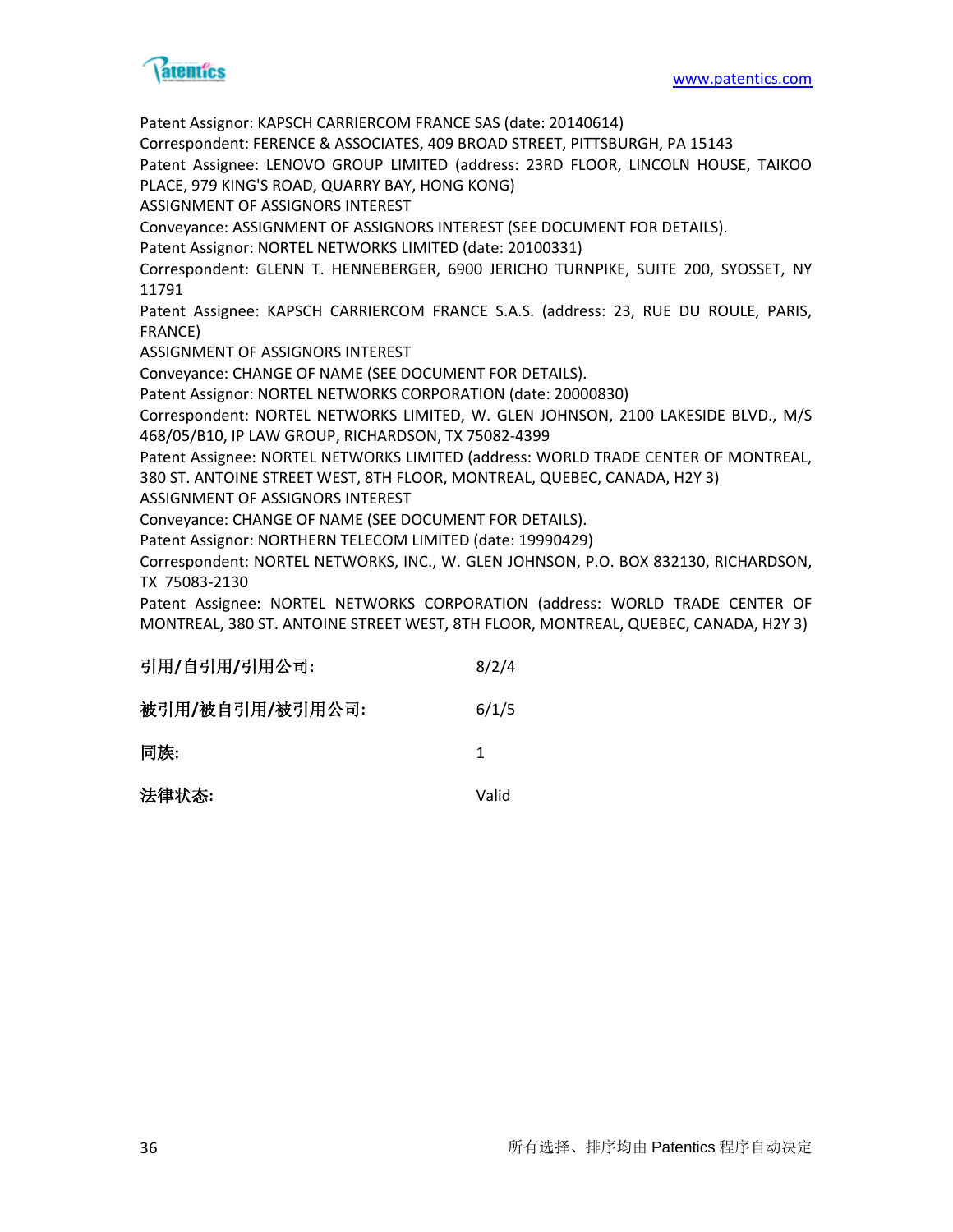

# **Cellular communications system**

授权号**:** [US6138017](http://113.31.18.23/invokexml.do?sf=ShowPatent&spn=6138017&sv=b9a68ee7d656648c86ad0fda3c4df3dc) 申请号**:** 08/986,810

优先权日**:** 1997/12/08 申请日**:** 1997/12/08 授权日**:** 2000/10/24

申请人**:** 北电网络

专利权人**:** 联想

发明人**:** Price; David|Maginley; Ronald James|Kaura; Ricky

# 摘要

A mobile communications system incorporates a plurality of home location registers on which subscriber data is stored such that each subscriber is allocated to a selected one of the registers for voice and/or data calls. Request messages for subscriber data can be routed to any home location register which responds to that request when the data for the respective subscriber is stored on that home location register. If the data for the respective subscriber is not stored on that home location register, the message is provided with an indicator component and is rerouted to another home location register for a further processing attempt. The number of times a message is rerouted is limited to prevent perpetual circulation of messages relating to unknown subscribers.



#### 主权项 **专利度: 7 特征度: 13**

A method of routing subscriber information request messages in a

cellular communications network incorporating a plurality of home location registers each serving a common service region and on which registers subscriber data for subscribers each having a unique identity and allocated to that common service region is stored such that each subscriber is allocated only to a selected one of said registers, the method including routing for a subscriber a request message incorporating the subscriber identity to one of said home location registers irrespective of whether or not the subscriber details corresponding to that subscriber are stored on that one home location register, at said one home location register, processing the request message to a stage at which the subscriber identity contained in the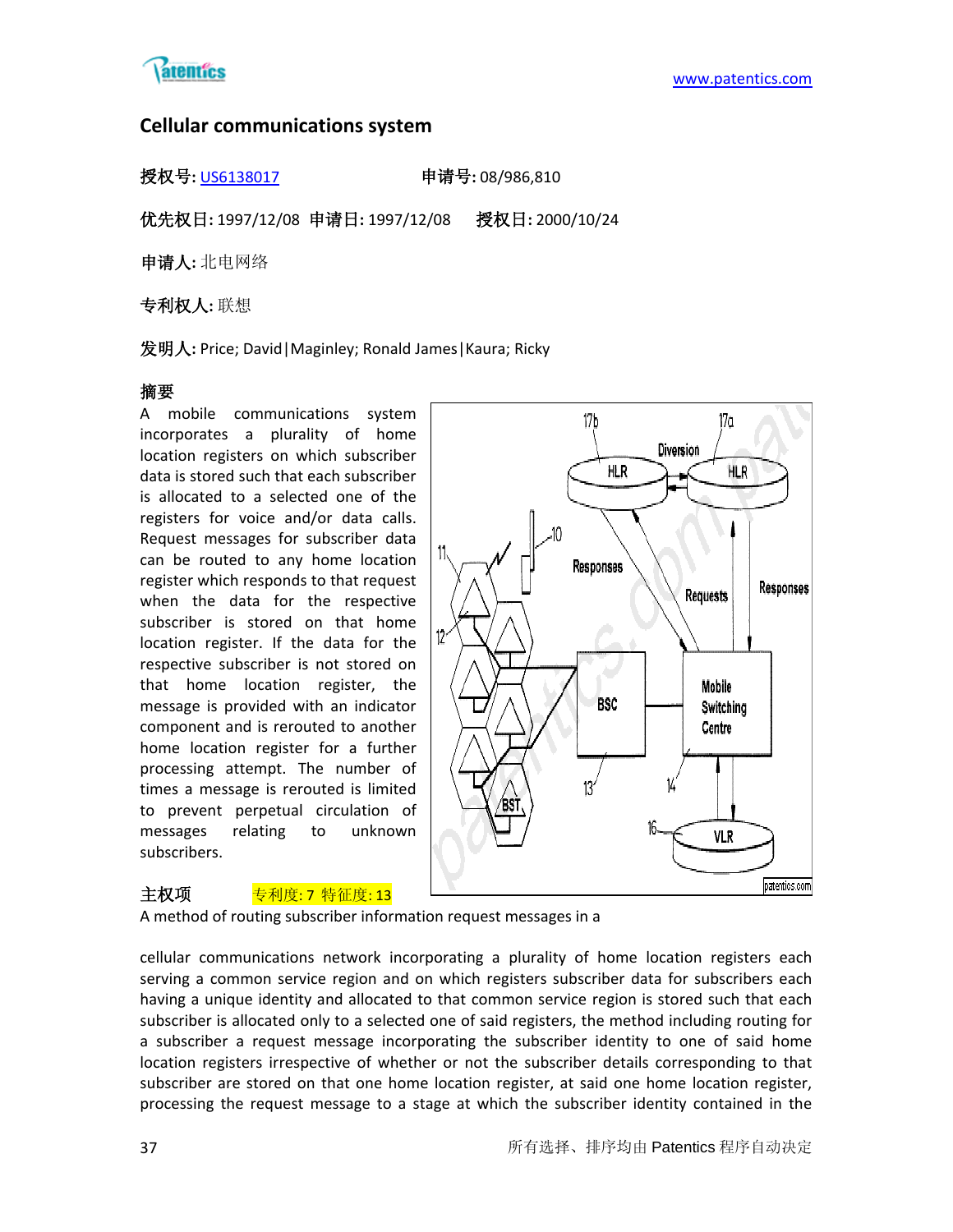

message is verified, determining whether the subscriber details are stored on said one home location register, completing processing of the request message at that said home location register if the corresponding subscriber details are determined to be stored on said one home location register, and, when the subscriber details are not stored on said one home location register, adding an indicator component to the request message and diverting the request message to one or more other home location registers whereby to attempt processing of the request message at one of said other home location registers, and wherein the number of diversions to which said request message is subjected is limited to a predetermined number determined by said indicator.

#### 法律描述

ASSIGNMENT OF ASSIGNORS INTEREST Conveyance: ASSIGNMENT OF ASSIGNORS INTEREST (SEE DOCUMENT FOR DETAILS). Patent Assignor: KAPSCH CARRIERCOM FRANCE SAS (date: 20140614) Correspondent: FERENCE & ASSOCIATES, 409 BROAD STREET, PITTSBURGH, PA 15143 Patent Assignee: LENOVO GROUP LIMITED (address: 23RD FLOOR, LINCOLN HOUSE, TAIKOO PLACE, 979 KING'S ROAD, QUARRY BAY, HONG KONG) ASSIGNMENT OF ASSIGNORS INTEREST Conveyance: ASSIGNMENT OF ASSIGNORS INTEREST (SEE DOCUMENT FOR DETAILS). Patent Assignor: NORTEL NETWORKS LIMITED (date: 20100331) Correspondent: GLENN T. HENNEBERGER, 6900 JERICHO TURNPIKE, SUITE 200, SYOSSET, NY 11791 Patent Assignee: KAPSCH CARRIERCOM FRANCE S.A.S. (address: 23, RUE DU ROULE, PARIS, FRANCE) ASSIGNMENT OF ASSIGNORS INTEREST Conveyance: CHANGE OF NAME (SEE DOCUMENT FOR DETAILS). Patent Assignor: NORTEL NETWORKS CORPORATION (date: 20000830) Correspondent: NORTEL NETWORKS LIMITED, W. GLEN JOHNSON, 2100 LAKESIDE BLVD., M/S 468/05/B10, IP LAW GROUP, RICHARDSON, TX 75082-4399 Patent Assignee: NORTEL NETWORKS LIMITED (address: WORLD TRADE CENTER OF MONTREAL, 380 ST. ANTOINE STREET WEST, 8TH FLOOR, MONTREAL, QUEBEC, CANADA, H2Y 3) ASSIGNMENT OF ASSIGNORS INTEREST Conveyance: CHANGE OF NAME (SEE DOCUMENT FOR DETAILS). Patent Assignor: NORTEL NETWORKS CORPORATION (date: 20000501) Correspondent: LEE, MANN, SMITH, MCWILLIAMS, ET AL, WILLIAM M. LEE, JR., P.O. BOX 2786, CHICAGO, ILLINOIS 60690-2786 Patent Assignee: NORTEL NETWORKS LIMITED (address: WORLD TRADE CENTER OF MONTREAL, 380 ST. ANTOINE STREET WEST, 8TH FLOOR, MONTREAL, QUEBEC H2Y 3Y4, CANADA) ASSIGNMENT OF ASSIGNORS INTEREST Conveyance: CHANGE OF NAME (SEE DOCUMENT FOR DETAILS). Patent Assignor: NORTHERN TELECOM LIMITED (date: 19990429) Correspondent: NORTEL NETWORKS, INC., W. GLEN JOHNSON, P.O. BOX 832130, RICHARDSON, TX 75083-2130 Patent Assignee: NORTEL NETWORKS CORPORATION (address: WORLD TRADE CENTER OF MONTREAL, 380 ST. ANTOINE STREET WEST, 8TH FLOOR, MONTREAL, QUEBEC, CANADA, H2Y 3) ASSIGNMENT OF ASSIGNORS INTEREST Conveyance: CHANGE OF NAME (SEE DOCUMENT FOR DETAILS).

Patent Assignor: NORTHERN TELECOM LIMITED (date: 19990427)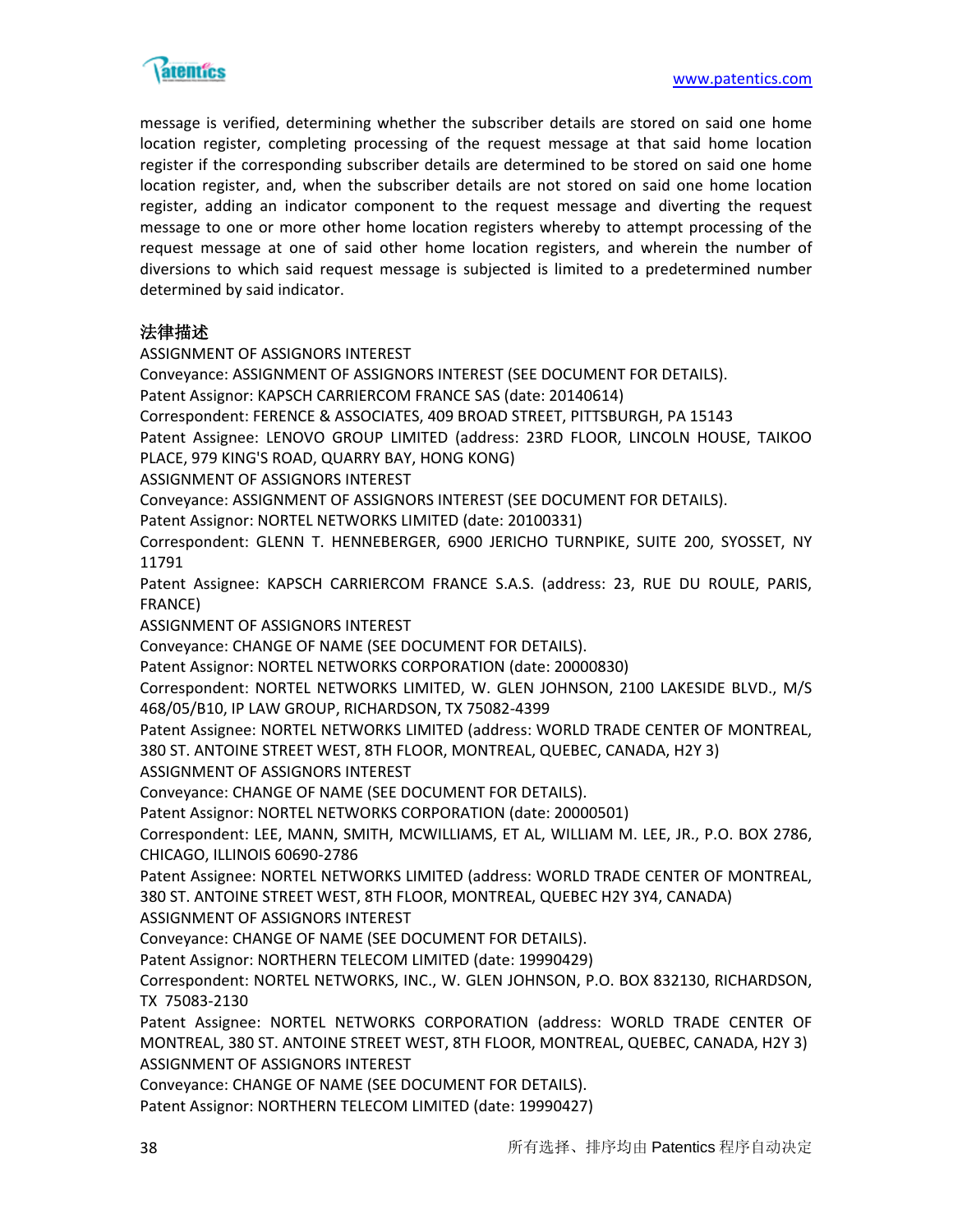

Correspondent: LEE, MANN, SMITH, MCWILLIAMS,SWEENEY ET., WILLIAM M. LEE, JR., P.O. BOX 2786, CHICAGO, IL 60690-2786

Patent Assignee: NORTEL NETWORKS CORPORATION (address: WORLD TRADE CENTER OF MONTREAL, 380 ST. ANTOINE STREET WEST, 8TH FLOOR, MONTREAL, QUEBEC, CANADA, H2Y 3) ASSIGNMENT OF ASSIGNORS INTEREST

Conveyance: ASSIGNMENT OF ASSIGNORS INTEREST (SEE DOCUMENT FOR DETAILS).

Patent Assignor: PRICE, DAVID (date: 19980505)

Patent Assignor: MAGINLEY, RONALD JAMES (date: 19980616)

Patent Assignor: KAURA, RICKY (date: 19980430)

Correspondent: NORTHERN TELECOM, JOHN D. CRANE, PATENT DEPARTMENT, PO BOX 832130, RICHARDSON, TX 75083-2130

Patent Assignee: NORTHERN TELECOM LIMITED (address: 380 ST. ANTOINE STREET WEST, 8TH FLOOR, WORLD TRADE CENTER OF MONTREAL, MONTREAL, QUEBEC, H2Y 3Y4, CANADA)

| 引用/自引用/引用公司:    | 11/1/5  |
|-----------------|---------|
| 被引用/被自引用/被引用公司: | 26/1/10 |
| 同族:             | 8       |
| 法律状态:           | Valid   |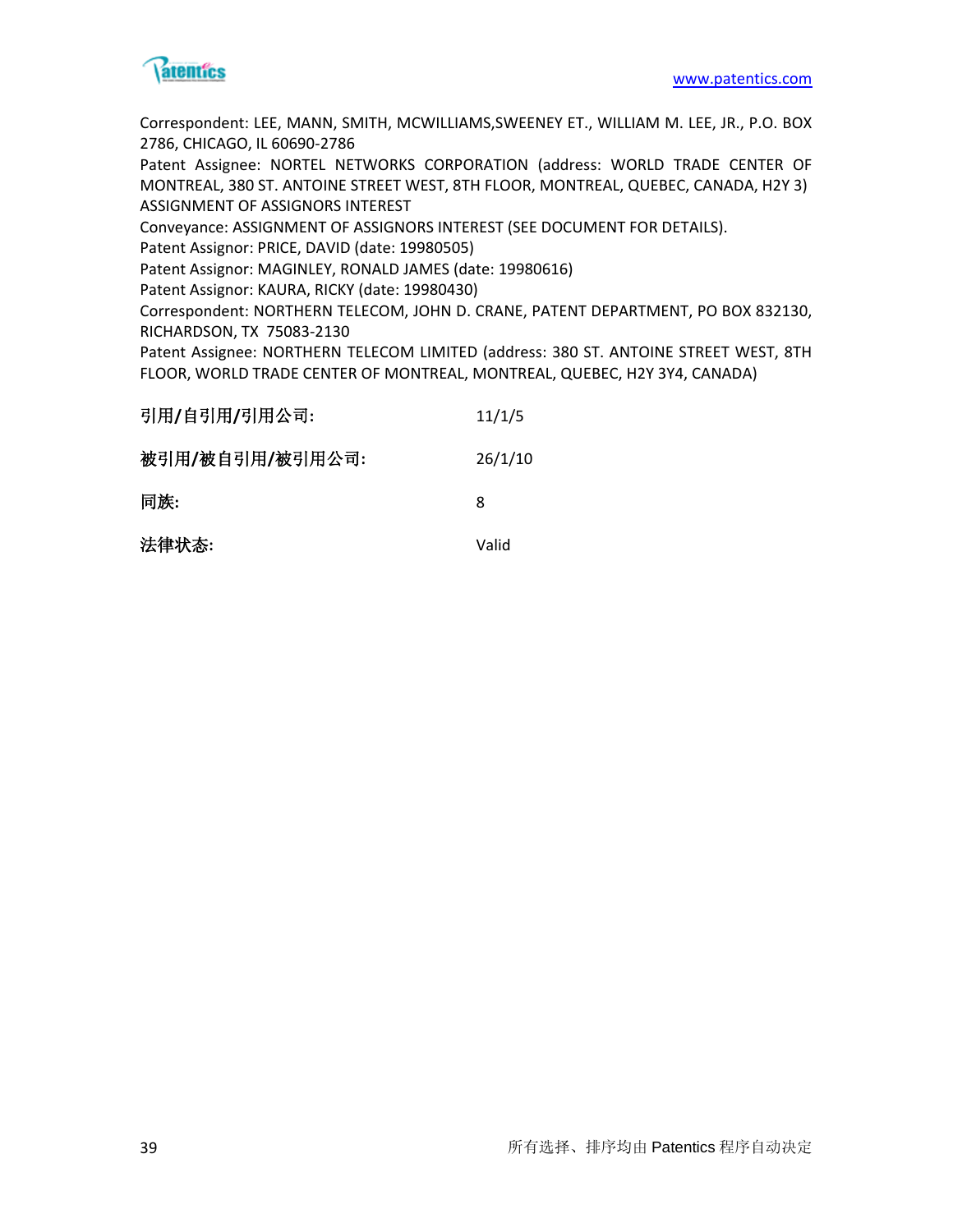

# **Distributing location tracking functionality in wireless telephone systems**

授权号**:** [US6138016](http://113.31.18.23/invokexml.do?sf=ShowPatent&spn=6138016&sv=fc4e1cce5d5965d3e220baa1a6b7cafb) 申请号**:** 08/760,276

申请日**:** 1996/12/04 授权日**:** 2000/10/24

申请人**:** 北电网络

专利权人**:** 联想

发明人**:** Kulkarni; Jayant A.|Dawkins; Spencer|Hall; Michael

# 摘要

There is disclosed a wireless communication system, including a distributed HLR, for tracking the location of mobile terminals moving between zones. There is also disclosed a method for distributing and managing the load created by the HLR functionality among a number of separate processing machines. The method permits dynamic load balancing among the HLRs to more evenly distribute the load.

# 主权项 **专利度: 9 特征度: 8**

A wireless communication system, including a distributed home location register, for tracking the location of mobile terminals, comprising:

a Mobility Control Point (MCP) mechanism for controlling communications in a plurality of geographically spaced zones and providing storage capabilities for



service information relating to mobile terminals; a plurality of Central Processing Units (CPUs) associated with each MCP, each CPU including a corresponding Home Location Register (HLR), for storing enabled service information of a subset of mobile terminals serviced by the plurality of zones;

a plurality of Visitor Location Registers (VLRs), associated with each CPU and corresponding HLR, for temporarily storing mobile terminal data and connected to the associated CPU for communicating with the plurality of CPUs and corresponding HLRs;

means for tracking the location of the mobile terminals from one zone to another; and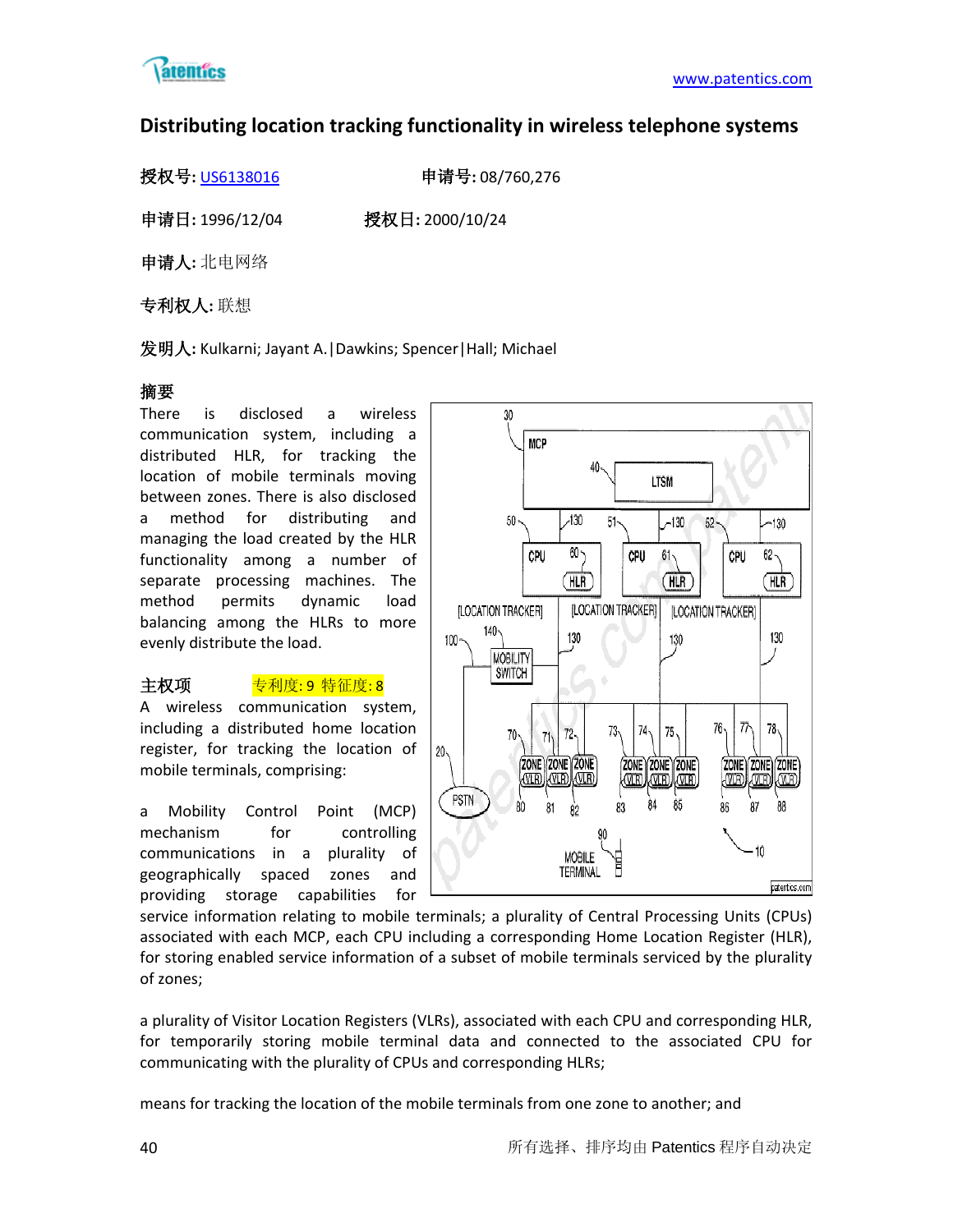

a Location Tracking Service Manager (LTSM) configured to maintain proper load distribution throughout the system, wherein the LTSM includes:

means for dynamically partitioning a plurality of mobile terminal identifiers used for identifying associated service information into blocks;

means for storing a partitioning of mobile terminal identifiers into a memory map; and

means for transmitting the memory map.

#### 法律描述

ASSIGNMENT OF ASSIGNORS INTEREST Conveyance: ASSIGNMENT OF ASSIGNORS INTEREST (SEE DOCUMENT FOR DETAILS). Patent Assignor: KAPSCH CARRIERCOM FRANCE SAS (date: 20140614) Correspondent: FERENCE & ASSOCIATES, 409 BROAD STREET, PITTSBURGH, PA 15143 Patent Assignee: LENOVO GROUP LIMITED (address: 23RD FLOOR, LINCOLN HOUSE, TAIKOO PLACE, 979 KING'S ROAD, QUARRY BAY, HONG KONG) ASSIGNMENT OF ASSIGNORS INTEREST Conveyance: ASSIGNMENT OF ASSIGNORS INTEREST (SEE DOCUMENT FOR DETAILS). Patent Assignor: NORTEL NETWORKS LIMITED (date: 20100331) Correspondent: GLENN T. HENNEBERGER, 6900 JERICHO TURNPIKE, SUITE 200, SYOSSET, NY 11791 Patent Assignee: KAPSCH CARRIERCOM FRANCE S.A.S. (address: 23, RUE DU ROULE, PARIS, FRANCE) ASSIGNMENT OF ASSIGNORS INTEREST Conveyance: CHANGE OF NAME (SEE DOCUMENT FOR DETAILS). Patent Assignor: NORTEL NETWORKS CORPORATION (date: 20000830) Correspondent: NORTEL NETWORKS LIMITED, W. GLEN JOHNSON, 2100 LAKESIDE BLVD., M/S 468/05/B10, IP LAW GROUP, RICHARDSON, TX 75082-4399 Patent Assignee: NORTEL NETWORKS LIMITED (address: WORLD TRADE CENTER OF MONTREAL, 380 ST. ANTOINE STREET WEST, 8TH FLOOR, MONTREAL, QUEBEC, CANADA, H2Y 3) ASSIGNMENT OF ASSIGNORS INTEREST Conveyance: CHANGE OF NAME (SEE DOCUMENT FOR DETAILS). Patent Assignor: NORTHERN TELECOM LIMITED (date: 19990429) Correspondent: NORTEL NETWORKS, INC., W. GLEN JOHNSON, P.O. BOX 832130, RICHARDSON, TX 75083-2130 Patent Assignee: NORTEL NETWORKS CORPORATION (address: WORLD TRADE CENTER OF MONTREAL, 380 ST. ANTOINE STREET WEST, 8TH FLOOR, MONTREAL, QUEBEC, CANADA, H2Y 3) ASSIGNMENT OF ASSIGNORS INTEREST Conveyance: ASSIGNMENT OF ASSIGNORS INTEREST (SEE DOCUMENT FOR DETAILS). Patent Assignor: KULKARNI, JAYANT A. (date: 19970122) Patent Assignor: DAWKINS, SPENCER (date: 19970122) Patent Assignor: HALL, MICHAEL (date: 19970122) Correspondent: FINNEGAN, HENDERSON, FARABOW, ET AL, E. ROBERT YOCHES, ESQ., 1300 I STREET, N.W., WASHINGTON, D.C. 20005-3315 Patent Assignee: NORTHERN TELECOM LIMITED (address: P.O. BOX 6123, STATION A,

MONTREAL, QUEBEC, CANADA, H3C 3)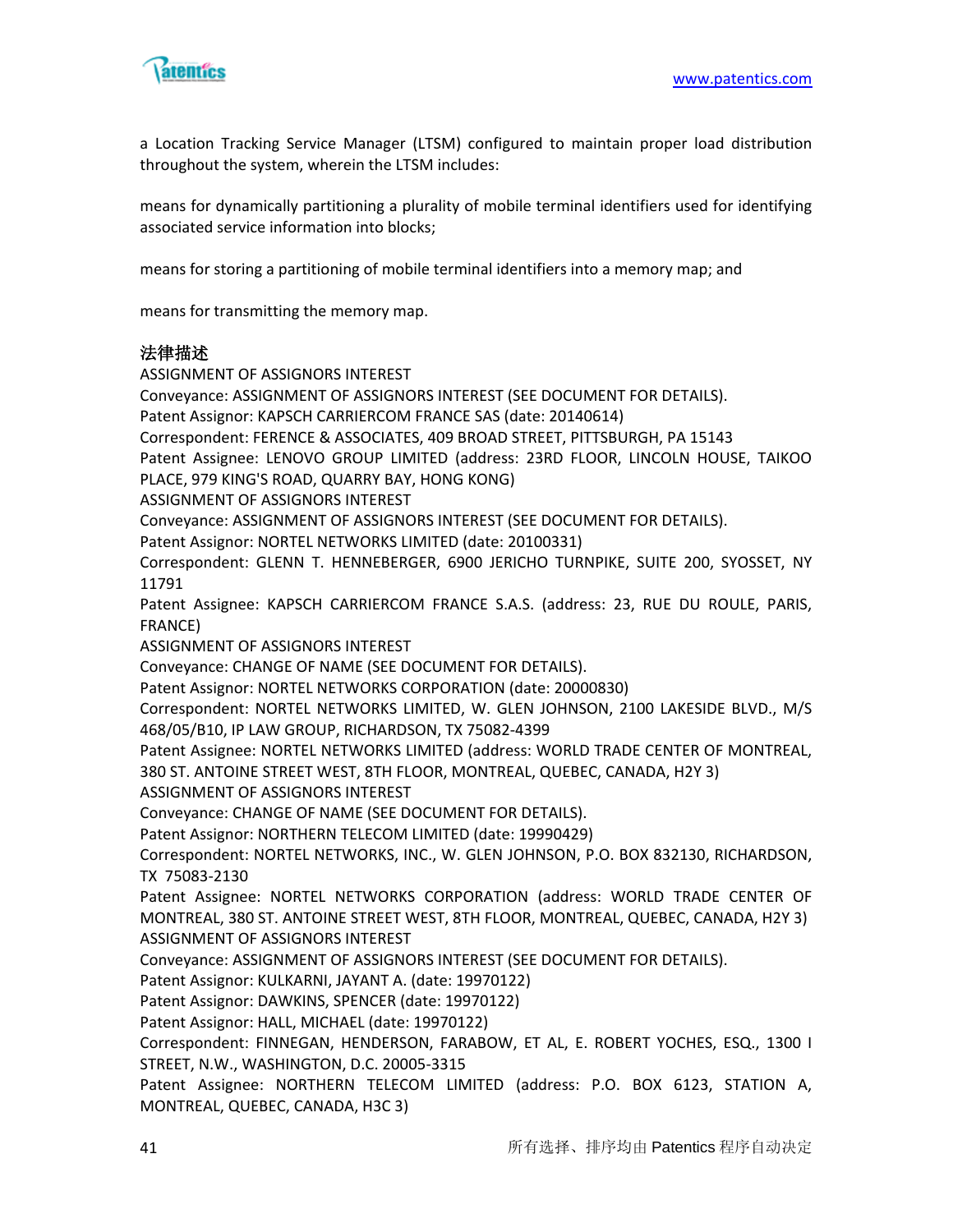

ASSIGNMENT OF ASSIGNORS INTEREST Conveyance: ASSIGNMENT OF ASSIGNORS INTEREST (SEE DOCUMENT FOR DETAILS). Patent Assignor: KULKARNI, JAYANT A. (date: 19970122) Patent Assignor: DAVIS, SPENCER (date: 19970122) Patent Assignor: HALL, MICHAEL (date: 19970122) Correspondent: E. ROBERT YOCHES, SUITE 700, 1300 I STREET, N.W., WASHINGTON, D.C. 20005 Patent Assignee: NORTHERN TELECOM LIMITED (address: P.O. BOX 6123, STATION A, MONTREAL, QUEBEC, CANADA, H3C 3)

| 引用/自引用/引用公司: | 21/1/10 |
|--------------|---------|
|              |         |

被引用**/**被自引用**/**被引用公司**:** 47/0/16

法律状态**:** Valid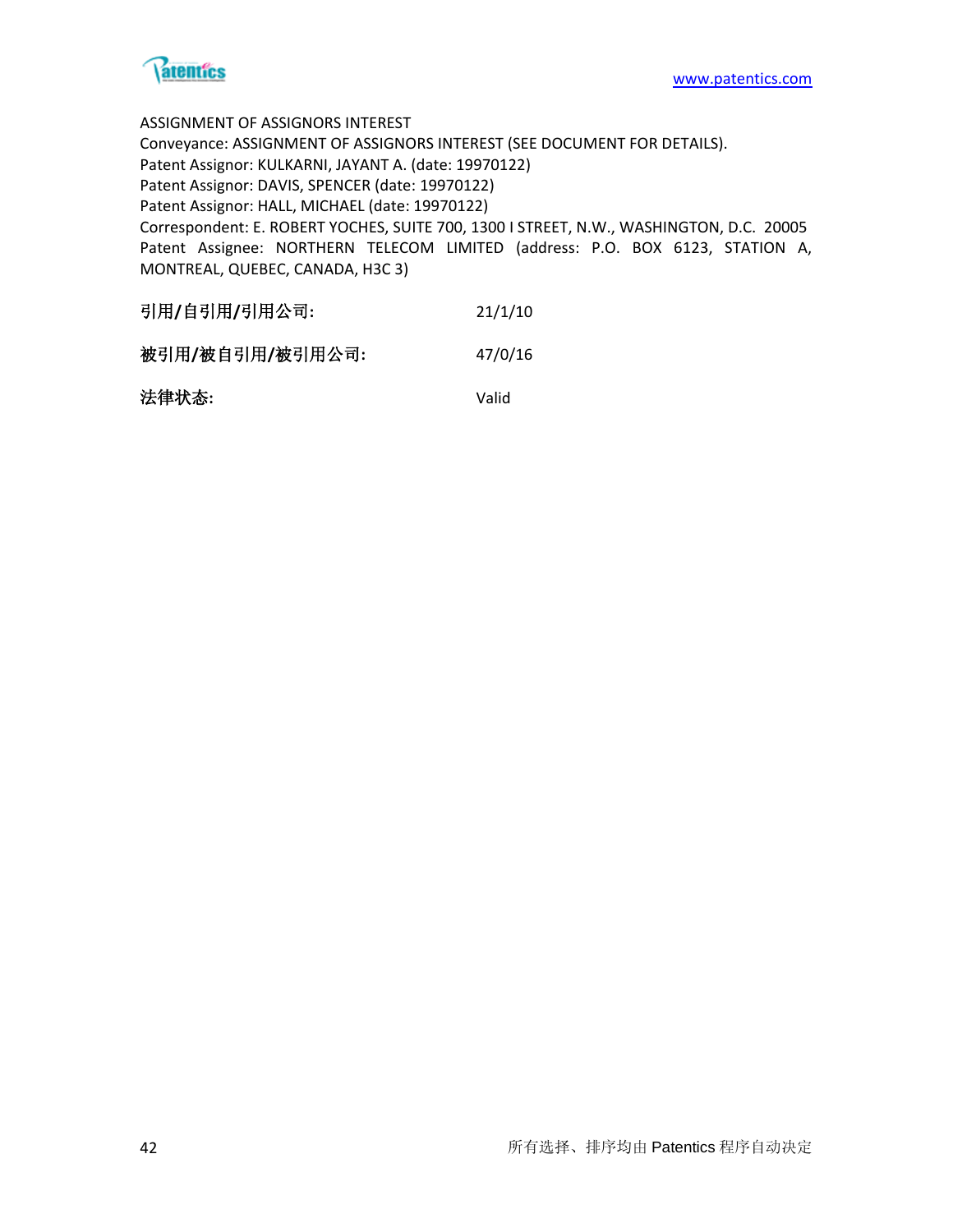

# **Frequency assignment in wireless networks**

授权号**:** [US6023459](http://113.31.18.23/invokexml.do?sf=ShowPatent&spn=6023459&sv=41032d2b78c6a18e8dc09d360f725878) 申请号**:** 08/760,381

优先权日**:** 1996/12/04 申请日**:** 1996/12/04 授权日**:** 2000/02/08

申请人**:** 北电网络

专利权人**:** 联想

发明人**:** Clark; Timothy Ian James|Smith; George David

# 摘要

The disclosure relates to wireless networks, and particularly a method and apparatus for assigning carrier frequencies to base station antenna sites. Base stations are represented as a matrix of interconnected nodes and links, the nodes representing carrier frequency sites and the links being dimensioned in accordance with disallowed frequency slots. A first algorithm is used to assign carrier frequencies to the carrier frequency sites in a noninterfering manner resulting in a partial frequency assignment plan. A second algorithm assigns carrier frequencies to the remaining vacant carrier sites in a manner which seeks to minimise the amount of interference. The order in which the carrier sites are assigned carrier frequencies is determined by either a random



ordering, an order generated by simulated annealing, or an ordering generated by a genetic algorithm. A quality measure is generated from the resultant frequency plan and is used to modify the order in which the frequencies are assigned to carrier site nodes in subsequent iterations.

主权项 <mark>专利度: 17 特征度: 12</mark>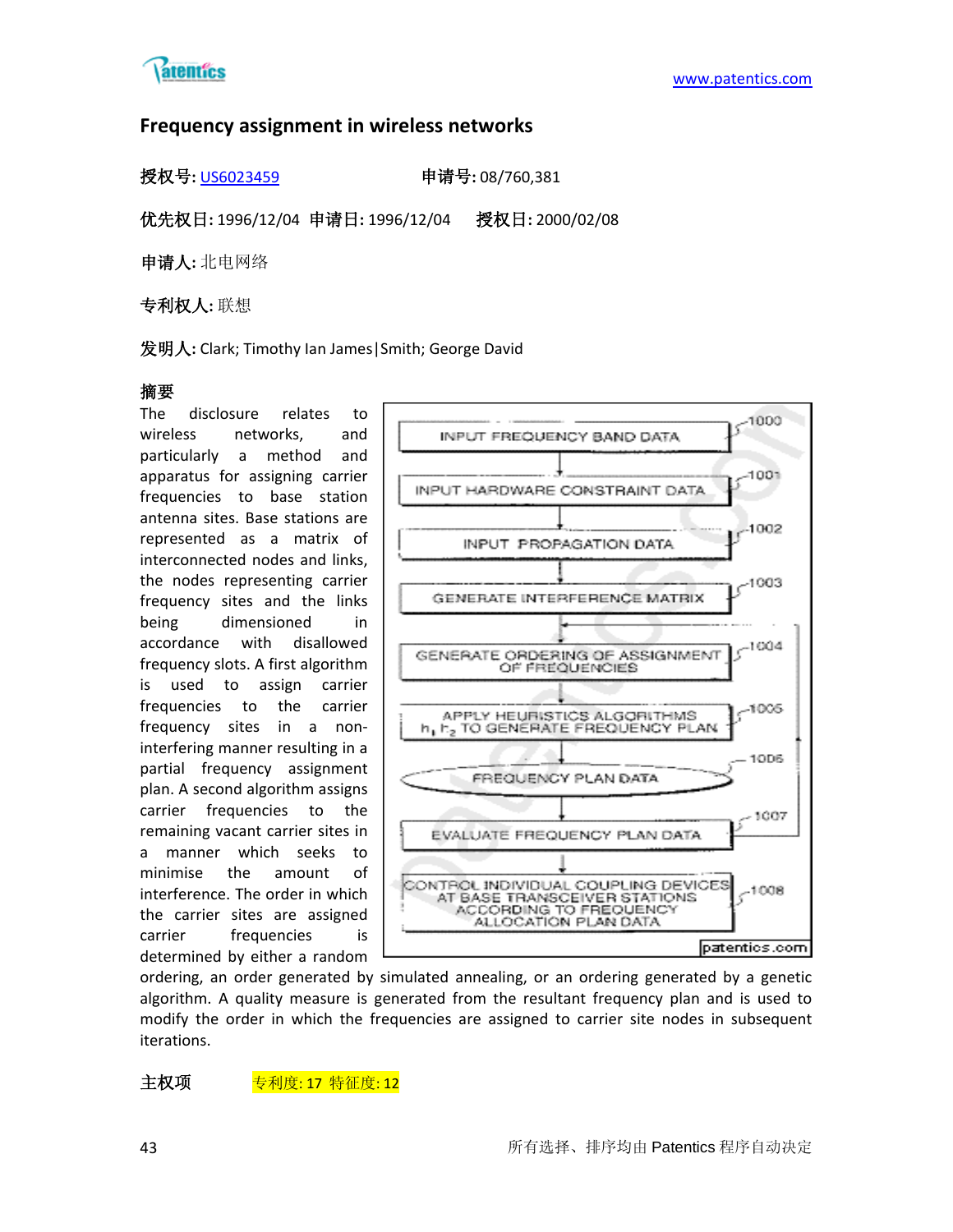

A method for assigning a set of communications frequencies to a plurality of network elements, each operating at least one frequency, the method comprising the steps of:

representing each said network element as a corresponding respective set of at least one frequency site node;

linking said plurality of frequency site nodes together by a plurality of dimensioned links, each said dimensioned link representing a constraint on the assignment of a communications frequency to at least one said node;

determining at least one order in which to assign said plurality of communications frequencies to said plurality of nodes;

for each node of the plurality, where possible assigning a frequency which does not interfere with frequencies assigned to other said nodes; and

for each node for which a non interfering frequency cannot be assigned, assigning to said node a frequency which causes a minimum interference with frequencies assigned to other said nodes,

wherein during said step of assigning a non-interfering frequency said nodes are selected in a first order and said frequencies are assigned to said nodes taken in said first order, and during said step of assigning a minimally interfering frequency, said nodes are selected in a second order and said frequencies are assigned to said nodes taken in said second order.

#### 法律描述

ASSIGNMENT OF ASSIGNORS INTEREST Conveyance: ASSIGNMENT OF ASSIGNORS INTEREST (SEE DOCUMENT FOR DETAILS). Patent Assignor: KAPSCH CARRIERCOM FRANCE SAS (date: 20140614) Correspondent: FERENCE & ASSOCIATES, 409 BROAD STREET, PITTSBURGH, PA 15143 Patent Assignee: LENOVO GROUP LIMITED (address: 23RD FLOOR, LINCOLN HOUSE, TAIKOO PLACE, 979 KING'S ROAD, QUARRY BAY, HONG KONG) ASSIGNMENT OF ASSIGNORS INTEREST Conveyance: ASSIGNMENT OF ASSIGNORS INTEREST (SEE DOCUMENT FOR DETAILS). Patent Assignor: NORTEL NETWORKS LIMITED (date: 20100331) Correspondent: GLENN T. HENNEBERGER, 6900 JERICHO TURNPIKE, SUITE 200, SYOSSET, NY 11791 Patent Assignee: KAPSCH CARRIERCOM FRANCE S.A.S. (address: 23, RUE DU ROULE, PARIS, FRANCE) ASSIGNMENT OF ASSIGNORS INTEREST Conveyance: CHANGE OF NAME (SEE DOCUMENT FOR DETAILS). Patent Assignor: NORTEL NETWORKS CORPORATION (date: 20000830) Correspondent: NORTEL NETWORKS LIMITED, W. GLEN JOHNSON, 2100 LAKESIDE BLVD., M/S 468/05/B10, IP LAW GROUP, RICHARDSON, TX 75082-4399 Patent Assignee: NORTEL NETWORKS LIMITED (address: WORLD TRADE CENTER OF MONTREAL, 380 ST. ANTOINE STREET WEST, 8TH FLOOR, MONTREAL, QUEBEC, CANADA, H2Y 3) ASSIGNMENT OF ASSIGNORS INTEREST Conveyance: CHANGE OF NAME (SEE DOCUMENT FOR DETAILS). Patent Assignor: NORTHERN TELECOM LIMITED (date: 19990429)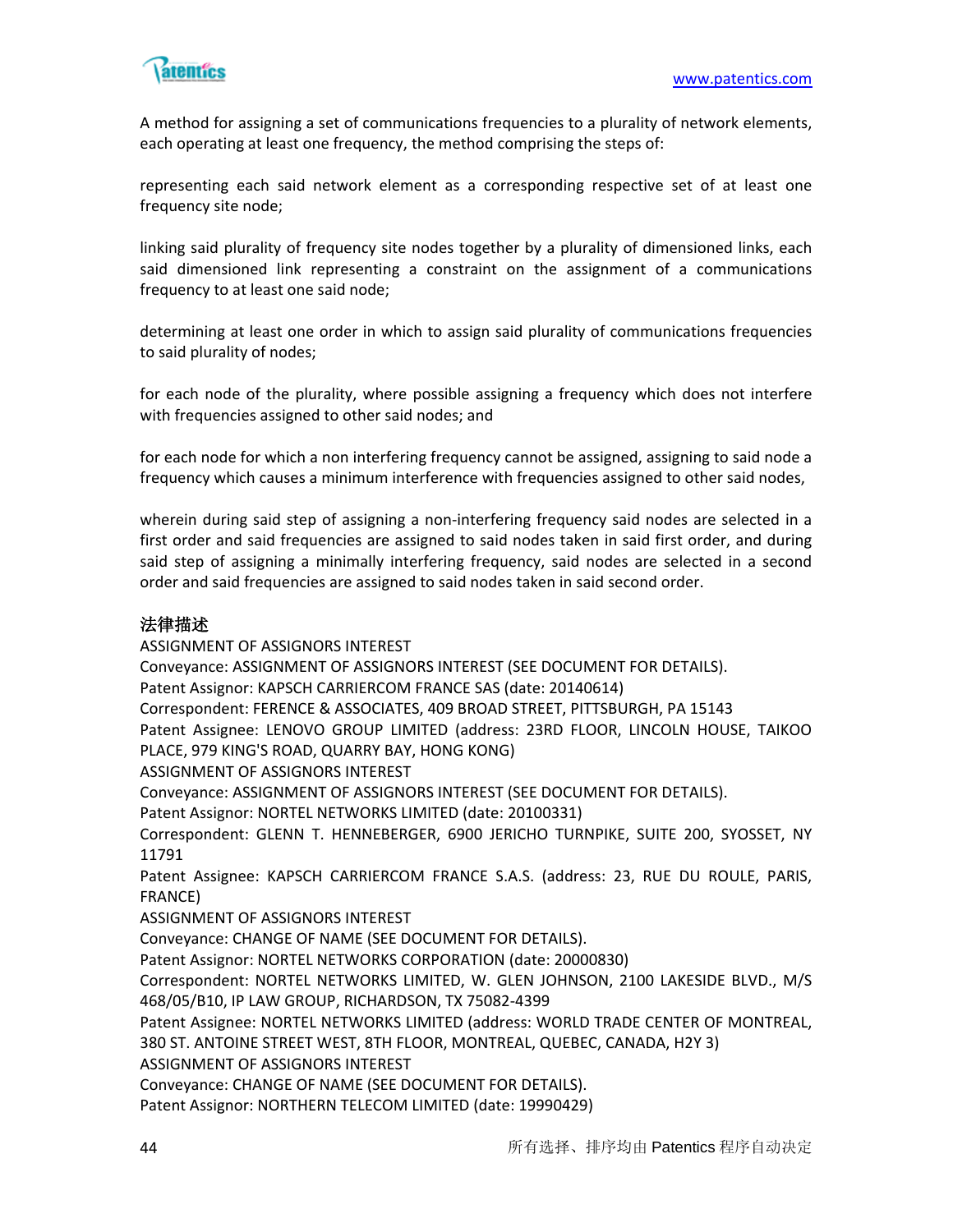

Correspondent: NORTEL NETWORKS, INC., W. GLEN JOHNSON, P.O. BOX 832130, RICHARDSON, TX 75083-2130

Patent Assignee: NORTEL NETWORKS CORPORATION (address: WORLD TRADE CENTER OF MONTREAL, 380 ST. ANTOINE STREET WEST, 8TH FLOOR, MONTREAL, QUEBEC, CANADA, H2Y 3) ASSIGNMENT OF ASSIGNORS INTEREST

Conveyance: ASSIGNMENT OF ASSIGNORS INTEREST (SEE DOCUMENT FOR DETAILS).

Patent Assignor: CLARK, TIMOTHY (date: 19961022)

Patent Assignor: SMITH, GEORGE D, (date: 19961024)

Correspondent: LEE, MANN, SMITH, MCWILLIAMS ET AL, WILLIAM M. LEE, JR, P.O. BOX 2786, CHICAGO, ILL 60690-2786

Patent Assignee: NORTHERN TELECOM LIMITED (address: 380 ST.ANTOINE STREET WEST, 8TH FLOOR, WORLD TRADE CENTER OF MONTREAL, MONTREAL, QUEBEC, CANADA, H2Y 3)

| 引用/自引用/引用公司:    | 25/1/18 |
|-----------------|---------|
| 被引用/被自引用/被引用公司: | 36/1/23 |
| 同族:             | 4       |
| 法律状态:           | Valid   |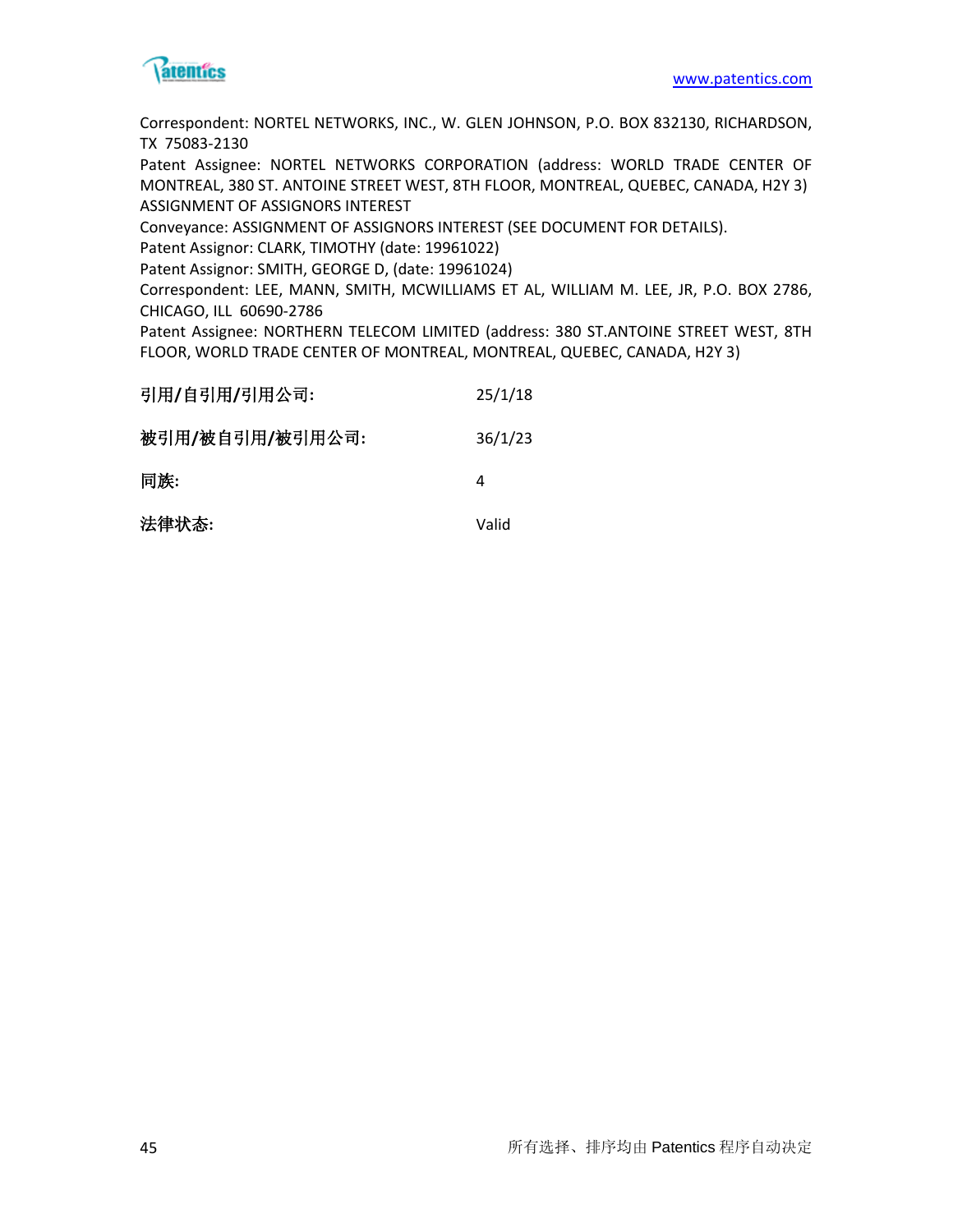

 $160 -$ 

# **Overload control for an integrated MSC/HLR switch**

授权号**:** [US5867787](http://113.31.18.23/invokexml.do?sf=ShowPatent&spn=5867787&sv=35add2e5b5060e81d6c46c50ce0043dc) 申请号**:** 08/509,136

优先权日**:** 1995/07/31 申请日**:** 1995/07/31 授权日**:** 1999/02/02

申请人**:** 北电网络

专利权人**:** 联想

发明人**:** Vudali; Madhusudham|Racz; Steven W.|Bird; Stephen|Rehman; Imran|Basu; Kalyan

# 摘要

An integrated MSC/HLR switch accommodates overloads by throttling peripherals during MSC overload conditions, and halting TCAP messages and throttling peripherals during HLR overload conditions.

# 主权项 <mark>专利度: 3 特征度:</mark> 19

A system for countering overload conditions in an integrated Mobile Switching Center (MSC).backslash.Home Location Register (HLR) switch receiving MSC and HLR messages, the system comprising:

a CPU with an HLR portion and an MSC portion;

the HLR portion including

database means for storing HLR configuration information,



HLR overload detect means for generating an HLR overload condition signal in response to an HLR overload condition;

the MSC portion including

means for routing MSC messages,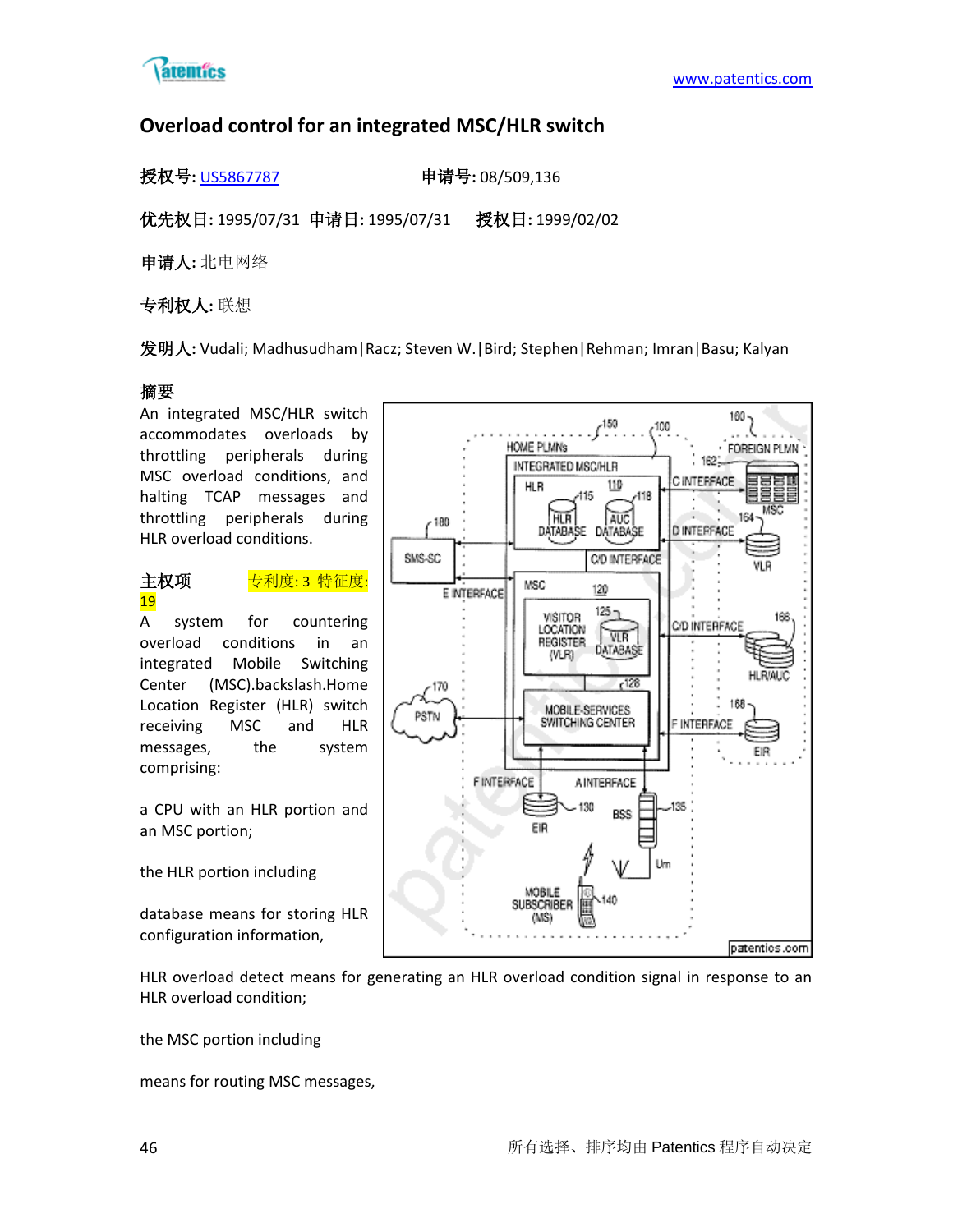

MSC overload detect means for detecting the presence of an MSC overload condition and for generating an MSC overload condition signal in response to the MSC overload condition, and

throttling means, responsive to the HLR overload condition signal and the MSC overload condition signal, for signaling the need for reducing the number of MSC messages received by the switch; and

peripheral devices, coupled to the CPU, said peripheral devices including means for limiting the messages sent to the CPU in response to the throttling means.

#### 法律描述

ASSIGNMENT OF ASSIGNORS INTEREST Conveyance: ASSIGNMENT OF ASSIGNORS INTEREST (SEE DOCUMENT FOR DETAILS). Patent Assignor: KAPSCH CARRIERCOM FRANCE SAS (date: 20140614) Correspondent: FERENCE & ASSOCIATES, 409 BROAD STREET, PITTSBURGH, PA 15143 Patent Assignee: LENOVO GROUP LIMITED (address: 23RD FLOOR, LINCOLN HOUSE, TAIKOO PLACE, 979 KING'S ROAD, QUARRY BAY, HONG KONG) ASSIGNMENT OF ASSIGNORS INTEREST Conveyance: ASSIGNMENT OF ASSIGNORS INTEREST (SEE DOCUMENT FOR DETAILS). Patent Assignor: NORTEL NETWORKS LIMITED (date: 20100331) Correspondent: GLENN T. HENNEBERGER, 6900 JERICHO TURNPIKE, SUITE 200, SYOSSET, NY 11791 Patent Assignee: KAPSCH CARRIERCOM FRANCE S.A.S. (address: 23, RUE DU ROULE, PARIS, FRANCE) ASSIGNMENT OF ASSIGNORS INTEREST Conveyance: CHANGE OF NAME (SEE DOCUMENT FOR DETAILS). Patent Assignor: NORTEL NETWORKS CORPORATION (date: 20000830) Correspondent: NORTEL NETWORKS LIMITED, W. GLEN JOHNSON, 2100 LAKESIDE BLVD., M/S 468/05/B10, IP LAW GROUP, RICHARDSON, TX 75082-4399 Patent Assignee: NORTEL NETWORKS LIMITED (address: WORLD TRADE CENTER OF MONTREAL, 380 ST. ANTOINE STREET WEST, 8TH FLOOR, MONTREAL, QUEBEC, CANADA, H2Y 3) ASSIGNMENT OF ASSIGNORS INTEREST Conveyance: CHANGE OF NAME (SEE DOCUMENT FOR DETAILS). Patent Assignor: NORTHERN TELECOM LIMITED (date: 19990429) Correspondent: NORTEL NETWORKS, INC., W. GLEN JOHNSON, P.O. BOX 832130, RICHARDSON, TX 75083-2130 Patent Assignee: NORTEL NETWORKS CORPORATION (address: WORLD TRADE CENTER OF MONTREAL, 380 ST. ANTOINE STREET WEST, 8TH FLOOR, MONTREAL, QUEBEC, CANADA, H2Y 3) ASSIGNMENT OF ASSIGNORS INTEREST Conveyance: ASSIGNMENT OF ASSIGNORS INTEREST (SEE DOCUMENT FOR DETAILS). Patent Assignor: BNR INC. (date: 19951207) Correspondent: E. ROBERT YOCHES, SUITE 700, 1300 I STREET, N.W., WASHINGTON, DC 20005 Patent Assignee: NORTHERN TELECOM LIMITED (address: STATION A, P.O. BOX 6123, MONTREAL, QUEBEC, CANADA, H3C 3) ASSIGNMENT OF ASSIGNORS INTEREST Conveyance: ASSIGNMENT OF ASSIGNORS INTEREST (SEE DOCUMENT FOR DETAILS). Patent Assignor: VUDALI, MADHUSUDHAN (date: 19951128)

Patent Assignor: RACZ, STEVEN W. (date: 19951128)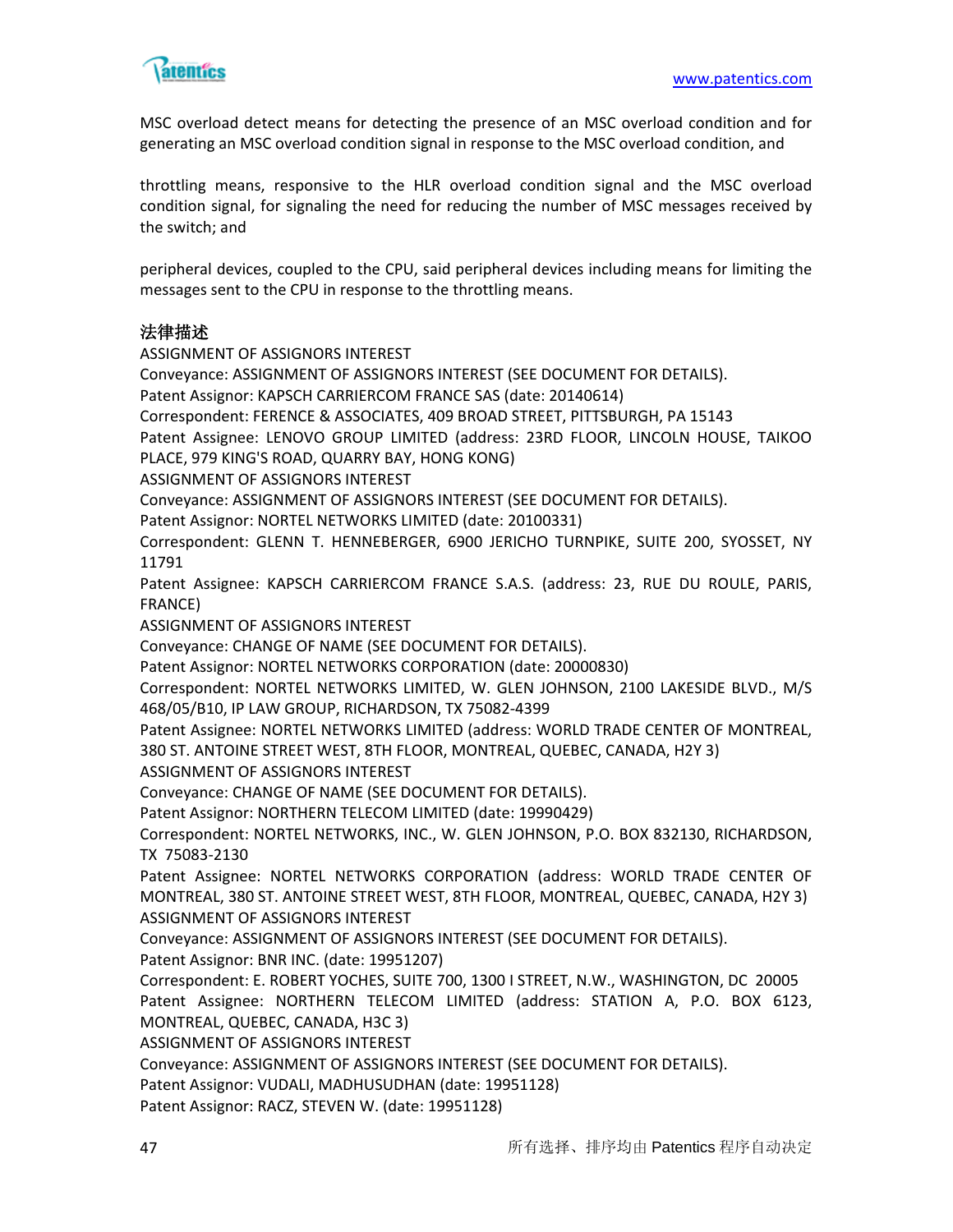

Patent Assignor: BASU, KALYAN (date: 19951128) Patent Assignor: BIRD, STEPHEN (date: 19951122) Patent Assignor: REHMAN, IMRAN (date: 19951123) Correspondent: E. ROBERT YOCHES, ESQ., 1300 I STREET, N.W., SUITE 700, WASHINGTON, DC 20005 Patent Assignee: BNR, INC. (address: 35 DAVIS DRIVE, RESEARCH TRIANGLE PARK, NORTH CAROLINA, 27709)

| 引用/自引用/引用公司:    | 9/2/4   |
|-----------------|---------|
| 被引用/被自引用/被引用公司: | 20/1/14 |
| 同族:             | 1       |
| 法律状态:           | Valid   |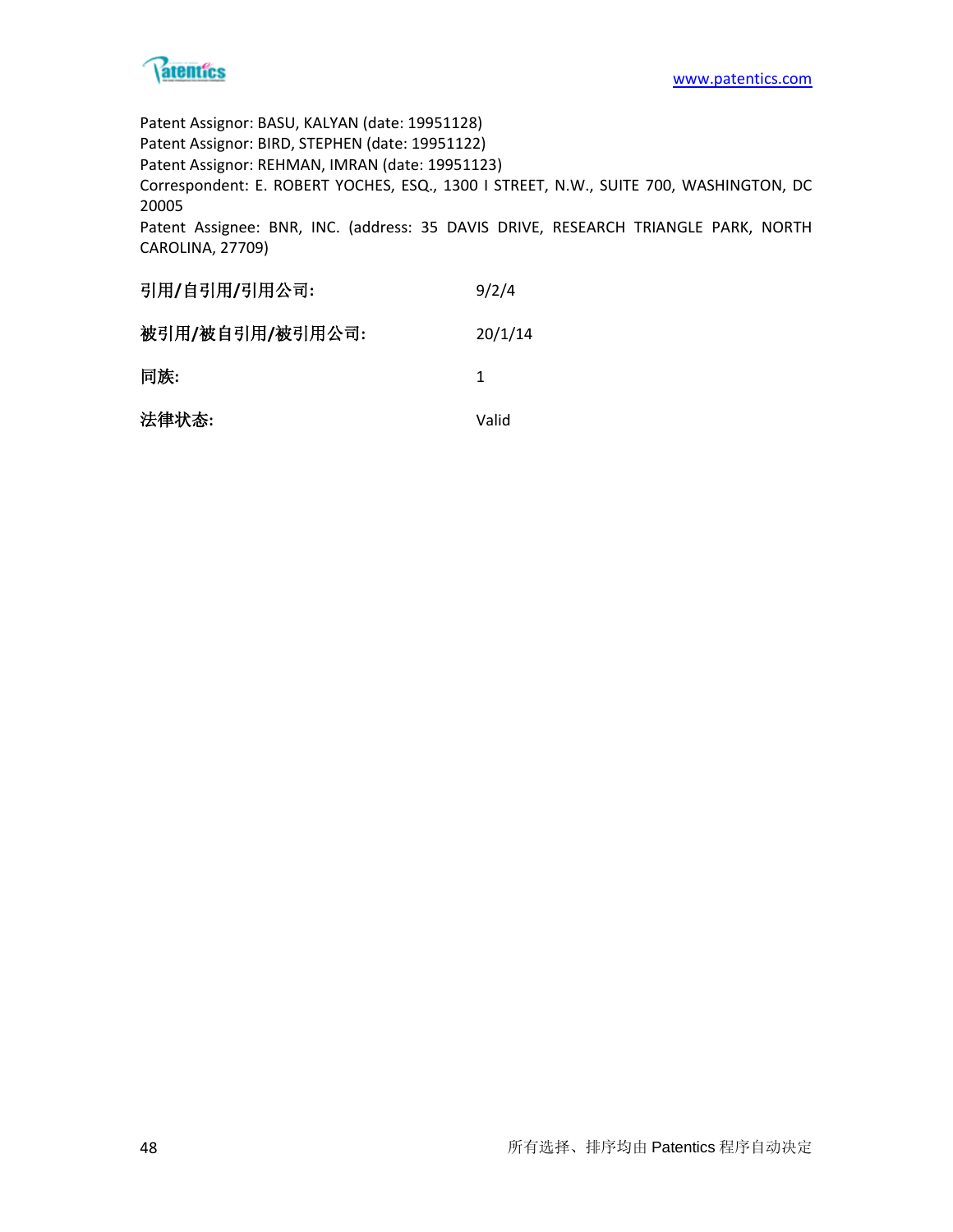

# **Query processing in a mobile communications system home location register**

授权号**:** [US5537594](http://113.31.18.23/invokexml.do?sf=ShowPatent&spn=5537594&sv=1ad0e25f159809b9cb8104338cbe3369) 申请号**:** 08/109,155

优先权日**:** 1992/08/19 申请日**:** 1993/08/19 授权日**:** 1996/07/16

申请人**:** 北电网络

专利权人**:** 联想

发明人**:** Shannon; John P.|Prokopenko; John P.|Beaudry; Michelle A.

#### 摘要

A communications system query processing element, for example a home location register for a mobile communications system, includes a plurality of application processors. First data such as permanent data relating to a plurality of mobile subscribers (subscription information etc.) is available at all application processors, whereas second data such as temporary data relating to the plurality of subscription is partitioned between the application processors. Queries are allocated via a transaction bus to an available application processor. If it is not the correct one for the subscriber originating the query, it is redirected via the transaction bus. This arrangement permits a linear growth in terms of database to be achieved with increasing numbers of subscribers by the addition of application processors as necessary and in a manner not involving a processing bottleneck.



# 主权项 <mark>专利度: 5 特征度: 10</mark>

A home location register (HLR) for a mobile communications system and adapted to provide subscriber information in response to received requests, the register comprising a plurality of query processors, data storage means one associated with each said query processor, an update processor for updating data stored in said storage means, a peripheral processor incorporating a local message switch and having means for receiving requests for subscriber transactions and for relaying each request via the switch to a said query processor, a transaction bus via which the query processors and the peripheral processor can communicate and via which said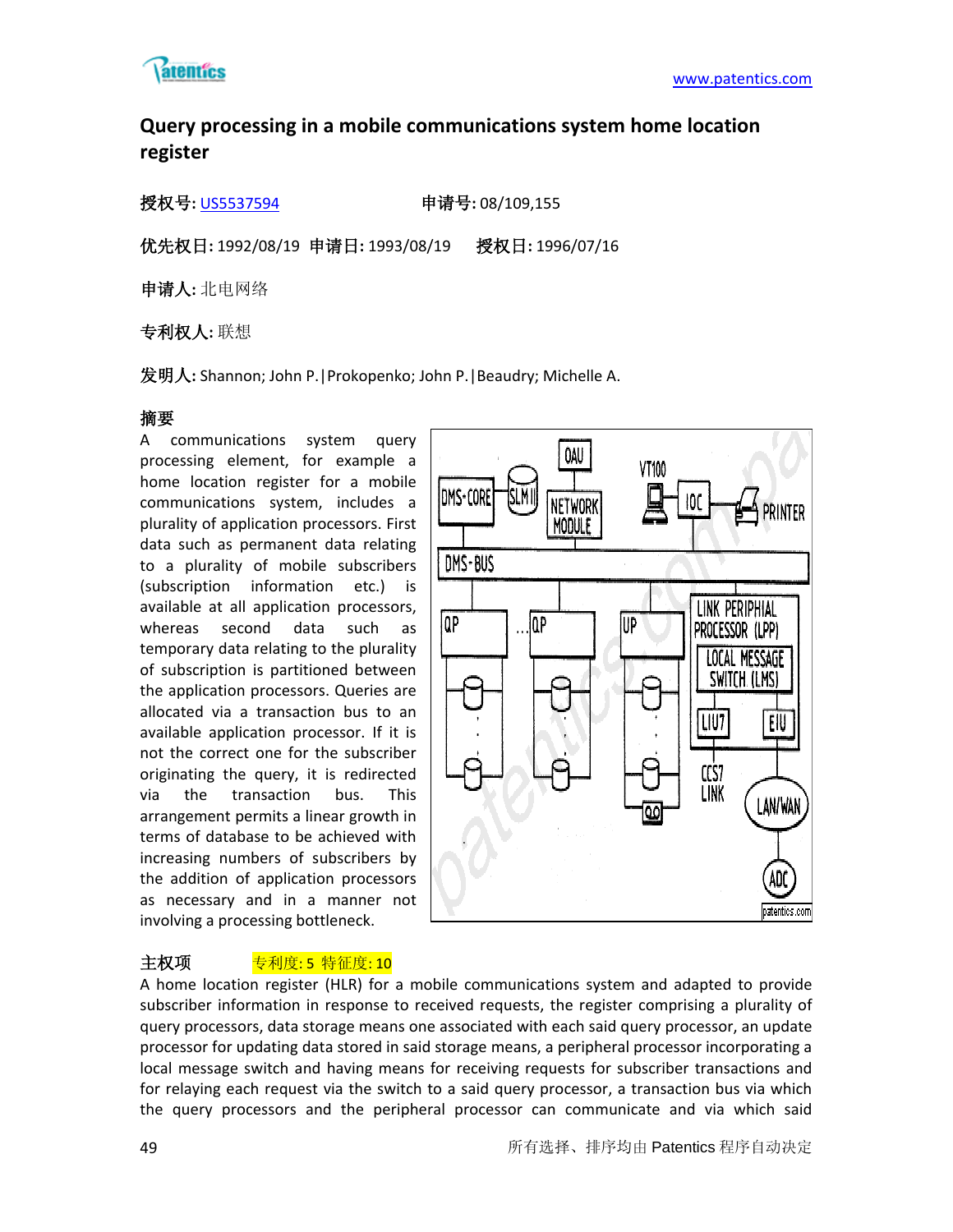

requests are routed, wherein each said query processor is associated with a respective group of system subscribers, wherein a set of data is associated with each said subscriber, said data comprising permanent data and temporary data, wherein each said data storage means comprises a first store containing the permanent data relating to all subscribers and a second store containing the temporary data relating to the group of subscribers associated with the query processor corresponding to that data storage means, wherein said received requests are allocated each to an available query processor on an essentially random basis, and wherein each said query processor has means for processing requests relating to subscribers in the group associated with that query processor and for forwarding requests relating to subscribers not in that group each to the respective query processor whose group contains the subscriber.

#### 法律描述

2013.08.19 Expiration of Patents

ASSIGNMENT OF ASSIGNORS INTEREST

Conveyance: ASSIGNMENT OF ASSIGNORS INTEREST (SEE DOCUMENT FOR DETAILS).

Patent Assignor: KAPSCH CARRIERCOM FRANCE SAS (date: 20140614)

Correspondent: FERENCE & ASSOCIATES, 409 BROAD STREET, PITTSBURGH, PA 15143

Patent Assignee: LENOVO GROUP LIMITED (address: 23RD FLOOR, LINCOLN HOUSE, TAIKOO PLACE, 979 KING'S ROAD, QUARRY BAY, HONG KONG)

ASSIGNMENT OF ASSIGNORS INTEREST

Conveyance: ASSIGNMENT OF ASSIGNORS INTEREST (SEE DOCUMENT FOR DETAILS).

Patent Assignor: NORTEL NETWORKS LIMITED (date: 20100331)

Correspondent: GLENN T. HENNEBERGER, 6900 JERICHO TURNPIKE, SUITE 200, SYOSSET, NY 11791

Patent Assignee: KAPSCH CARRIERCOM FRANCE S.A.S. (address: 23, RUE DU ROULE, PARIS, FRANCE)

ASSIGNMENT OF ASSIGNORS INTEREST

Conveyance: CHANGE OF NAME (SEE DOCUMENT FOR DETAILS).

Patent Assignor: NORTEL NETWORKS CORPORATION (date: 20000830)

Correspondent: NORTEL NETWORKS LIMITED, W. GLEN JOHNSON, 2100 LAKESIDE BLVD., M/S 468/05/B10, IP LAW GROUP, RICHARDSON, TX 75082-4399

Patent Assignee: NORTEL NETWORKS LIMITED (address: WORLD TRADE CENTER OF MONTREAL, 380 ST. ANTOINE STREET WEST, 8TH FLOOR, MONTREAL, QUEBEC, CANADA, H2Y 3)

ASSIGNMENT OF ASSIGNORS INTEREST

Conveyance: CHANGE OF NAME (SEE DOCUMENT FOR DETAILS).

Patent Assignor: NORTHERN TELECOM LIMITED (date: 19990429)

Correspondent: NORTEL NETWORKS, INC., W. GLEN JOHNSON, P.O. BOX 832130, RICHARDSON, TX 75083-2130

Patent Assignee: NORTEL NETWORKS CORPORATION (address: WORLD TRADE CENTER OF MONTREAL, 380 ST. ANTOINE STREET WEST, 8TH FLOOR, MONTREAL, QUEBEC, CANADA, H2Y 3) ASSIGNMENT OF ASSIGNORS INTEREST

Conveyance: ASSIGNMENT OF ASSIGNORS INTEREST (SEE DOCUMENT FOR DETAILS).

Patent Assignor: PROKOPENKO, JOHN P. (date: 19930816)

Correspondent: WILLIAM M. LEE, JR., LEE, MANN, SMITH, MCWILLIAMS,, SWEENEY & OHLSON, 105 WEST ADAMS STREET, SUITE 300, CHICAGO, IL 60603

Patent Assignee: NORTHERN TELECOM LIMITED (address: WORLD TRADE CENTER OF MONTREAL, QUEBEC H2Y 3Y4, CANADA)

ASSIGNMENT OF ASSIGNORS INTEREST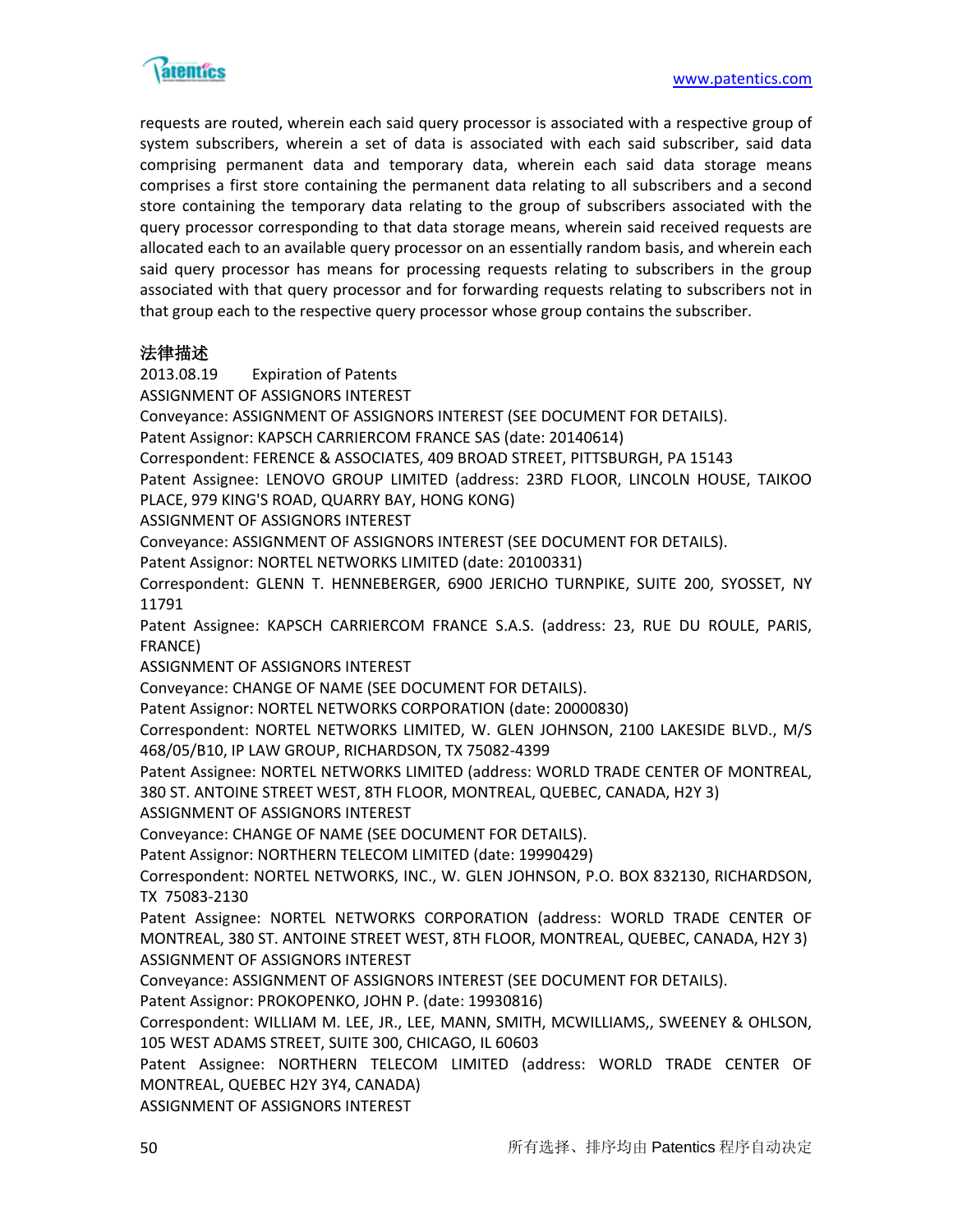

Conveyance: ASSIGNMENT OF ASSIGNORS INTEREST (SEE DOCUMENT FOR DETAILS).

Patent Assignor: BEAUDRY, MICHELLE A. (date: 19930804)

Correspondent: WILLIAM M. LEE, JR., LEE, MANN, SMITH , MCWILLIAMS,, SWEENEY & OHLSON, 105 WEST ADAMS STREET, SUITE 300, CHICAGO, IL 60603

Patent Assignee: NORTHERN TELECOM LIMITED (address: WORLD TRADE CENTER OF MONTREAL, QUEBEC H2Y 3Y4, CANADA)

ASSIGNMENT OF ASSIGNORS INTEREST

Conveyance: ASSIGNMENT OF ASSIGNORS INTEREST (SEE DOCUMENT FOR DETAILS).

Patent Assignor: SHANNON, JOHN P. (date: 19930726)

Correspondent: WILLIAM M. LEE, JR., LEE, MANN, SMITH, MCWILLIAMS,, SWEENEY & OHLSON, 105 WEST ADAMS STREET, SUITE 300, CHICAGO, IL 60603

Patent Assignee: NORTHERN TELECOM LIMITED (address: 380 ST. ANTOINE STREET WEST, 8TH FLOOR, WORLD TRADE CENTER OF MONTREAL, MONTREAL, QUEBEC, CANADA, H2Y 3Y4)

| 引用/自引用/引用公司:    | 3/0/2   |
|-----------------|---------|
| 被引用/被自引用/被引用公司: | 25/1/12 |
| 同族:             |         |
| 法律状态:           | Invalid |